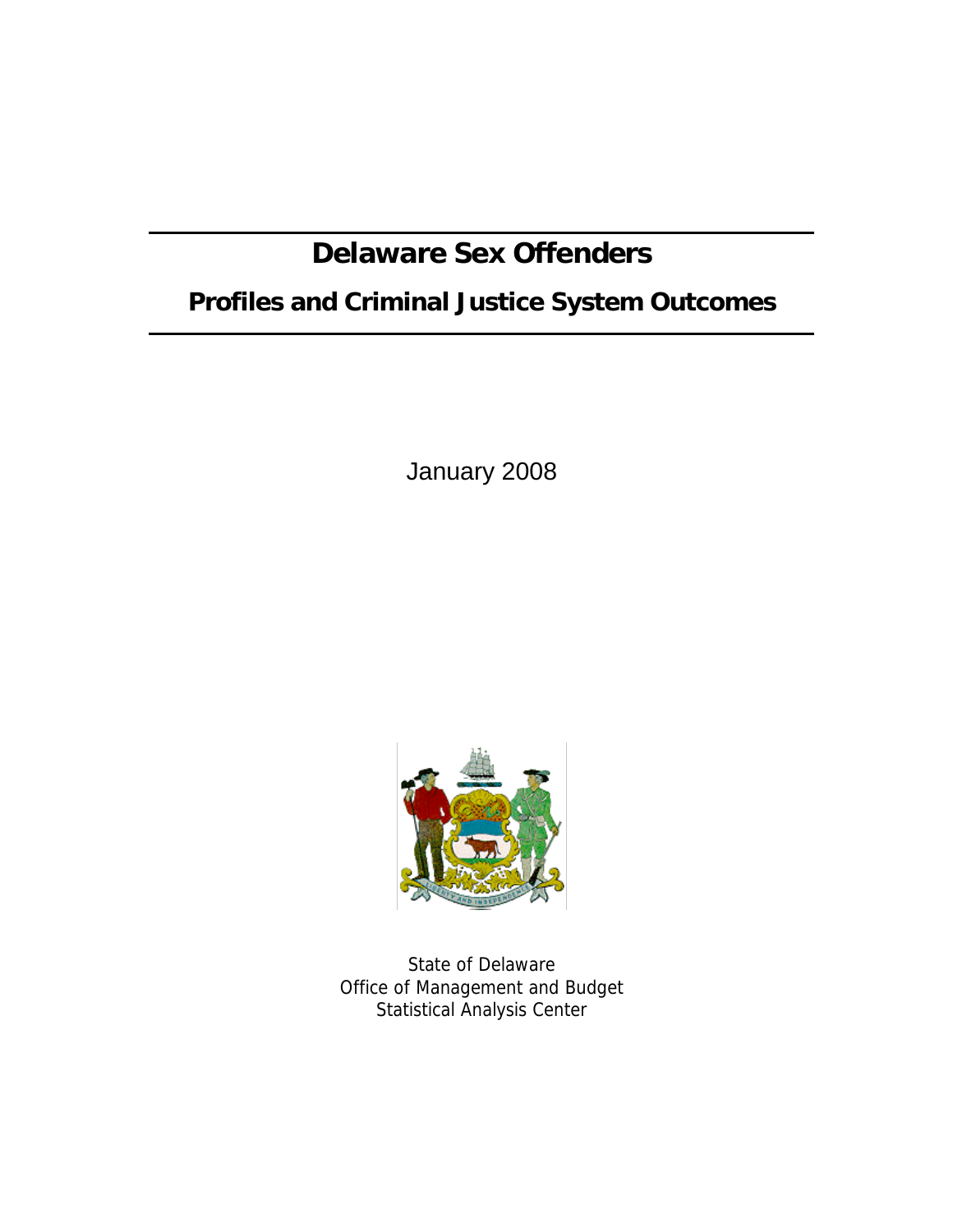# **Delaware Sex Offenders**

**Profiles and Criminal Justice System Outcomes**

January 2008

Authors: Philisa J. Weidlein-Crist John P. O'Connell, Jr., Director

This project was supported in part by Award No. 2005-BJ-CX-K035 awarded by the Bureau of Justice Statistics, Office of Justice Programs, Department of Justice.

State of Delaware Document Number: #100208 071108

Please visit our website at http://sac.omb.delaware.gov/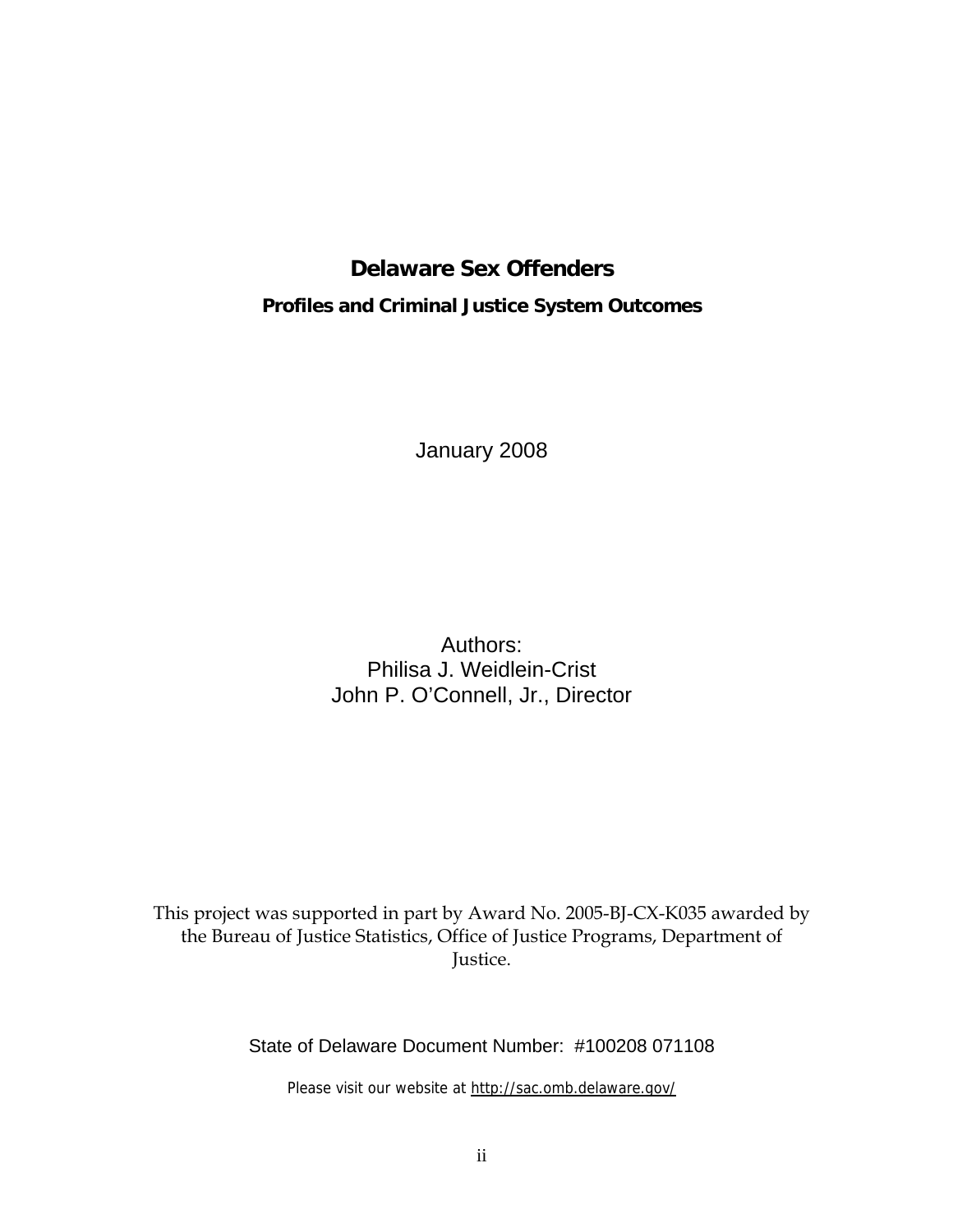# Acknowledgements

The authors would be remiss without thanking John Bell, DELJIS Training Administrator, Deborah Sacra, DELJIS Data Research Specialist and Lynn Gedney, DELJIS Operations Specialist for their extensive work on the out of state sex offense convictions of offenders failing to register. Without their help, this section of the study would not have been possible. We would also like to thank all who spent time reviewing and commenting on this report especially the Honorable David B. Mitchell, Esq., Secretary of the Delaware Department of Safety and Homeland Security, Elizabeth Y. Olsen, Esq., Deputy Secretary of the Delaware Department of Safety and Homeland Security, Captain Galen M. Purcell of the Delaware State Police, and Sergeant Tom Carver of the Delaware State Police, and the members of both the Sentencing Accountability Commission of Delaware (SENTAC) and Delaware Sentencing Research and Evaluation Committee (DSREC).

#### **Members of the Delaware Sentencing Research and Evaluation Committee**

David S. Swayze, Esq. Chairman

Honorable William C. Carpenter, Jr. Chairman of SENTAC

Honorable Carl Danberg Commissioner of Correction

Honorable Richard F. Davis

Richard S. Gebelein Chief Deputy Attorney General

Honorable Jerome O. Herlihy Associate Judge, Superior Court

Evelyn Nestlerode Senior Legislative Analyst, Office of the Controller General

Maureen Querey Grant Analyst, Office of Management and Budget

**Staff and Advisors:**  Jennifer F. Powell, Esq. Executive Director DSREC

Gail Riblett, Esq. Deputy Principal Assistant Delaware Board of Parole

#### **Members of the Sentencing Accountability Commission**

Honorable William C. Carpenter, Jr., Chairman Associate Judge, Superior Court

Honorable Joseph Biden, III Attorney General

Honorable Carl Danberg Commissioner of Correction

Honorable Alan G. Davis Chief Magistrate, Family Court

Honorable T. Henley Graves Superior Court Judge

Honorable Jerome O. Herlihy Associate Judge, Superior Court

Commissioner Martin W. Johnson III Coordinator Police Chiefs' Council

Chief Judge Chandlee Johnson Kuhn Family Court Chief Judge

Colonel Thomas F. MacLeish Chief of the Delaware State Police

Bernard Pepukayi, Esq. Office of the Governor

Honorable Lawrence M. Sullivan Chief Public Defender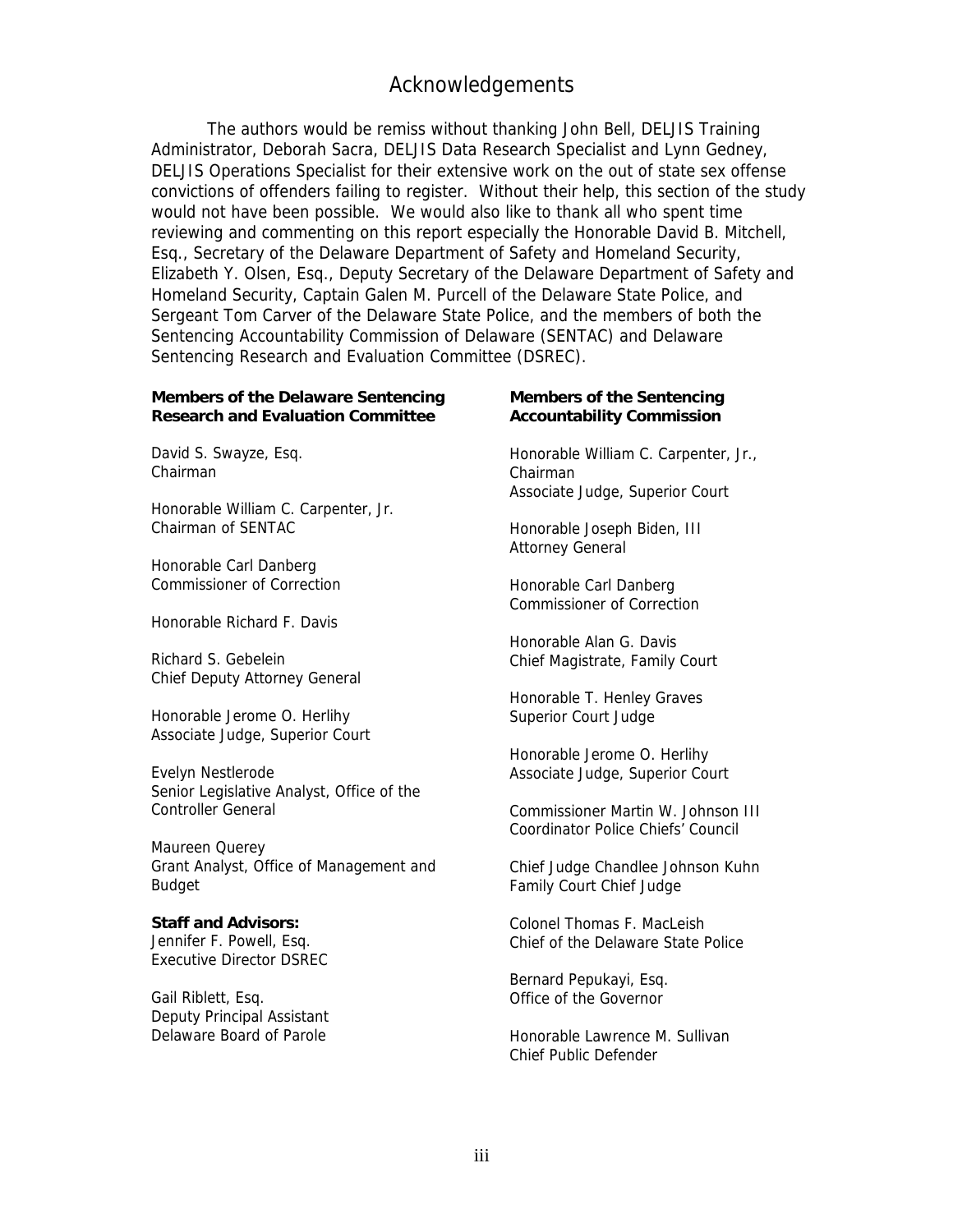Intentionally Blank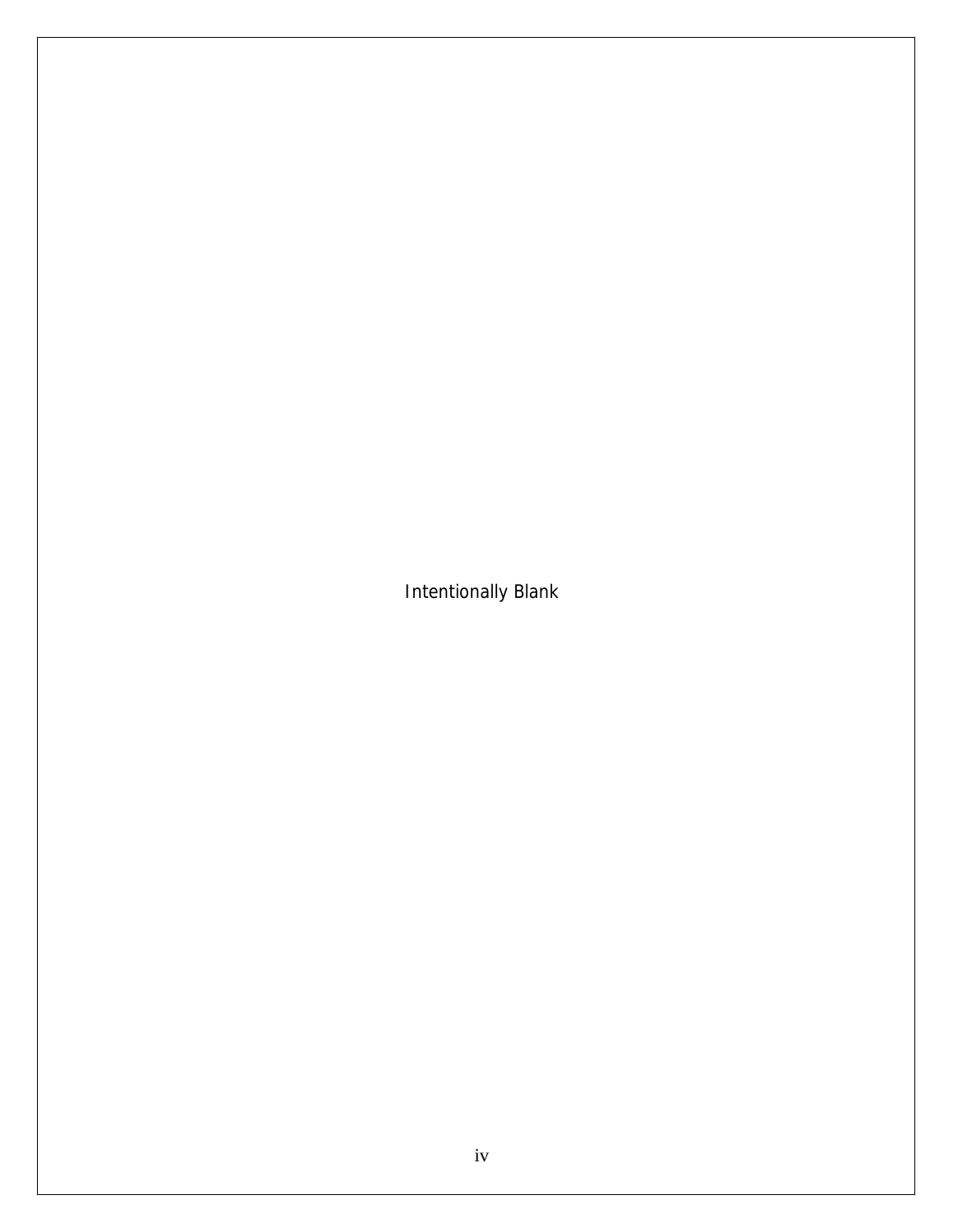# Table of Contents

| Background: Our Changing Ways and Knowledge of Sex Offenders     | 1              |
|------------------------------------------------------------------|----------------|
| Rape Law Reform and Sex Offense Reporting                        | 1              |
| Tougher Sex Offender Penalties                                   | 2              |
| <b>Focus on Sexual Predators</b>                                 | 3              |
| Sexual Predators Aren't the Only Problem                         | 4              |
| Sex Offender as Anti-Social Network                              | $\overline{4}$ |
| The Real Answer of Sex Offender Recidivism                       | 5              |
| Introduction                                                     | 9              |
| Sample of Delaware Offenders                                     | 10             |
| Section 1: Sex Offender Arrest History                           | 11             |
| Section 2: The Victims                                           | 15             |
| Sexual Offenses with a Victim                                    | 17             |
| Section 3: Offender to Victim Age                                | 21             |
| Victim to Offender Age Patterns                                  | 21             |
| Victims less than 12 years old                                   | 22             |
| Victims 12 to 15 years old                                       | 22             |
| Victims 16 and older                                             | 23             |
| Sex Offense Arrest with No Victim                                | 23             |
| Section 4: Conviction of Sex Offenders                           | 25             |
| Conviction Rate of Sex Offenders by Offender-Victim Relationship | 28             |
| Conviction of Sex Offenders by Victim Age                        | 29             |
| Offender-Victim Relationships for Convicted Cases                | 30             |
| Section 5: Sentencing of Sex Offenders                           | 33             |
| A Brief Overview of Sentence Types                               | 33             |
| Sentence Terms for Sex Offenders                                 | 34             |
| Sentences by Type of Sex Crime Committed Against a Victim        | 36             |
| Section 6: Sex Offender Tier Designation                         | 43             |
| Section 7: Sex Offender Recidivism                               | 47             |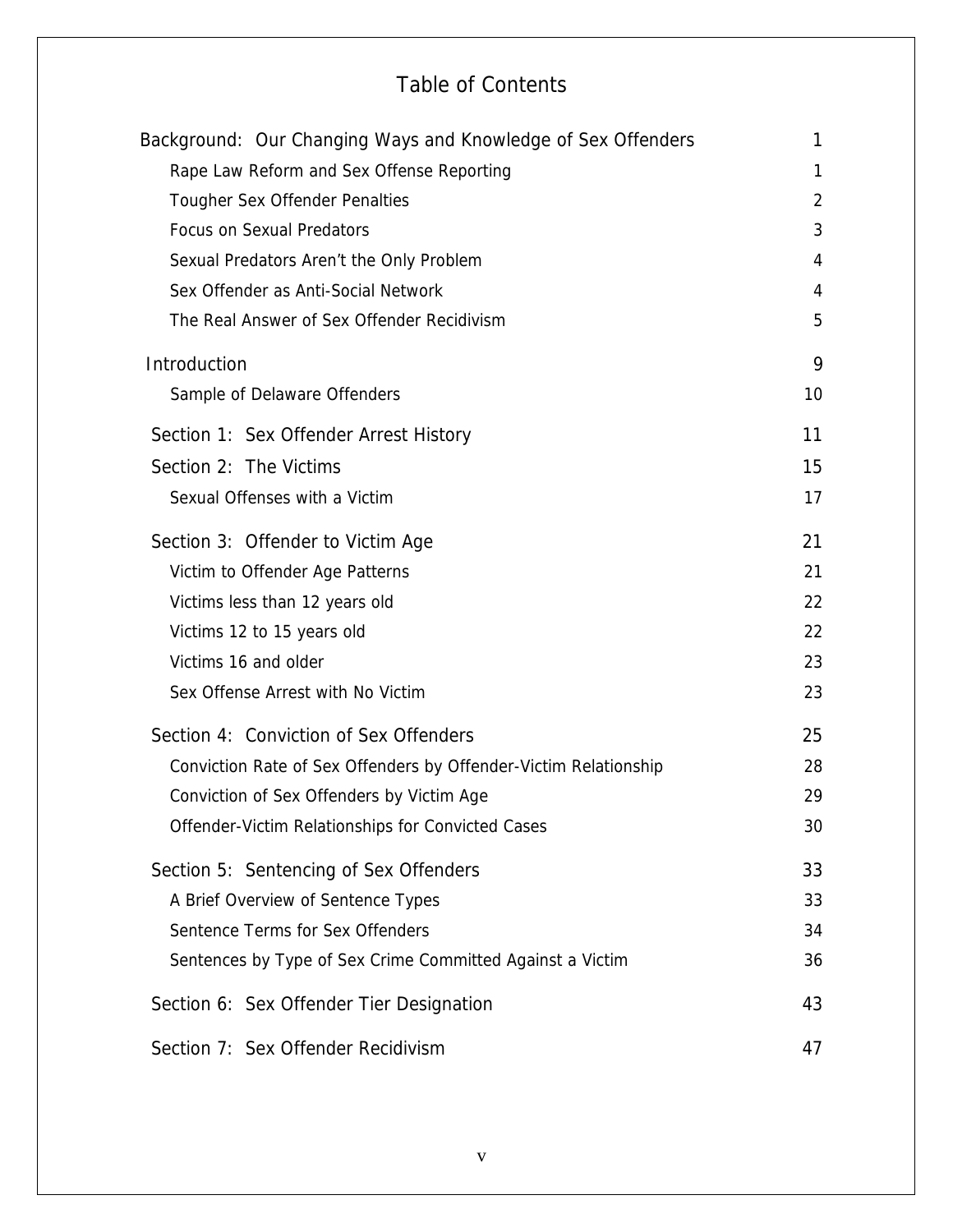| Section 8: Discussion                               | 51 |
|-----------------------------------------------------|----|
| The Severity of the Problem: Reporting Sex Offenses | 51 |
| Curbing the Fear of Sexual Predators                | 51 |
| Where do we go from here?                           | 52 |
| Works Cited and Consulted                           | 53 |
| Appendix A                                          | 56 |
| Appendix B                                          | 58 |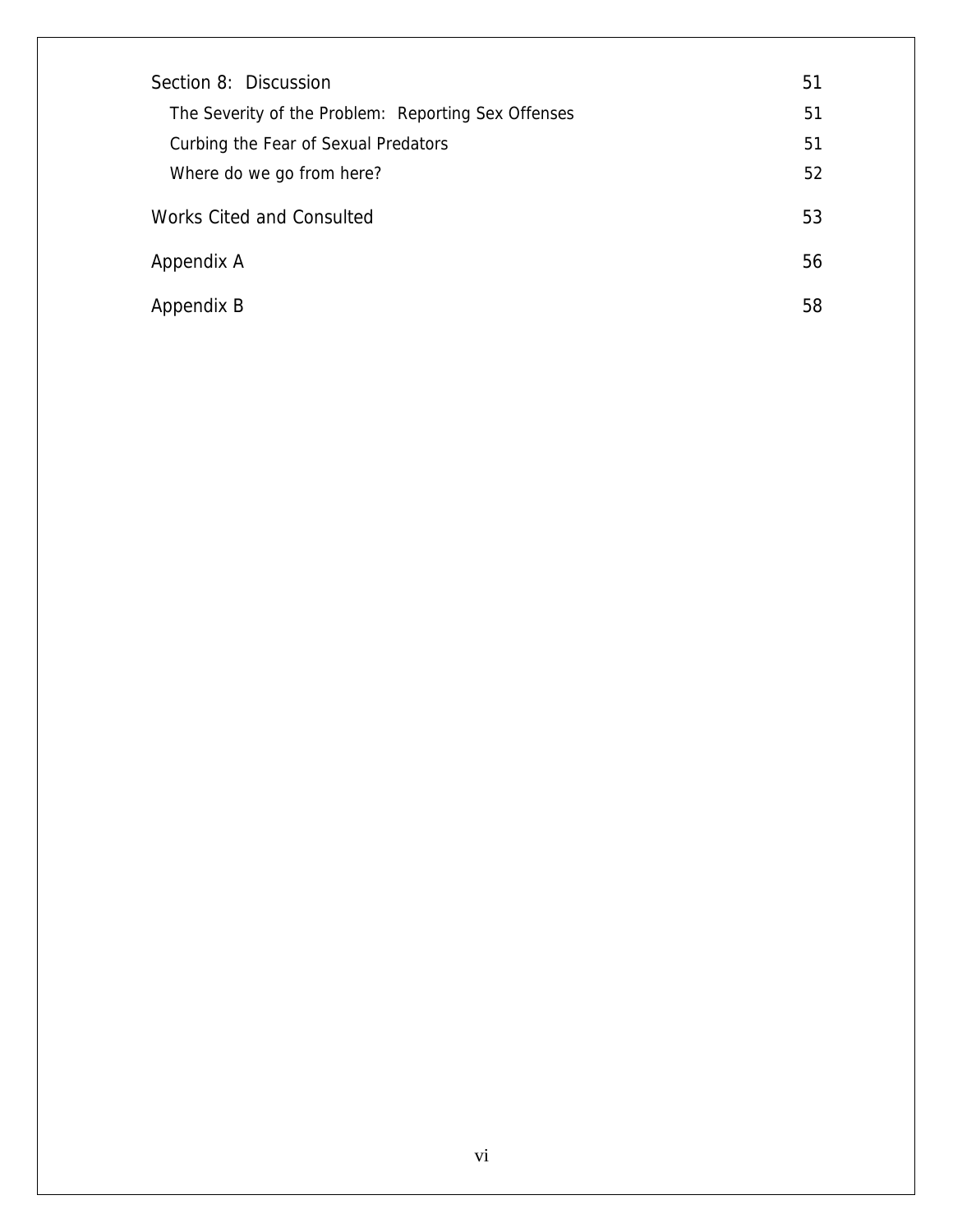# Tables and Charts

| Table 2: Number of Prior Sex Offenses by Known Repeat Sex Offenders 12                                                                                                                                                                     |
|--------------------------------------------------------------------------------------------------------------------------------------------------------------------------------------------------------------------------------------------|
| Table 3: Total Number of Violent Arrest Events by type of Violent Felony 13                                                                                                                                                                |
| Table 4: Offender Arrest Events for Traffic, VOP and Failure to Register as a Sex                                                                                                                                                          |
|                                                                                                                                                                                                                                            |
|                                                                                                                                                                                                                                            |
|                                                                                                                                                                                                                                            |
|                                                                                                                                                                                                                                            |
|                                                                                                                                                                                                                                            |
|                                                                                                                                                                                                                                            |
| Table 8: Offender-Victim Relationship for Original Sex Crime for Failure to Register as                                                                                                                                                    |
| Table 9: Age of Victim at time of Registered Sex Offense for Offenders with a 2004                                                                                                                                                         |
| Table 10: Most Serious Charge at Arrest versus Most Serious Charge at Conviction for                                                                                                                                                       |
| Table 11: Most Serious Charge at Arrest versus Most Serious Charge at Conviction for<br>Cases involving both Sex Offenses and Non-Sex Offenses where the Sex Offense                                                                       |
| Table 12: Most Serious Charge at Arrest versus Most Serious Charge at Conviction for<br>Cases involving Sex Offenses and Non-Sex Offenses when the Sex Offense is<br>Equal to or Less Serious than the Most Serious Charge in the Case  28 |
| Table 13: Sex Offender Convictions by Type of Offender-Victim Relationship  29                                                                                                                                                             |
|                                                                                                                                                                                                                                            |
| Chart 4: Juvenile Victims by Gender and Type of Offender-Victim Relationship for                                                                                                                                                           |
| Chart 5: Adult Victims by Gender and Type of Offender-Victim Relationship for                                                                                                                                                              |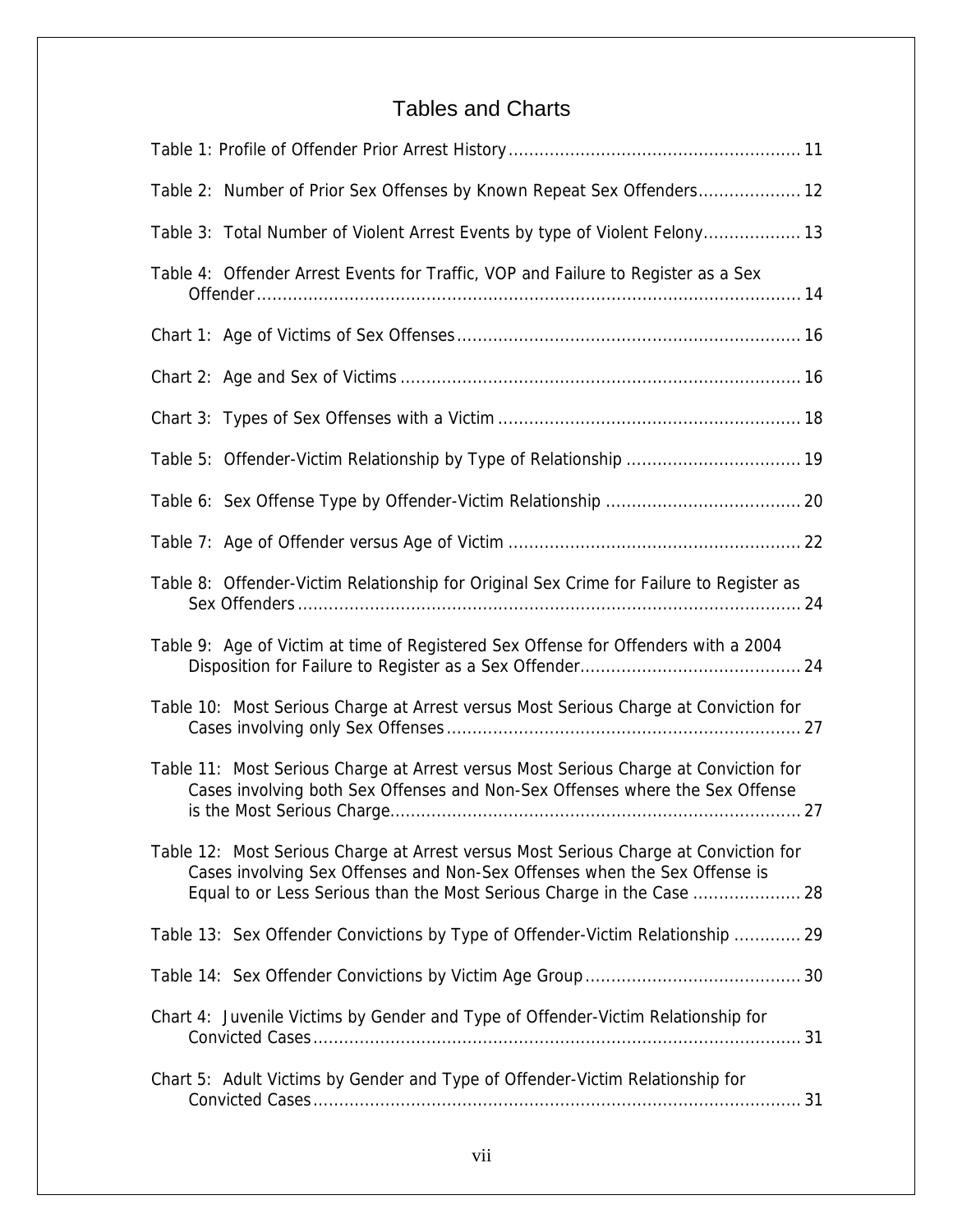| Table 15: Average Sentence Length in Years for Most Serious Sex Offense at                                                                                                |
|---------------------------------------------------------------------------------------------------------------------------------------------------------------------------|
| Table 16: Prior Arrest History by Highest Institution Sentenced for Most Serious Sex                                                                                      |
| Table 17: Highest Level of Incarceration at Sentencing by Type of Sex Offense at                                                                                          |
| Table 18: Sentences for Penetration Sex Offenses at Arrest by Offender-Victim                                                                                             |
| Table 19: Sentences for Statutory Rape Sex Offenses at Arrest by Offender-Victim                                                                                          |
| Table 20: Sentences for No Penetration with Sexual Contact Sex Offenses at Arrest by                                                                                      |
| Table 21: Sentences for No Contact Sex Offenses at Arrest by Offender-Victim                                                                                              |
| Table 22: Sentences by Highest Level of Incarceration Sentenced for Failure to<br>Register as a Sex Offender and Possession of Child Pornography  41                      |
| Table 23: Tier Designation at Sentencing by Sex Offense Arrest and Victim Age 44                                                                                          |
| Table 24: Tier Designation at Sentencing by Sex Offense Arrest by Offense Conviction<br>for Failure to Register as a Sex Offender and Possession of Child Pornography  45 |
| Table 25: Sex Offender Recidivism by Number of Post Arrest Events for All Charges 48                                                                                      |
|                                                                                                                                                                           |
| Table 27: Recidivism of Previously Declared Sex Offenders not found guilty of 2004                                                                                        |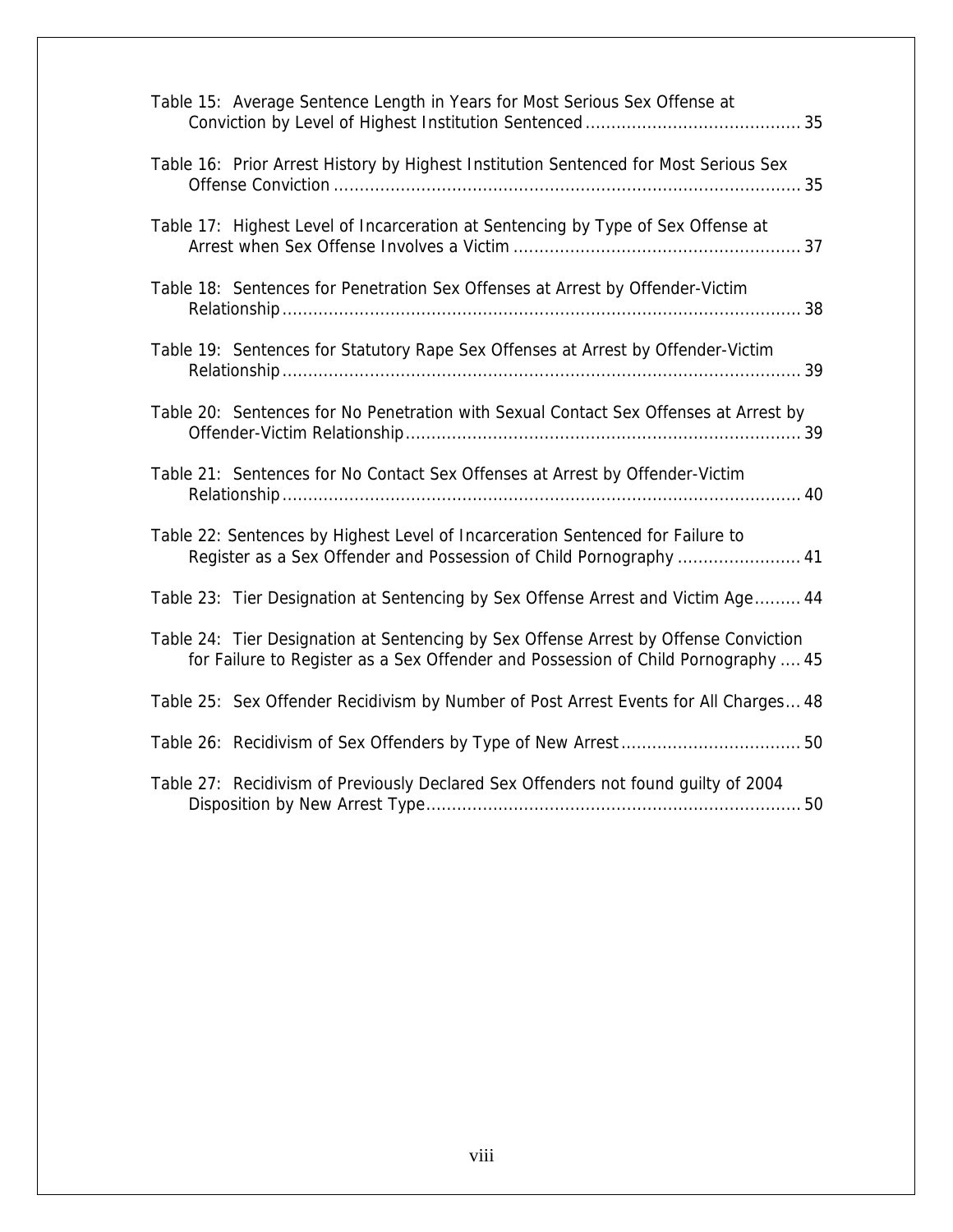# <span id="page-8-0"></span>*Background: Our Changing Ways and Knowledge of Sex Offenders*

#### Rape Law Reform and Sex Offense Reporting

Historically, sexual assault laws reflect our changing societal customs and desires for safety, retribution and rehabilitation. Consequently, laws, crime reporting, methods of investigation, prosecution and punishment of sexual assault have evolved significantly over the past 30 years. Criminal sexual behavior that in the past might have been handled as a misdemeanor, addressed privately, or even considered a mental health issue, is now more likely to be prosecuted as a felony. Moreover, our ability to confront perpetrators of sexual assault has improved as changes in rape laws and rules of evidence have shifted from a focus on the actions of the victim more towards the behavior of the defendant.

The Rape Law Reform movement, starting in the late 1960s, gained widespread attention for the topic of rape. Feminists along with victims' rights groups called attention to the problem of rape reporting, and called for laws to change to focus more on the perpetrator's behavior instead of the victim's appearance, societal place, and/or previous sexual history (Clay-Warner and Burt 2005). These changes in laws were intended to increase the reporting of rapes and sexual assaults, and increase the prosecution and conviction of perpetrators (Bachman and Paternoster 1993; Horney and Spohn 1991).

From the mid 1970s to the mid 1980s, all states passed legislation or changed existing laws to adhere to rape law reforms. These changes resulted in an increase of prosecution and conviction of sex offenders, but not to the extent intended. Horney and Spohn (1991) in their research of six U.S. urban jurisdictions found no increase in conviction rates of rapists (p. 131); however, when compared to robbery and assault nationally, Bachman and Paternoster (1993) found that the likelihood of an arrested rapist going to prison increased by over 200 percent from the pre-reform era (1979- 1986) to post reform era (1987-1991) (p. 568). In addition, there was a small increase in the sanctions for acquaintance rapes versus stranger rapes in the criminal justice system (Bachman and Paternoster 1993, p.574).

Reporting of a rape or sexual assault either by the victim or a third party is the main way to bring the sex offense to the attention of a police agency. However, it is common knowledge that a small proportion of rapes and sexual assaults are reported when compared to the number of incidences that occur. The underreporting of rape and sexual assaults is directly related to the victim's fear of reprisal from the perpetrator, treatment of the victim in the criminal justice system, victim blaming, and the severity of the incident (Bachman and Paternoster, 1993; Estrich, 1987; Horney and Spohn 1991). Rape and sexual assault reporting when compared to robbery and assault has increased slightly over the past three decades with response to the rape law reforms in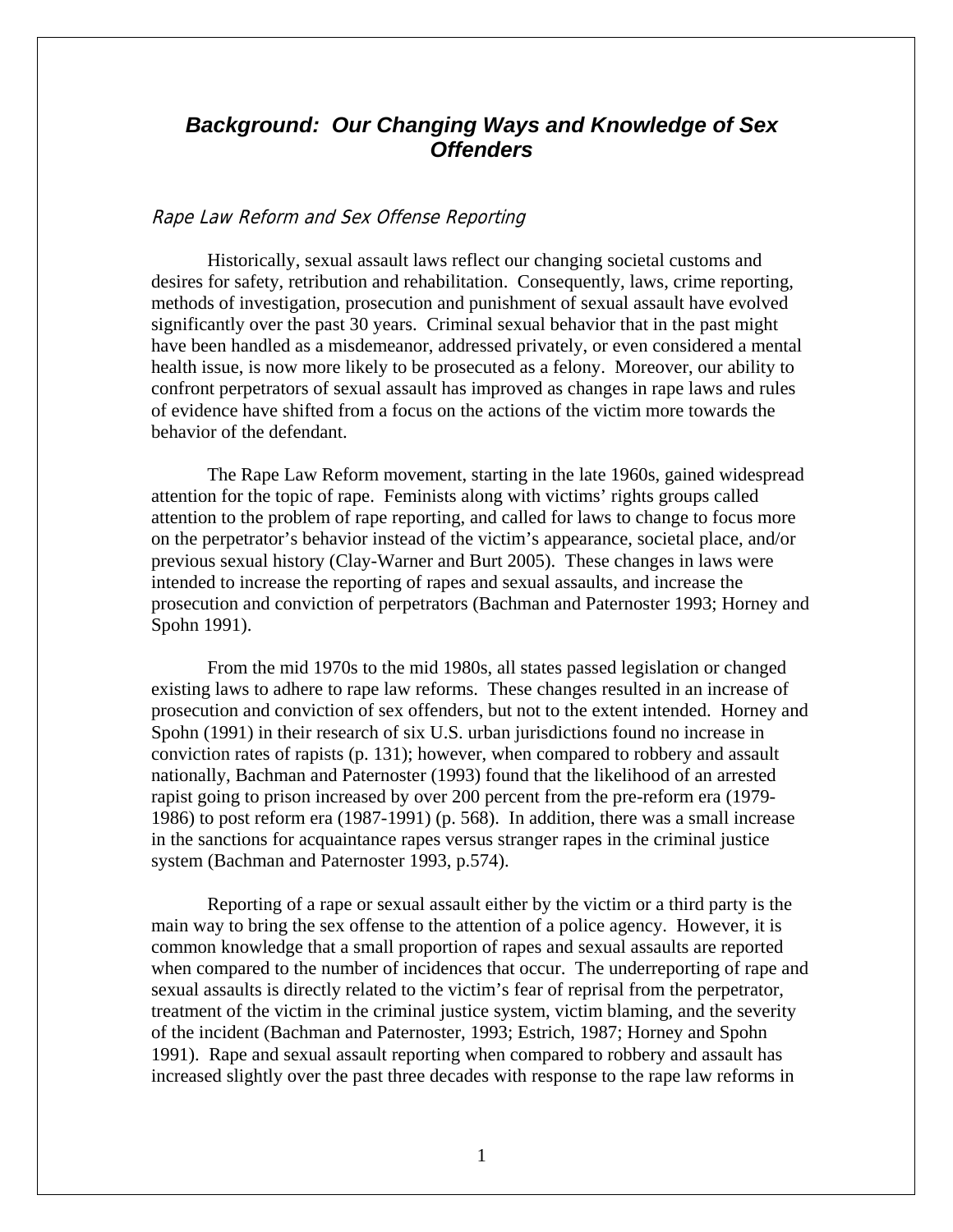<span id="page-9-0"></span>the mid and late 1970s (Bachman and Paternoster, 1993), but still only about 20 to 30 percent of all sex offenses are reported to police agencies (Turley, Sept. 2000, Tjaden and Thoennes Jan. 2006). This is especially the case when the victim knows his/her perpetrator. In fact, with the increase of reporting rape and sexual assaults compared to robbery and assault, the proportion of acquaintance rapes reported did not increase significantly (Bachman and Paternoster, 1993). Thus, one important fact to remember when viewing this study, and any sex offense study, is that research can only be done on sex offenses that have been reported to a law enforcement agency or only about 20 to 30 percent of all sex offenses.

In addition, statistics thirty years ago reported a very incomplete profile of victims of sex offenses as research primarily focused on stranger and adult female rapes (Abbey 2003). Where old statistics reflected law enforcement activity of the day, the statistics in this study provide a much more realistic profile of victim and offender relationships. Most victims of sexual assault tend to be under sixteen years old, while the offenders' average age is mid-thirties, but often they are older (Tjaden and Thoennes 2006).

#### Tougher Sex Offender Penalties

Laws regarding sex offender penalties have also evolved resulting in more severe penalties and restrictions for sex offenders. In some states, sex offenders released from prison may face subsequent life-long civil institutional commitment. In many locations across the country, expansive community containment practices have been implemented including, special intensive supervision for sex offenders while on probation or parole, the use of global positioning satellite tracking system (GPS), internet restrictions, public access to the sex offender registry and neighborhood notification. In addition, laws have been established placing residency restrictions on sex offenders specifying how far they must live or remain from schools, day cares, parks and other places where children may gather. However, Delaware avoided the initiative to expand the geographical distance where a sex offender can live from 500 to [1](#page-9-1),300 feet of a school<sup>1</sup> while Colorado and other states are beginning to discuss the limitations of sex offender residential restrictions, and what these restrictions do and do not accomplish (Colorado Department of Public Safety March 2004). In some jurisdictions, the boundaries have been extended so far that convicted sex offenders cannot legally live in any urban setting. The unintended consequence of these tougher "x feet of" residence laws is that sex offenders are pushed into more rural settings causing an unfair burden on citizens in those areas, and furthermore, there are insufficient police and probation resources to monitor these dispersed sex offenders. Another unintended consequence is the increase of sex offenders who report their residence as homeless because returning to their prior residence is restricted, making it far more difficult for police agencies to track these offenders. In addition to intensive supervision and residency restrictions, the federal government has recently upped the ante by adding the threat of loss of federal grant funds for a laggard implementation of

<span id="page-9-1"></span> $\frac{1}{1}$  Del. S.B. 23, 144<sup>th</sup> General Assembly (2007)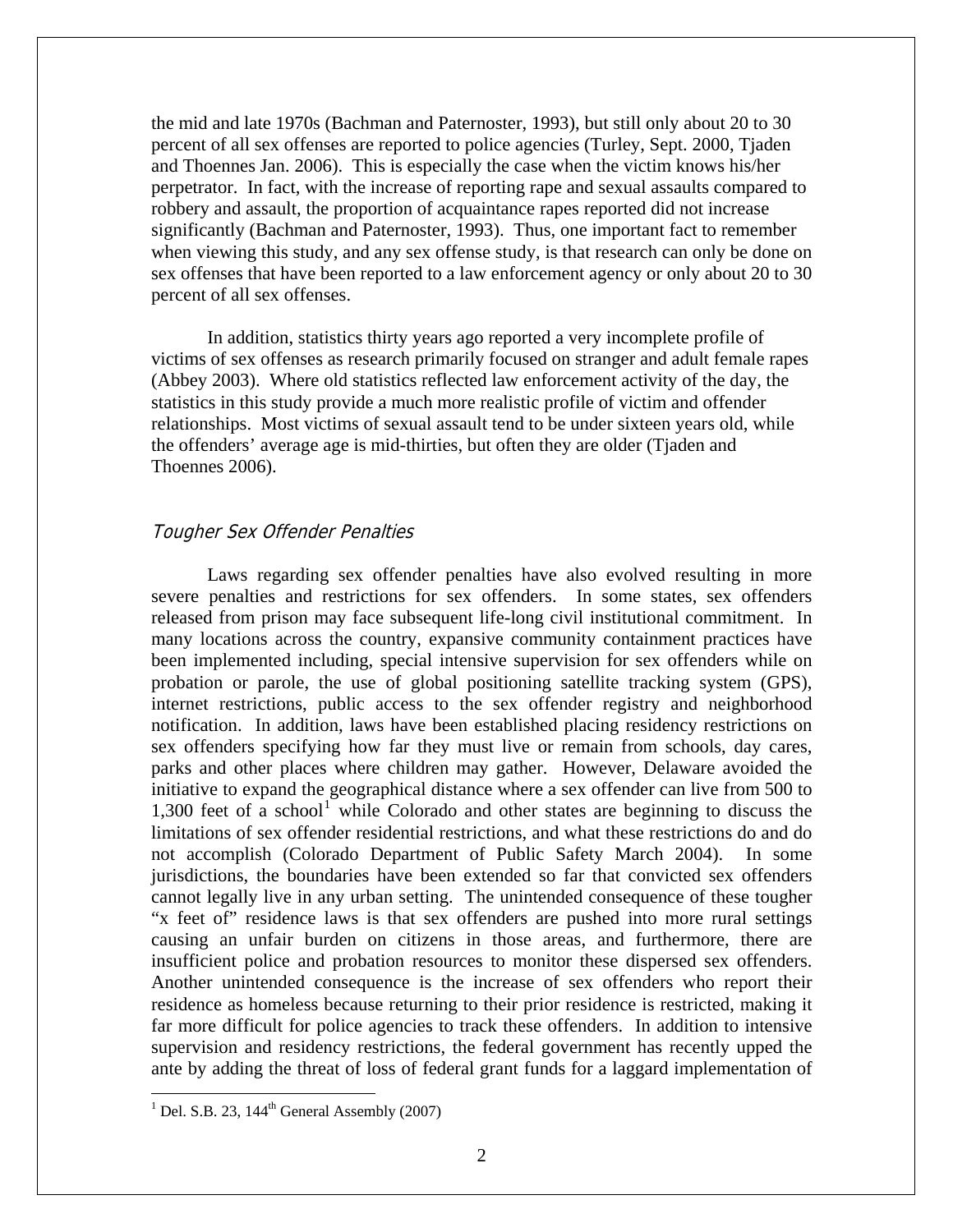<span id="page-10-0"></span>the Adam Walsh Act of  $2006<sup>2</sup>$  $2006<sup>2</sup>$  that toughens sex offender registry requirements, and provides funds for states that expeditiously implement these requirements.

Following in the footsteps of Colorado and Iowa, and several other states, in 2007, Delaware established a Sex Offender Management Board.<sup>[3](#page-10-2)</sup> By January 2009, this board will develop standards for sex offender programs, tracking sex offenders' rehabilitation and increased monitoring. Sharing in this responsibility of overseeing sex assault laws and their effectiveness is the Sentencing Accountability Commission. Sex offender management boards are an operational way to formalize what we do with sex offenders, and evaluate the success of these activities from public safety and rehabilitation perspectives.

Together, the increased awareness and tougher prosecution of sex crimes has had a material impact on the size and operation of prisons, jails and probation programs. In the 1980s, as states began to mandate stricter sex offense laws and prosecution, the number and type of sex offenders serving time in prison changed to reflect this new emphasis. In Washington State, when rape of a child became a felony and sentencing guidelines required at least some prison time, not only did the rate of imprisonment double, but the profile of the offenders shifted dramatically to older males who knew or were related to the victimized children (OFM, State of Washington Feb. 1986). Over time, society has gained more insight into the characteristics of sex crimes, sex offenders and victims, and realizes to a greater extent that most of the victims of sex offenses are children (Tjaden and Thoennes Jan. 2006). This perhaps is the greatest motivator for our heightened desire for public safety and protection from sex offenders.

#### Focus on Sexual Predators

In getting tough on sex offenders, much of the public's attention has focused on the real, but relatively rare, sexual predator. While the meaning of the term "sexual predator" varies, the concept denotes situations where a male stranger does extreme sexual harm to an innocent child or female (Quinn et al 2004). These situations are real and when the offender is apprehended he or she can be charged with Rape  $1<sup>st</sup>$  degree, a felony A offense. If convicted of this offense, the offender can be sentenced up to life in prison. For repeat sexual predators, we have the  $2006$  Jessica's Law<sup>[4](#page-10-3)</sup> which can result in the offender being charged with a more serious felony or double sentencing terms which may also result in a life sentence. In addition, if an offender is eligible, our habitual offender laws can be used for a sexual predator that can also result in life in prison without the possibility of release. In other words, when it comes to sexual predators we catch, we are well guarded in potential ways to protect the public. For instance, in 2006, eight out of nine offenders convicted of a felony A sex offense in Delaware received either a life or "virtual" life term (Spencer Price, DelSAC 2007). A "virtual" life term occurs when the aggregate sentences for all the charges in the case

<span id="page-10-1"></span><sup>2</sup> Adam Walsh Act 2006 (PL 109-248)

<span id="page-10-2"></span> $3$  Del. S.B. 90, 144<sup>th</sup> General Assembly, 76 Del. Laws ch. 88 (2007)

<span id="page-10-3"></span> $4$  Del. H.B. 404, 143<sup>rd</sup> General Assembly, 75 Del. Laws ch. 438 (2006)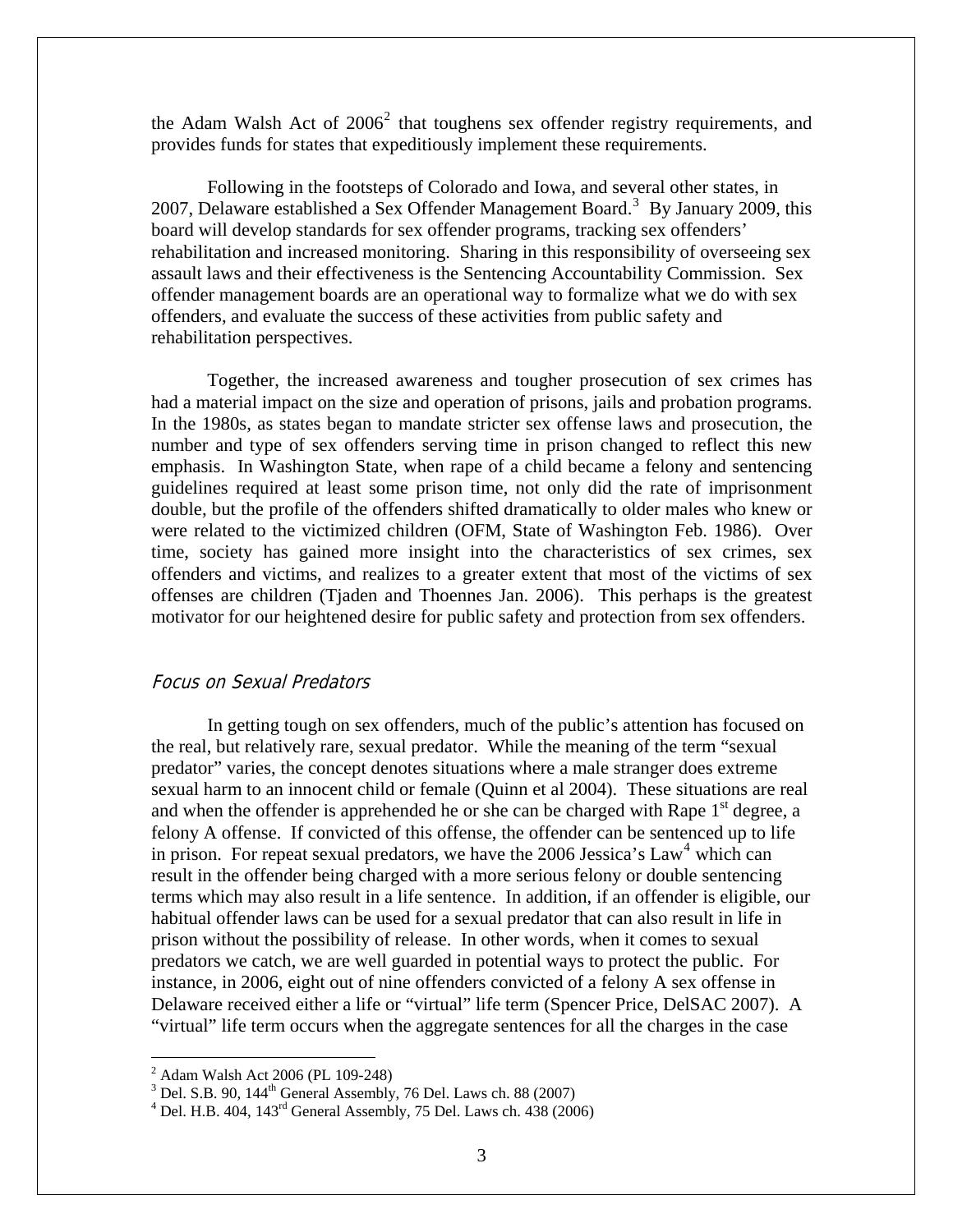<span id="page-11-0"></span>exceed an offender's life expectancy. As for post sentencing relief, the Delaware Pardon Board has no record of leniency for these types of cases.

#### Sexual Predators Aren't the Only Problem

Despite media attention and political activity, only a few sex crimes fit the classical sexual predator description. More often than not, a victim of a sex offense knows his/her perpetrator. The important thing to remember is that the seriousness of the crime and the harm done by the sex offender is not diminished because the victim knows the offender; instead, the terror of being victimized by a stranger is traded for the betrayal of someone thought to be a friend, family member, or someone in a trusted position of authority.

The establishment and periodic tightening of sex offender registration laws are designed to increase our trust and confidence. Delaware registration requirements allow both law enforcement and the community to keep track of offenders by monitoring where they live and work, and aid in locating offenders when sex crimes are reported. To some degree, these registration requirements are beginning to prove themselves ineffective. To begin, one of the fastest growing sex offender crimes identified in this report is a sex offender "failing to register." Currently, over 10 percent of the Superior Court sex offender cases are "failure to register or re-register as a sex offender."<sup>[5](#page-11-1)</sup> As the reporting requirements increase under the new Adam Walsh bill, $<sup>6</sup>$  $<sup>6</sup>$  $<sup>6</sup>$  it is expected that</sup> this type of offense will continue to increase. Another important aspect of our false security is that we do not know who most of the sex offenders are. Approximately 80 percent of sex crimes are not reported to police (Tjaden and Thoennes Jan. 2006). The National Institute of Justice Report (Tjaden and Thoennes Jan. 2006) reports that only 19 percent of adult females and 13 percent of adult males report rape to law enforcement agencies (p.33). So, while the sex offender registration tends to have us focusing "out there," we should also be more aware of our more immediate social environment that includes friends, acquaintances and family members who are the most likely to be the unknown offender.

### Sex Offenders as an Anti-Social Network

In our criminal justice system, we tend to primarily think of one crime, one offender, and one victim. In our mental health system, we tend to counsel people's problems client by client. This focus on individuals and single events often fails to recognize the role that social networks play in the life of a sex offender. While some sex offenders are socially isolated and extremely secretive, there is also evidence that social networking plays a significant role among sex offenders. Hanson and Scott's (1996) study shows a strong correlation between knowing other sex offenders, approving of illegal behavior, and an individual's involvement in sex assault (p.253-

<span id="page-11-1"></span><sup>5</sup> Title 11 §4121

<span id="page-11-2"></span> $6$  Del. S.B. 60, 144<sup>th</sup> General Assembly, 76 Del. Laws ch. 25 (2007)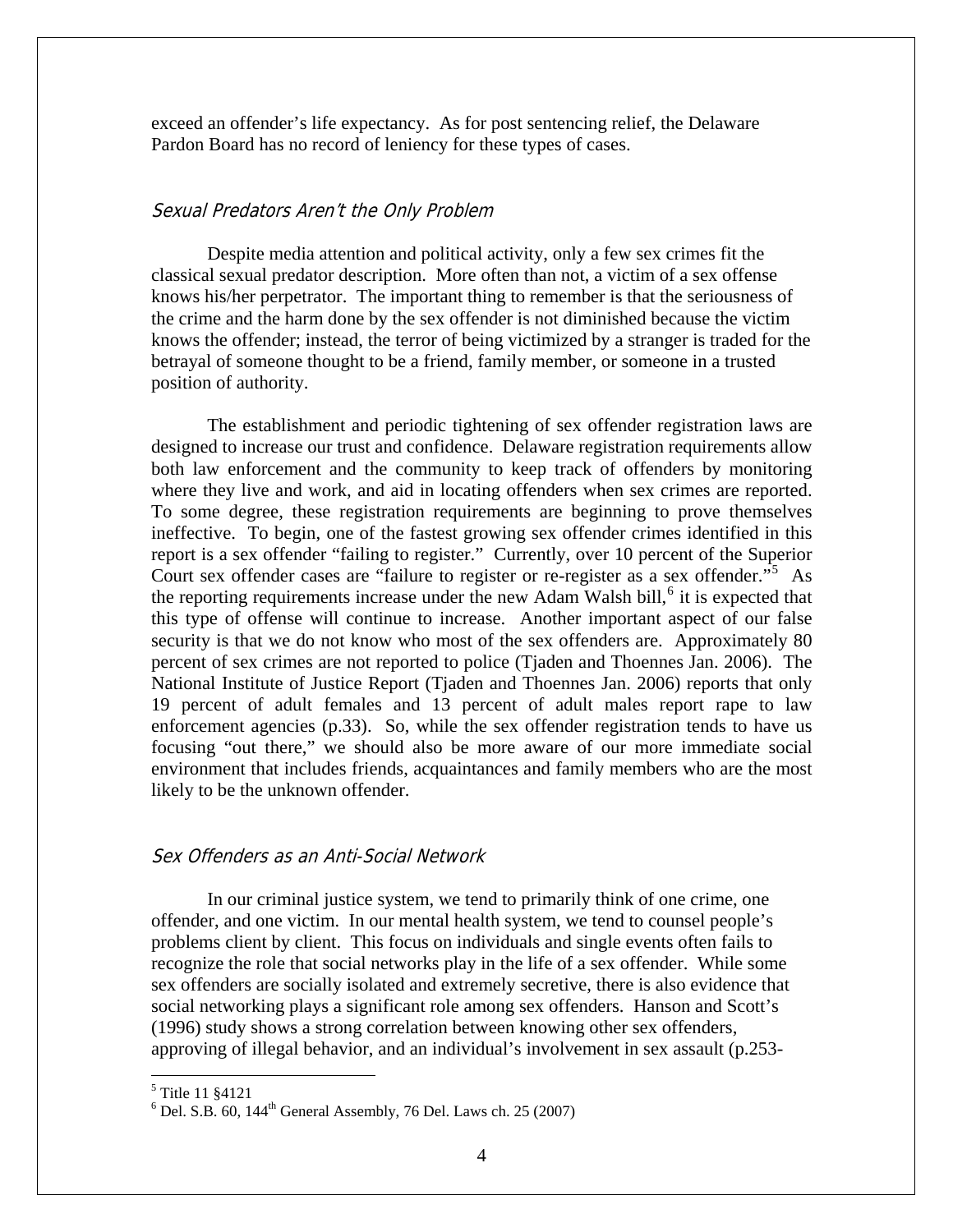<span id="page-12-0"></span>255). Interestingly, Hanson and Scott's (1996) study shows that non-sex offenders do not associate with sex offenders who victimize children, yet they may know sex offenders who victimize adults (p.256). Therefore, the social network that encourages the sexual assault of children tends to be exclusive. A local example of this type of social networking is the series of arrests during the Spring of 2007 when nine Delaware men under the age of 30 were arrested for possessing, orchestrating and participating in internet child pornography by watching the sexual assault of a minor female (Sanginiti, *The News Journal*, June 20, 2007). The Delaware Department of Corrections has also identified similar networking of multi-generational family and friend relationships that foster sexual assault (Laurie Pezick, DOC, SOMB Presentation Nov. 2007). Having a much better understanding about sex offenders' associates may result in improvements in public safety. Hanson and Scott (1996) point to the possible unintended consequences of group counseling for sexual molesters and how such meetings can lead to new friendships that result in the inadvertent support of sexual assault (p.256-257). Unfortunately, data regarding sex offender conspiracy is not currently part of Delaware's information collected, and so, is not in this report.

#### Sex Offender Recidivism

Fear of sex offender recidivism is the foundation of the Adam Walsh  $Act'$ resulting in the tightening of state sex offender registration and notification activities. U.S. Attorney General Alberto Gonzales explains, "Too often sex offenders continue to harm children even after previous conviction (DOJ Press Release May 17, 2007)." However, in the world of criminal recidivism, sex offender recidivism rates appear to be an anomaly, and are difficult to interpret. For instance, adult sex offenders have low sex offense recidivism rates. The Department of Justice, Bureau of Justice Statistics (Langan et al, 2003) study of sex offenders released from prison in 1994 shows that only 5.3 percent of them were rearrested for a new sex crime after being at risk three years (p.24). Similarly, in the study of Delaware adult sex offenders (Huenke et al, July 2007) released from prison in 2001, only 3.8 percent of them were rearrested for a new sex crime after being at risk three years (p.11). In a very extensive recidivism study in Ohio (Black et al 2001), only 8 percent of sex offenders released from prison return to prison for a new sex offense after being at risk 10 years (p.11).

Yet, there is a bewildering contrast when these adult sex offender recidivism rates are viewed in light of the 2007 Delaware Juvenile Level V (incarceration) and Level IV (24 hour programs) sex offender study (Rodriquez-Labarca and O'Connell June 2007). Twenty-seven percent of the juvenile sex offenders are rearrested for a new sex offense or failure to register as a sex offender offense within three years of release (p. 10). After five years at risk, 41 percent of the juvenile sex offenders were rearrested for a new sex crime or failure to register as a sex offender offense(p. 10). It is striking that sentenced juvenile sex offenders have a recidivism rate about ten times higher than their adult sex offender Level V (incarceration) prison counterparts. Also interesting to note is that 27 percent of the offenders in the Delaware adult sex offender study had sex

<sup>7</sup> Adam Walsh Act 2006 (PL 109-248)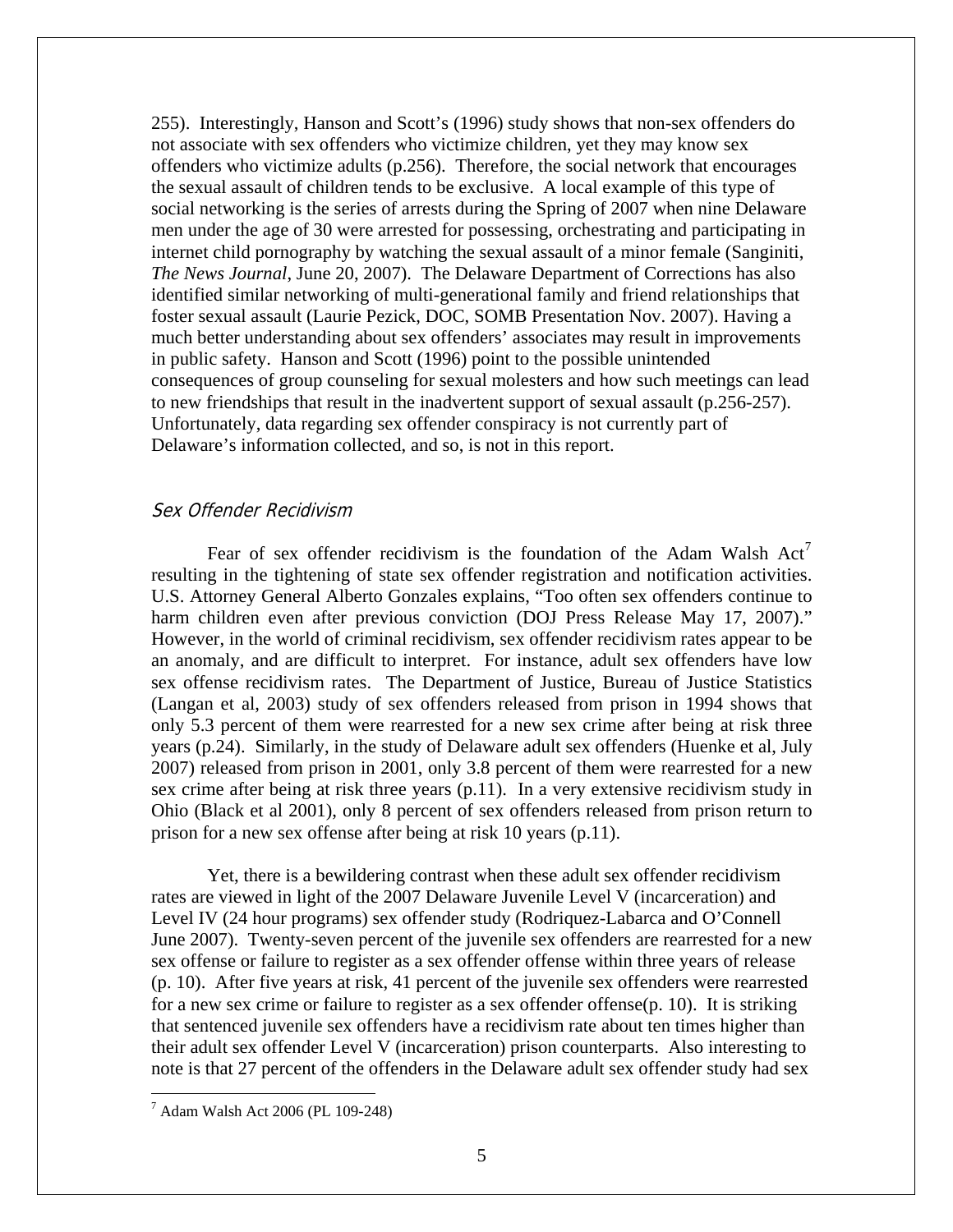offenses in their prior criminal history (Huenke et al July 2007, p.7). Likewise, this study finds that 34 percent of the offenders with a 2004 sex offense disposition have a prior sex offense arrest. These comparisons imply that until significant time is served in prison (about four and one half years on average in Delaware), sex offense recidivism remains fairly high (Huenke et al July 2007). Interestingly, the Langan et al (2003) study shows that the longer the time served in prison, the lower the recidivism rate for child molesters (p.19).

Is post-prison sex offense recidivism really as low as reported by official statistics? If so, it might be expected that post-prison recidivism for sex offenders for any crime would also be very low. However, this is not the case. Sex offenders are very likely to be arrested for non-sex crimes after release from prison or conviction. In the BJS (2003) study, 43 percent of the sex offenders released from prison were rearrested within three years for any crime. In Delaware, adult sex offender recidivism is 55 percent for any crime (Huenke et al 2007, p.13), and 68 percent for any new crime for juvenile sex offenders (Rodriquez-Labarca and O'Connell June 2007, p.11).

 In most cases, a convicted sex offender has nothing to gain by reporting his/her own sexual criminal acts. Where a sex offender's treatment should involve an honest assessment of the individual's deviant sexual fantasies and behavior to be effective, such disclosure may result in further prosecution and punishment. We also know that a very high percentage of sexual assaults go unreported by the victim (Tjaden and Thoennes Jan. 2006). This may be why we react as if the very low post-prison sex offense recidivism rates belie reality. The enhanced sex offender registration and notification programs represent one way that we try to ensure protection, and to locate offenders when sex assault reports come in. Oddly, the Washington State (Schram and Milloy 1995) study shows that community notification has no impact on increasing arrests for sexual assault, though it does result in an increase of arrests of sex offenders for non-sex related crimes (p.19). Thus, increased surveillance, while likely to increase the discovery of new crimes committed by sex offenders, does not ensure catching sex offenders for new criminal sexual acts; however, if incapacitation results from arrests for other offenses, the practice may still be effective in reducing sex offense recidivism.

 The secrecy of a sex offender's life has led Colorado to develop treatment and monitoring programs for sex offenders released to their community, which includes the use of routine polygraph examinations as a way to expand their knowledge of sex offenders' activities. (Colorado Sex Offender Management Board, June 2004). The Colorado approach to treatment and public safety are not well served unless sex offenders are forthcoming about their deviant sexual activity. "Just as the offender's current offense may not accurately reflect his level of dangerousness, the information he self-reports will most likely reflect what he is willing to disclose rather than what professionals need to know (English and Heil 2006, p.15)." To gain a step toward more personal freedom in Colorado, sex offenders must complete at least two non-deceptive polygraph tests. Not only is knowledge of sex offender activity more complete in Colorado, using this knowledge appears to be associated with a better understanding of sex offender behavior, both pre and post-conviction, and victim types (English et al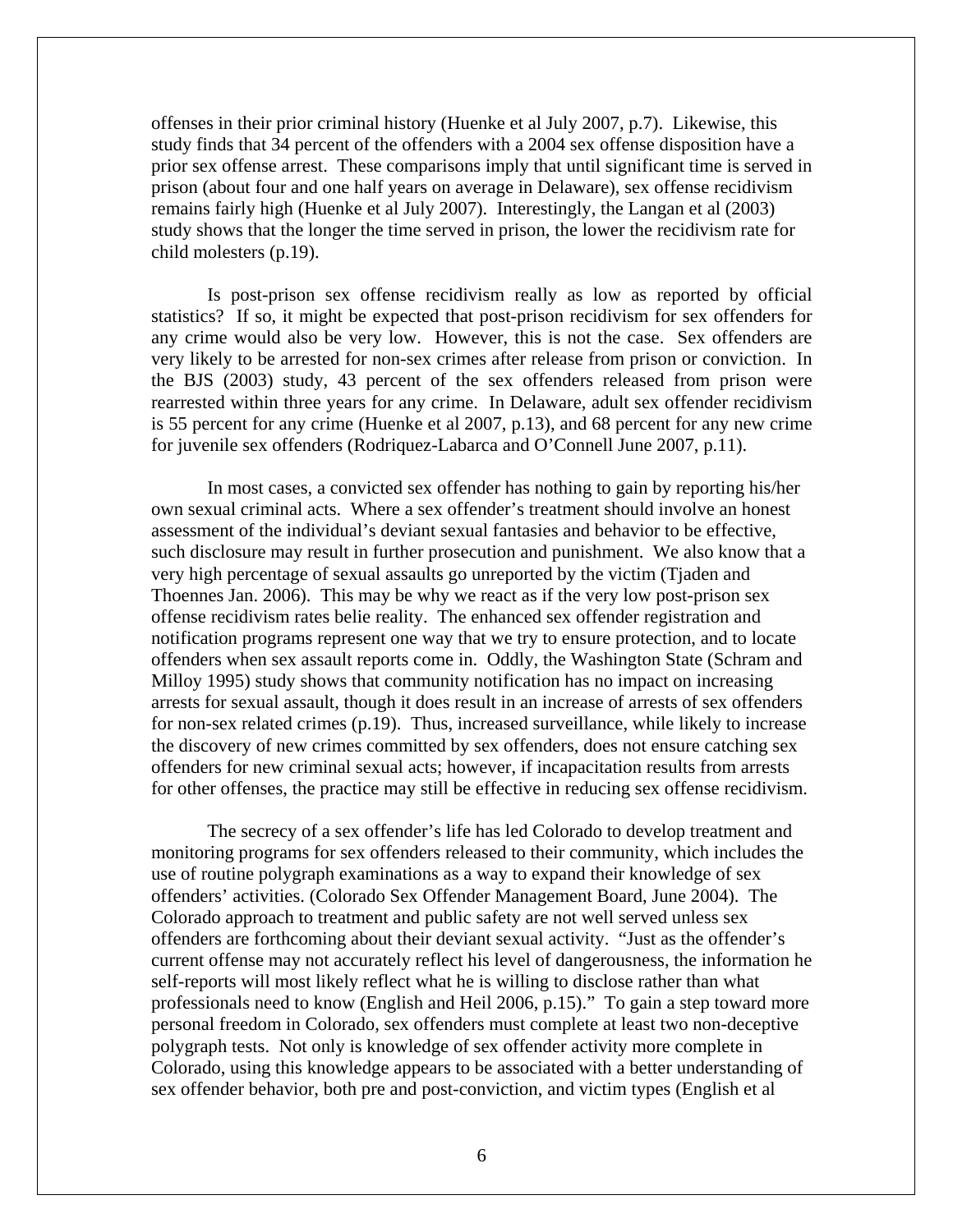2000). An answer to the surprisingly low "official" sex offender recidivism numbers may be that when polygraph results are compared to the official records, the actual sex offenses in Colorado increases from a median of two to a median of thirty-six, a ratio of 18 to 1 for actual versus official sex offenses (Simon et al 2004).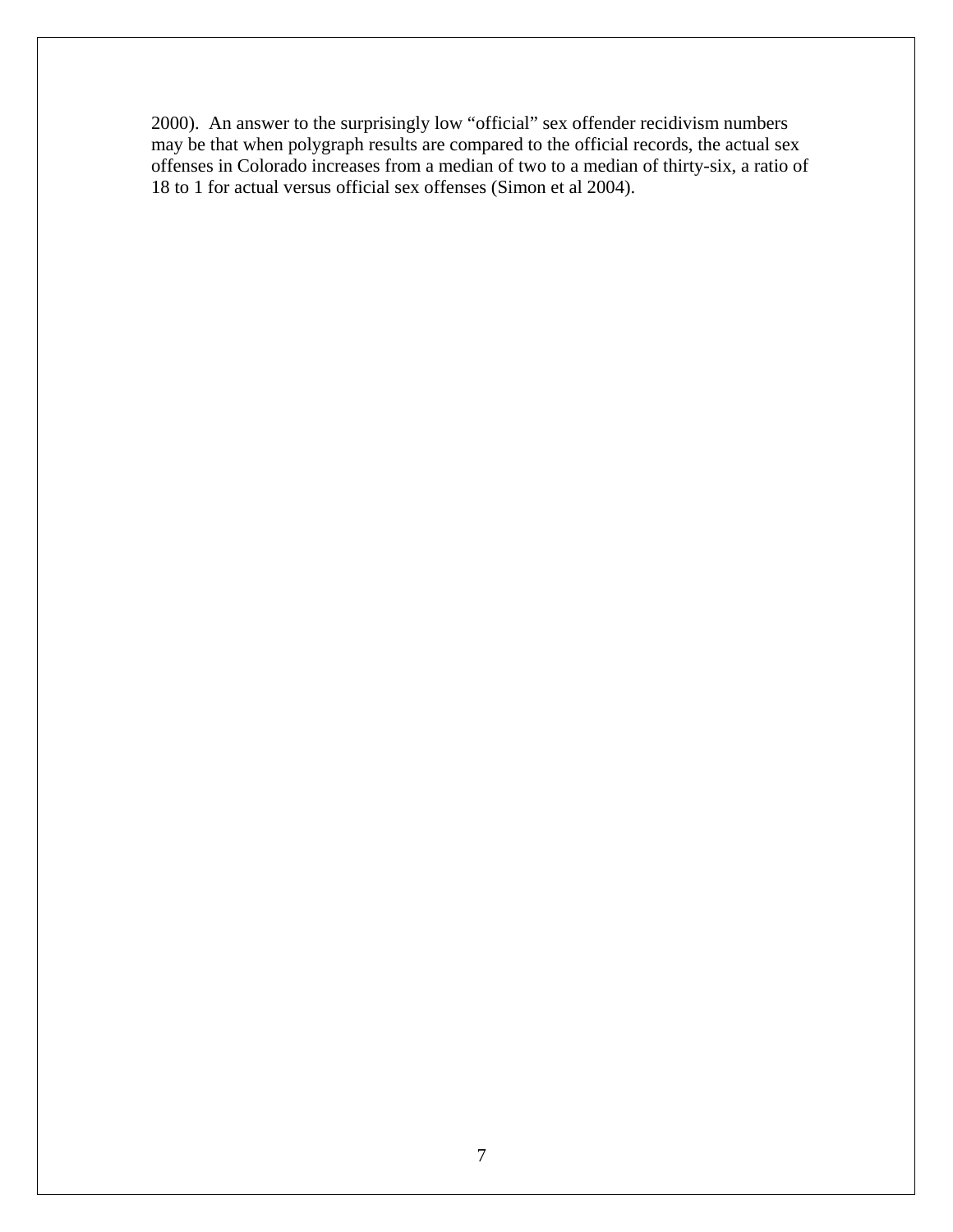Intentionally Blank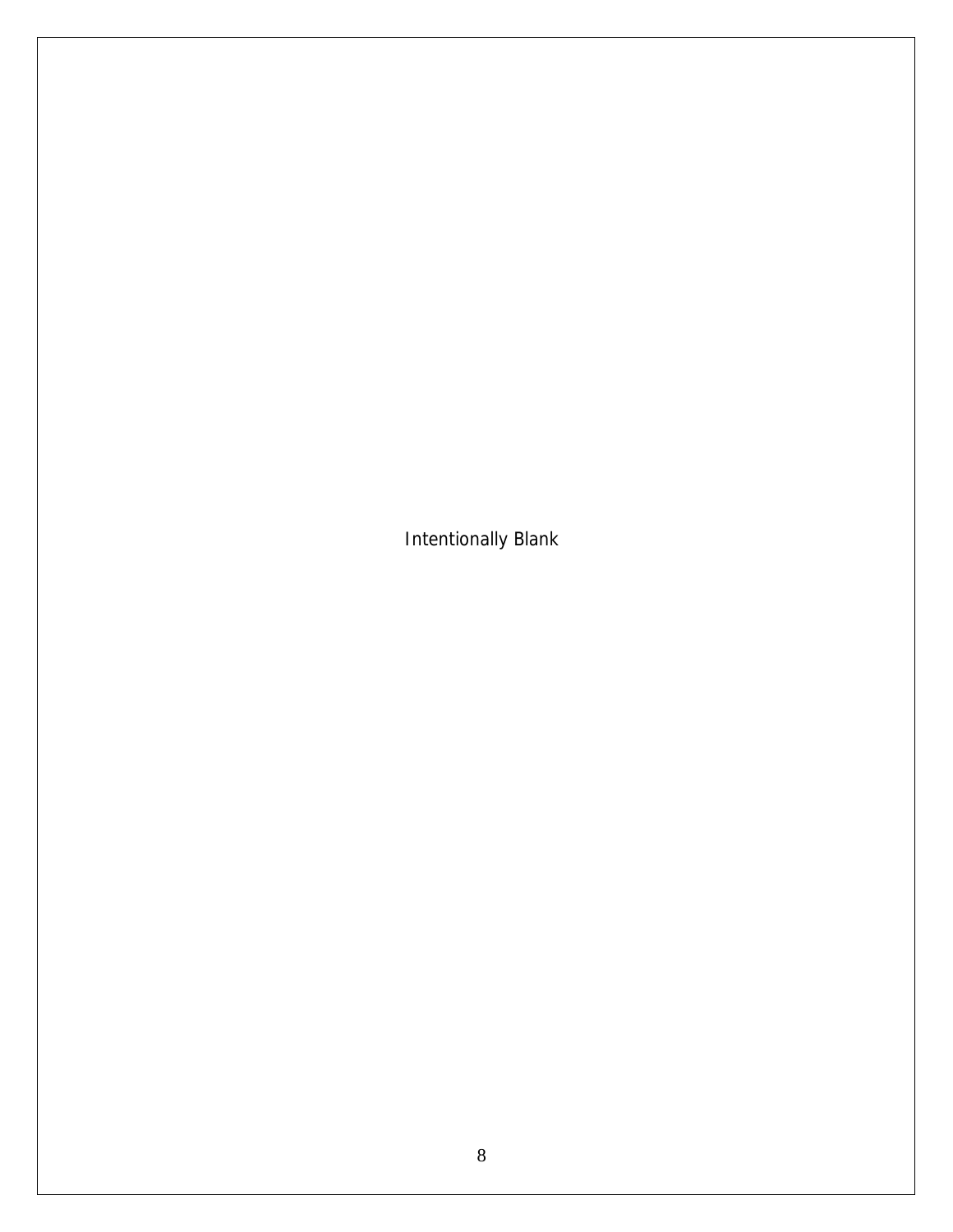## *Introduction*

Research on sex offenders has gained widespread attention in the past several decades. Media sensationalism and the exposure of sex offense cases, especially those involving children, contribute to the current environment of fear. However, important questions still remain unanswered by research, the media and the criminal justice system. Who are the typical sex offenders? Who are their victims or potential victims, and what can be done to protect the victims?

One may infer from media reports that the typical sex offender is an individual who has already committed a sex offense, is a stranger to the victim, or an authority figure. For example, recent national headlines include a 29 year-old sex offender who pretended to be a 12 year-old boy, and enrolled in four different middle schools. Or, there are the cases in which individuals are preying on children via the internet, and driving hundreds of miles to engage in sexual acts with these children (Dateline NBC, *To Catch A Predator*).

Truth be known, there is no map, set of guidelines, or picture of a typical sex offender. Much research has reiterated this important point. Previous research provides insights into the sentencing, treatment and recidivism of sex offenders as well as the impact of sex offender laws passed in recent legislative sessions in state and federal government.

This study provides a more complete background of serious sex offenses in Delaware so that we can better understand the effectiveness of our sex offender public safety efforts and penalties as well as the possibilities for rehabilitation and reduction in recidivism. This report seeks to identify a profile of Delaware sex offenders. The purpose of this study is to identify the state of Delaware's sex offender population for a given year, providing detailed information on Delaware's sex offenders regarding age, sex, race, relationship to victims, criminal history, conviction, sentencing and recidivism.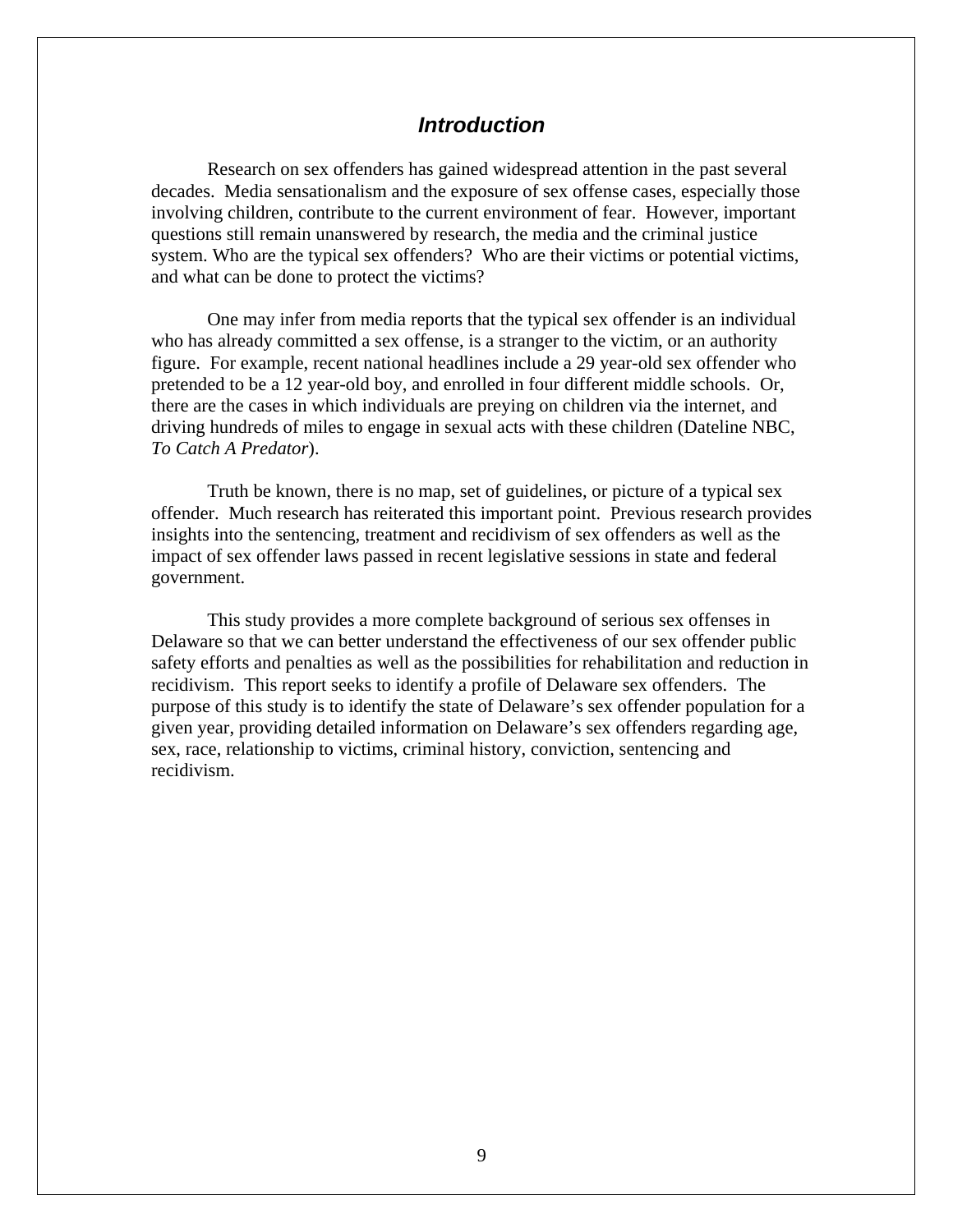#### <span id="page-17-0"></span>Sample of Delaware Offenders

This study's sample consists of 385 individuals who had a Delaware Superior Court disposition in the calendar year 2004 where there was at least one sex offense charge in the case. A disposition represents the closing of a case because of conviction, dismissal, or transfer to another court. A 2004 disposition does not mean that the arrest took place in 2004. An arrest could have been made in these cases several years before, but due to case processing, trial continuances, and evidence gathering, the case was not disposed of until 2004.

This sample of 385 offenders contains sex offenders who have been previously convicted of a sex crime, offenders arrested in the past for a sex offense who have not been convicted, and offenders never previously arrested for a sex offense. This group of Delaware offenders contains 78 sex offenders who failed to register as sex offenders with a 2004 disposition. Although Failure to Register or Re-register as a Sex Offender is not technically a sex offense, $\frac{8}{3}$  $\frac{8}{3}$  $\frac{8}{3}$  it is included in this study because of its association with sex offender status, the emphasis of registration as a protective measure, and the frequency with which non-compliance occurs. The remaining 79.7 percent of the offenders have a new sex offense arrest event resulting in a 2004 disposition.

 The overwhelming majority of the sample is male with only six female offenders. Age of offenders at the time of the sex offense incident ranges from 11 to 79 years with the largest group of offenders between the ages of 22 and 25 years old (18.4 percent). More than 75 percent of the sample was between the age of 18 and 40. More than half of the offenders (61.2 percent) are under the age of 35. The remaining 38.8 percent of offenders were 36 or older at the time of the sex offense incident. In addition, the majority of the sample is white (53.7 percent), while the rest of the sample is Black (45.5 percent) or Asian (0.8 percent).

<sup>8</sup> Title 11 §4120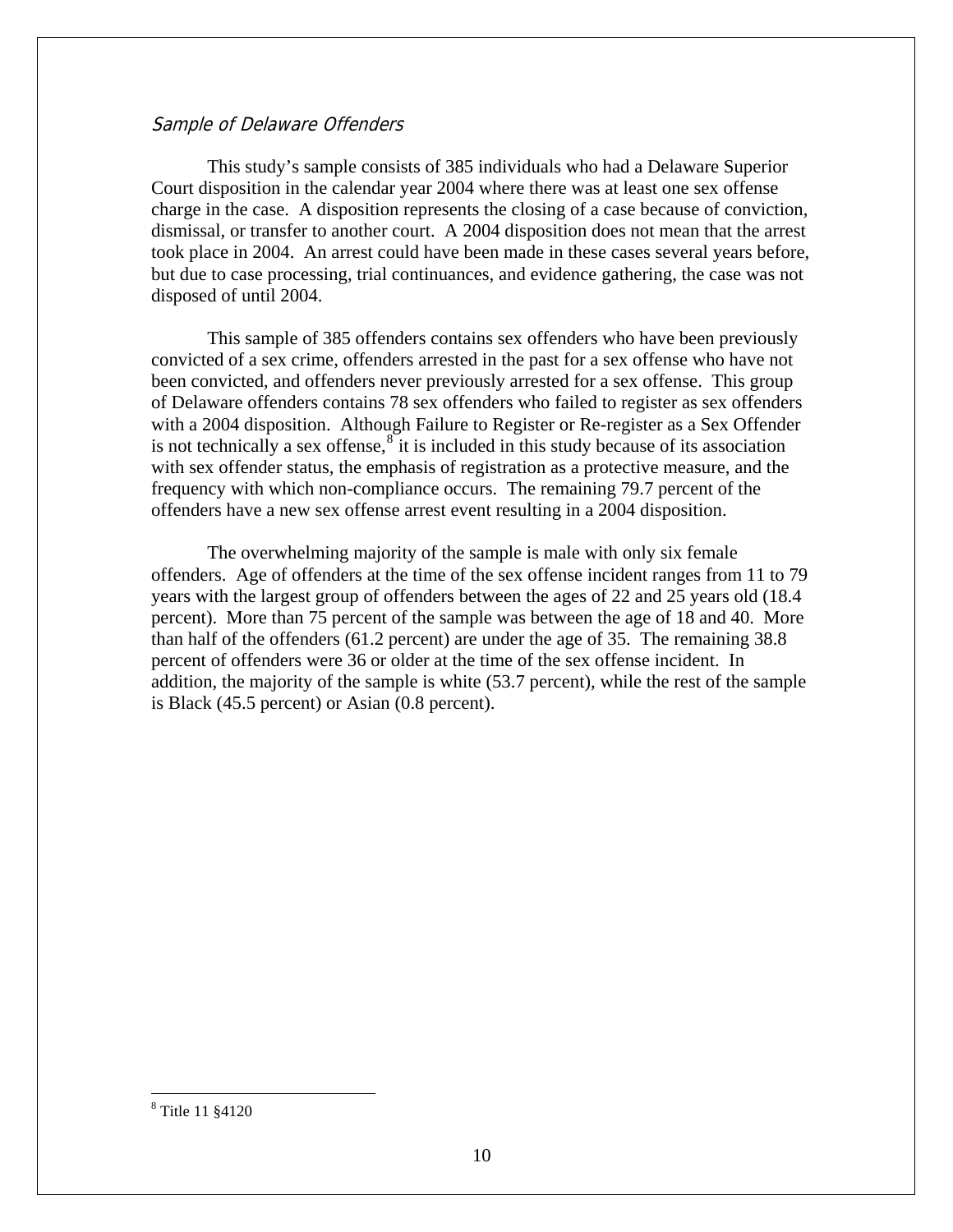# *Section 1: Sex Offender Arrest History*

<span id="page-18-0"></span>The sex offense charges for this sample of sex offenders with a 2004 disposition range from misdemeanor Indecent Exposure to felony Rape in the first degree. In their arrest history, the 385

offenders account for a total of 5,665<sup>[9](#page-18-0)</sup> Delaware arrest events. An arrest event includes all charges associated with arrests on one day. One arrest event may have only one charge, or many charges. Offender arrest events range from 1 to 101 arrest events with an average of 14.7 arrest events per

 $\overline{a}$ 

## **Sex Offender Arrest History Highlights**

- Å Average number of prior arrests is 15
- \* 52 percent were arrested more than 10 times
- Å 51 percent have prior non-sex violent felony arrests
- \* 35 percent have prior sex offense arrests
- **\*** 25 percent have prior deadly weapons arrests

person. Thirty of the offenders or 7.8 percent of the sample had only one arrest event, which includes the sex offense arrest disposed of in 2004. Of these offenders, 92.2 percent had one or more prior arrest events preceding this sex offense arrest. Almost half (47.8 percent) of the sample had 10 or less arrest events, while the remaining offenders (52.2 percent) had more than 10 arrest events. Of the 385 offenders, 99.2 percent had at least one arrest event with a felony as the highest charge. Only three offenders had no arrest events with a felony charge. Table 1 displays the summary of felony and misdemeanor arrest events by offenders' number of total arrest events.

| lNumber of TotallTotal Number of<br><b>Arrest Events</b> | <b>Individuals</b> | <b>Percent</b> | Felony<br><b>History</b> | <b>Percent</b> | <b>Misdemeanor</b><br><b>History</b> | <b>Percent</b> |
|----------------------------------------------------------|--------------------|----------------|--------------------------|----------------|--------------------------------------|----------------|
| 1                                                        | 30                 | 7.8%           | 30                       | 100%           | 0                                    | 0%             |
| $2 - 5$                                                  | 74                 | 19.2%          | 73                       | 98.6%          | 65                                   | 87.8%          |
| $6 - 10$                                                 | 80                 | 20.8%          | 78                       | 97.5%          | 80                                   | 100%           |
| $11 - 15$                                                | 60                 | 15.6%          | 60                       | 100%           | 60                                   | 100%           |
| $16 - 20$                                                | 48                 | 12.5%          | 48                       | 100%           | 48                                   | 100%           |
| $21 - 30$                                                | 45                 | 11.7%          | 45                       | 100%           | 45                                   | 100%           |
| $31 - 40$                                                | 27                 | 7.0%           | 27                       | 100%           | 27                                   | 100%           |
| 41-50                                                    | 12                 | 3.1%           | $12 \overline{ }$        | 100%           | 12                                   | 100%           |
| 51 or more                                               | 9                  | 2.3%           | 9                        | 100%           | 9                                    | 100%           |
| <b>Total</b>                                             | 385                | 100%           | 382                      | 99.2%          | 346                                  | 89.6%          |

*Table 1: Profile of Offender Prior Arrest History* 

 $95,665$  arrest events applies to all arrest events including the sex offense arrest with a 2004 disposition that occurred in the state of Delaware as of December 2006. Individuals in the sample may have more arrest events in other states. A previous study of convicted Delaware sex offenders found almost one third of the offenders have an arrest in another state prior to his/her sex offense arrest (Huenke et al, p.7, 2007).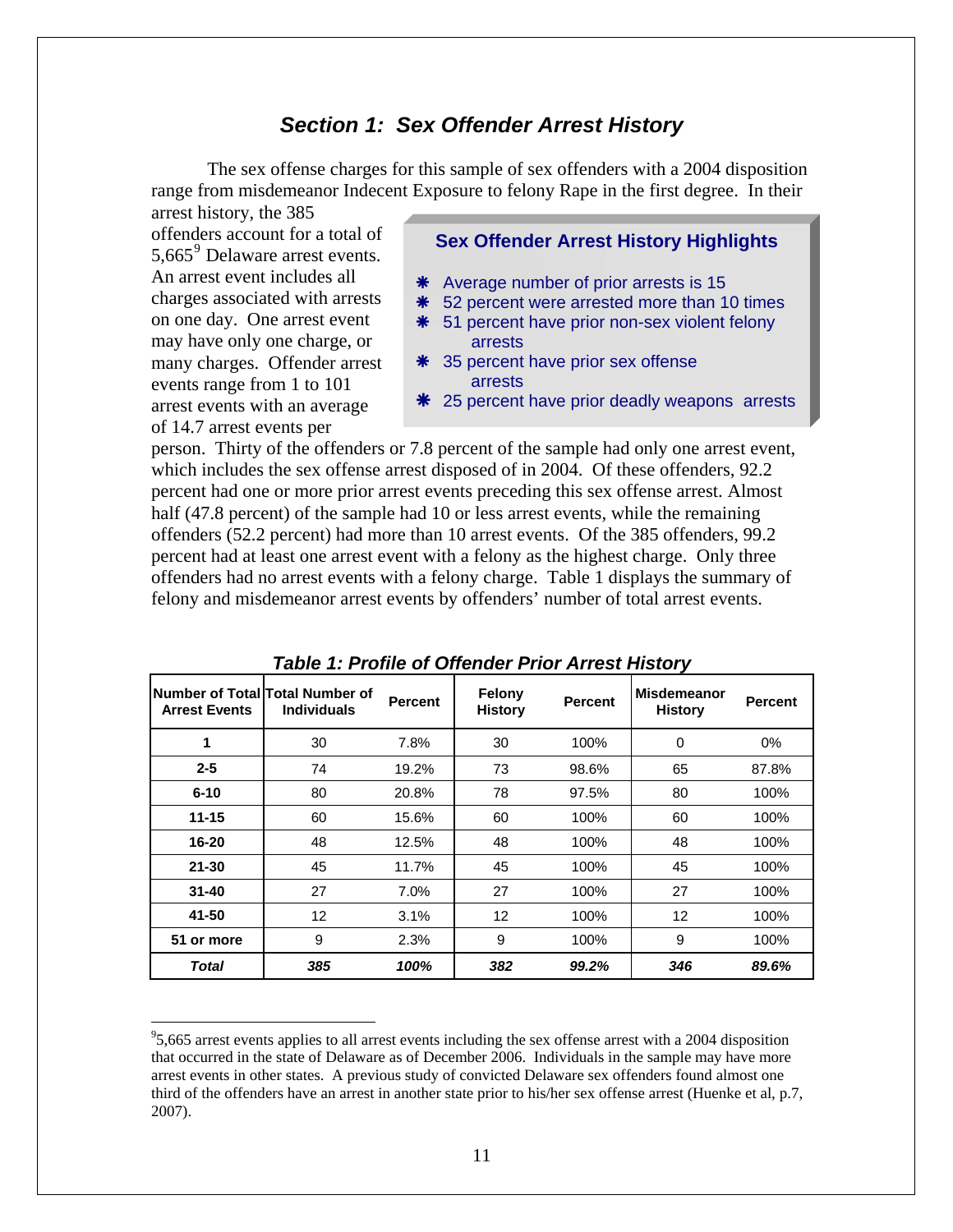<span id="page-19-0"></span>As Table 2 shows, 34.8 percent or 134 of the offenders had at least one sex offense arrest prior to his/her sex offense resulting in a 2004 disposition. In fact, 25.7 percent had one prior sex offense arrest event, while 6 percent had two, 2.1 percent had three, and one offender had five separate prior sex offense arrest events.<sup>[10](#page-19-0)</sup> Of the 134 offenders with a prior sex offense arrest, 78 had a 2004 disposition for failure to register as a sex offender, and therefore, are previously convicted of a sex offense. Moreover, the 78 failure to register and 5 additional offenders have a prior sex offense conviction, which indicates 21.6 percent of the entire sample had a previous sex offense conviction. The remaining 51 offenders (38.1 percent) had no prior sex offense conviction. Table 2 describes the total number of prior sex offense arrests by type of 2004 disposition arrest.

| <b>Total Number</b><br>of Prior Sex<br><b>Offenses</b> | Total<br>Number of<br><b>Individuals</b> | <b>Percent</b>  <br>(Column) | <b>Failure to</b><br><b>Register as</b><br>a Sex<br><b>Offender</b> | Percent<br>(Row) | <b>Sexual</b><br><b>Offense</b><br>with a<br><b>Victim</b> | <b>Percent</b><br>(Row) | <b>Sex</b><br><b>Offense</b><br>with no<br><b>Victim</b> | <b>Percent</b><br>(Row) |
|--------------------------------------------------------|------------------------------------------|------------------------------|---------------------------------------------------------------------|------------------|------------------------------------------------------------|-------------------------|----------------------------------------------------------|-------------------------|
|                                                        | 99                                       | 73.9%                        | 59                                                                  | 59.6%            | 38                                                         | 38.4%                   | 2                                                        | 2.0%                    |
| $\mathbf{2}$                                           | 23                                       | 17.2%                        | 12                                                                  | 52.2%            | 10                                                         | 43.5%                   |                                                          | 4.3%                    |
| 3                                                      | 8                                        | 6.0%                         | 4                                                                   | 50.0%            | 4                                                          | 50.0%                   | n/a                                                      | n/a                     |
| 5                                                      |                                          | 0.7%                         | n/a                                                                 | n/a              |                                                            | 100%                    | n/a                                                      | n/a                     |
| At Least One <sup>11</sup>                             | 3                                        | 2.2%                         | 3                                                                   | 100%             | n/a                                                        | n/a                     | n/a                                                      | n/a                     |
| Total                                                  | 134                                      | 100%                         | 78                                                                  | 58.2%            | 53                                                         | 39.6%                   | 3                                                        | 2.2%                    |

*Table 2: Number of Prior Sex Offenses by Known Repeat Sex Offenders* 

Table 3 shows that 361 out of 385 offenders (93.8 percent) had at least one violent sex offense felony charge in his/her arrest history which includes the current arrest event. Of the 24 offenders without a violent sex offense felony, 3 offenders' sex offenses for which they were required to register occurred out of state, and 10 offenders had misdemeanor sex offenses. Nine of these 24 offenders had misdemeanor sex offenses with an accompanying non-sexual felony charge, and two offenders had nonviolent felony sex offenses. Almost one quarter of the sample had a deadly weapon felony charge in his/her history, and over half of the sample (51.4 percent) had a violent felony charge in their history other than the violent sex offense and violent deadly weapon charge.<sup>[12](#page-19-0)</sup> Table 3 displays the breakdown of violent felony charges versus the number of arrest events.

<sup>&</sup>lt;sup>10</sup> Three offenders had at least one prior sex offense arrest event that occurred out of state because the offenders' 2004 dispositions were for failure to register as a sex offender with no sex offense arrest history in Delaware. Other offenders may also have sex offense convictions outside the state of Delaware.

 $11$  These three sex offenders are from another state. They had a 2004 disposition for failure to register as a sex offender, but their registered sex offense occurred in another state.

 $12$  The violent charge history in not exclusive to the number of arrest events. One individual could have one arrest event resulting in a violent sex offense charge, violent deadly weapon charge and a violent felony charge. See Appendix A for the specific statutes that signify violent felonies.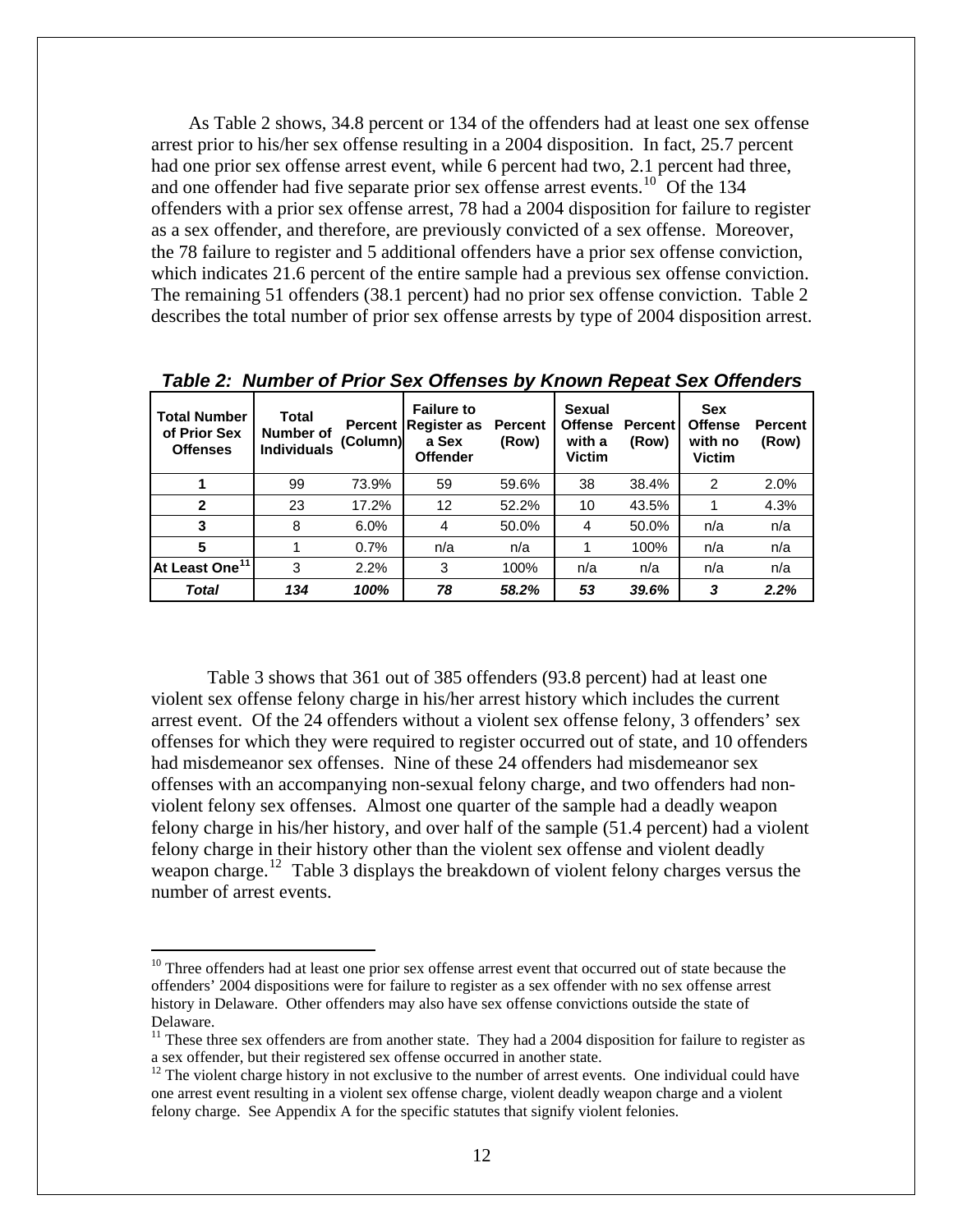<span id="page-20-0"></span>This table, controlling for the total number of arrest events of the 385 offenders, illustrates the extent of violent behavior and the use of deadly weapons. Generally, offenders with more extensive criminal histories are more inclined to violence and use of deadly weapons. For instance, once an offender has been arrested more than twenty times, which accounts for almost one in four offenders, more than half of the offenders have used a deadly weapon, and 92.5 percent have committed some other violent felony.

| Number of<br><b>Arrest</b><br><b>Events</b> | <b>Total</b><br>Number of<br>Individuals (Column) | <b>Percent</b> | <b>Violent Sex</b><br><b>Offense</b><br>Felony<br><b>History</b> | <b>Percent</b><br>(Row) | <b>Violent</b><br>Deadly<br>Weapon<br>Felony<br><b>History</b> | <b>Percent</b><br>(Row) | Other<br><b>Violent</b><br>Felony<br><b>History</b> | <b>Percent</b><br>(Row) |
|---------------------------------------------|---------------------------------------------------|----------------|------------------------------------------------------------------|-------------------------|----------------------------------------------------------------|-------------------------|-----------------------------------------------------|-------------------------|
| 1                                           | 30                                                | 7.8%           | 30                                                               | 100%                    | 0                                                              | 0%                      | 2                                                   | 6.7%                    |
| $2 - 5$                                     | 74                                                | 19.2%          | 70                                                               | 94.6%                   | 5                                                              | 6.8%                    | 13                                                  | 17.6%                   |
| $6 - 10$                                    | 80                                                | 20.8%          | 70                                                               | 87.5%                   | 15                                                             | 18.6%                   | 31                                                  | 38.6%                   |
| $11 - 15$                                   | 60                                                | 15.6%          | 57                                                               | 95%                     | 15                                                             | 25%                     | 32                                                  | 53.3%                   |
| $16 - 20$                                   | 48                                                | 12.5%          | 46                                                               | 95.8%                   | 13                                                             | 27.1%                   | 34                                                  | 70.8%                   |
| $21 - 30$                                   | 45                                                | 11.7%          | 42                                                               | 93.3%                   | 21                                                             | 46.7%                   | 42                                                  | 93.3%                   |
| $31 - 40$                                   | 27                                                | 7.0%           | 26                                                               | 96.3%                   | 14                                                             | 51.9%                   | 24                                                  | 88.9%                   |
| 41-50                                       | 12                                                | 3.1%           | 12                                                               | 100%                    | 7                                                              | 58.3%                   | 11                                                  | 91.7%                   |
| 51 or more                                  | 9                                                 | 2.3%           | 8                                                                | 88.9%                   | 6                                                              | 66.7%                   | 9                                                   | 100%                    |
| <b>Total</b>                                | 385                                               | 100%           | 361                                                              | 93.8%                   | 96                                                             | 24.9%                   | 198                                                 | 51.4%                   |

Exclusive of the previously stated types of arrest charges, 80.5 percent of the offenders had a least one traffic arrest as seen in Table 4. Traffic arrests include all Title 21 traffic charges except DUIs, which are accounted for in either the felony or misdemeanor history (Table 1). Fifty percent had at least one Violation of Probation/Parole (VOP) arrest, and 24.7 percent had at least one Failure to Register as a Sex Offender arrest. Failure to Register as a Sex Offender became an illegal act with the state's passing of SB 355 on June 27, 1996.<sup>[13](#page-20-0)</sup> Sex offender registration requirements became even more rigid with the Governor's signing of Senate Bill 60, Delaware's Adam Walsh Act, in June  $2007$ ,<sup>[14](#page-20-0)</sup> which requires that high risk sex offenders appear in person to the Delaware State Police every 90 days for life, moderate risk every 6 months, and low risk sex offenders annually. All three of these types of arrests involved no other charges in the arrest event but traffic, VOP or Failure to Register as a Sex Offender charges, respectively. Table 4 summarizes the number of traffic, VOP and Failure to Register arrests by the number of arrest events.

<sup>&</sup>lt;sup>13</sup> Del. S.B. 355, 138<sup>th</sup> General Assembly, 70 Del. Laws ch. 397 (1996)

<sup>&</sup>lt;sup>14</sup> Del. S.B. 60, 144<sup>th</sup> General Assembly, 76 Del. Laws ch. 25 (2007) (Adam Walsh Act)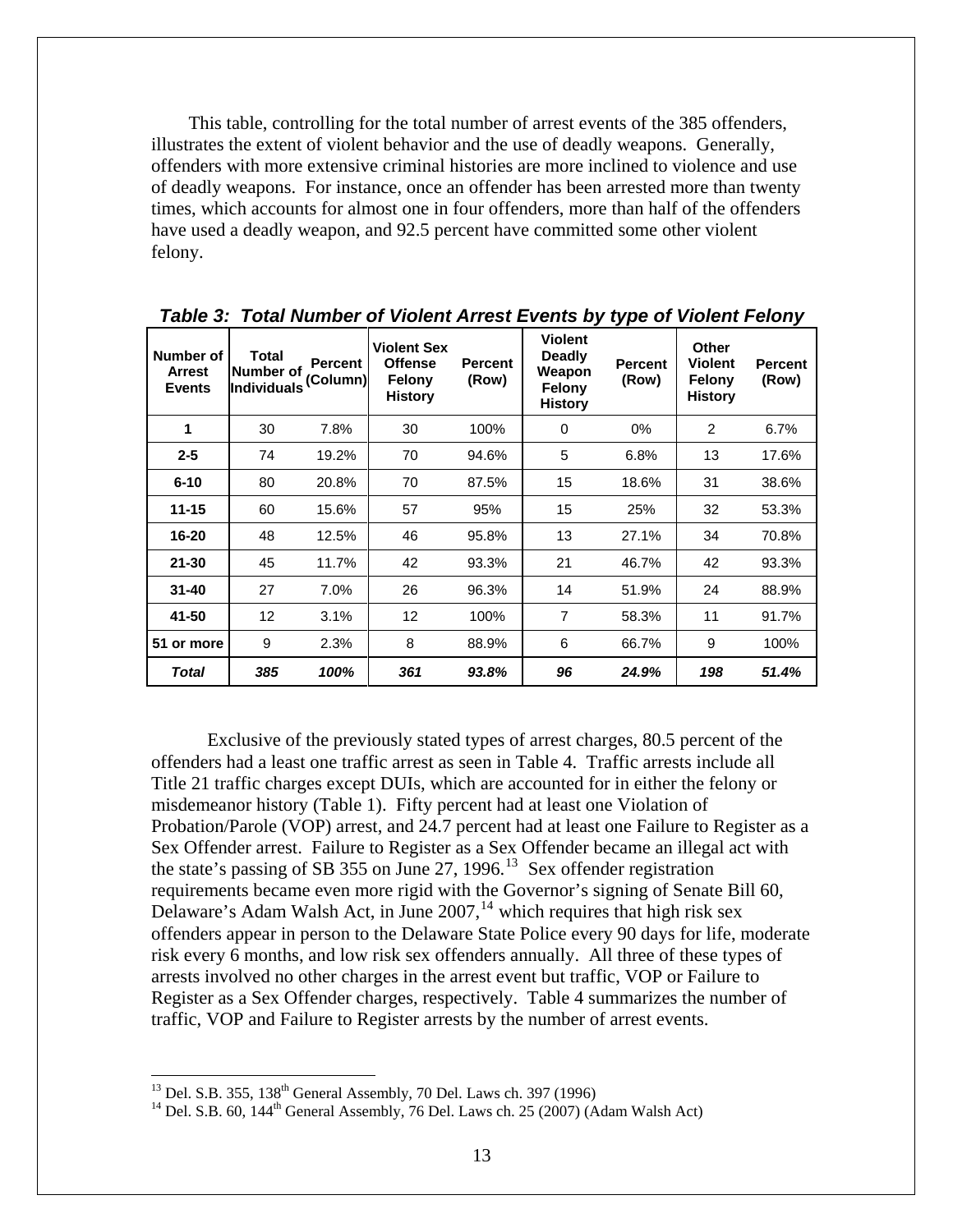<span id="page-21-0"></span>Offenders with double digit numbers of prior arrests also have a very high likelihood of being stopped for traffic violations (nearly 100 percent), and are more likely to be caught violating their probation. Offenders with at least eleven prior arrests have more than a 50 percent chance of being arrested for violation of probation, and offenders with 20 prior arrests have nearly a 100 percent chance of being arrested for a VOP.

| Number of<br><b>Arrest</b><br><b>Events</b> | Total<br>Number of<br><b>Individuals</b> | <b>Percent</b><br>(Column) | <b>Traffic</b><br><b>Arrest</b><br><b>History</b> | <b>Percent</b><br>(Row) | <b>VOP</b><br><b>Arrest</b><br><b>History</b> | <b>Percent</b><br>(Row) | <b>Failure to</b><br>Register as a<br><b>Sex Offender</b><br><b>History</b> | <b>Percent</b><br>(Row) |
|---------------------------------------------|------------------------------------------|----------------------------|---------------------------------------------------|-------------------------|-----------------------------------------------|-------------------------|-----------------------------------------------------------------------------|-------------------------|
| 1                                           | 30                                       | 7.8%                       | 0                                                 | 0%                      | 0                                             | $0\%$                   | $\mathbf 0$                                                                 | $0\%$                   |
| $2 - 5$                                     | 74                                       | 19.2%                      | 48                                                | 64.9%                   | 15                                            | 20.3%                   | 4                                                                           | 5.4%                    |
| $6 - 10$                                    | 80                                       | 20.8%                      | 70                                                | 87.5%                   | 37                                            | 46.3%                   | 9                                                                           | 11.3%                   |
| $11 - 15$                                   | 60                                       | 15.6%                      | 53                                                | 88.3%                   | 32                                            | 53.3%                   | 14                                                                          | 23.3%                   |
| 16-20                                       | 48                                       | 12.5%                      | 48                                                | 100.0%                  | 33                                            | 68.8%                   | 18                                                                          | 37.5%                   |
| $21 - 30$                                   | 45                                       | 11.7%                      | 44                                                | 97.8%                   | 43                                            | 95.6%                   | 25                                                                          | 55.6%                   |
| $31 - 40$                                   | 27                                       | 7.0%                       | 26                                                | 96.3%                   | 26                                            | 96.3%                   | 14                                                                          | 51.9%                   |
| 41-50                                       | 12                                       | 3.1%                       | 12                                                | 100%                    | 11                                            | 91.7%                   | 4                                                                           | 33.3%                   |
| 51 or more                                  | 9                                        | 2.3%                       | 9                                                 | 100%                    | 9                                             | 100.0%                  | 7                                                                           | 77.8%                   |
| <b>Total</b>                                | 385                                      | 100%                       | 310                                               | 80.5%                   | 208                                           | 54%                     | 95                                                                          | 24.7%                   |

*Table 4: Offender Arrest Events for Traffic, VOP and Failure to Register as a Sex Offender*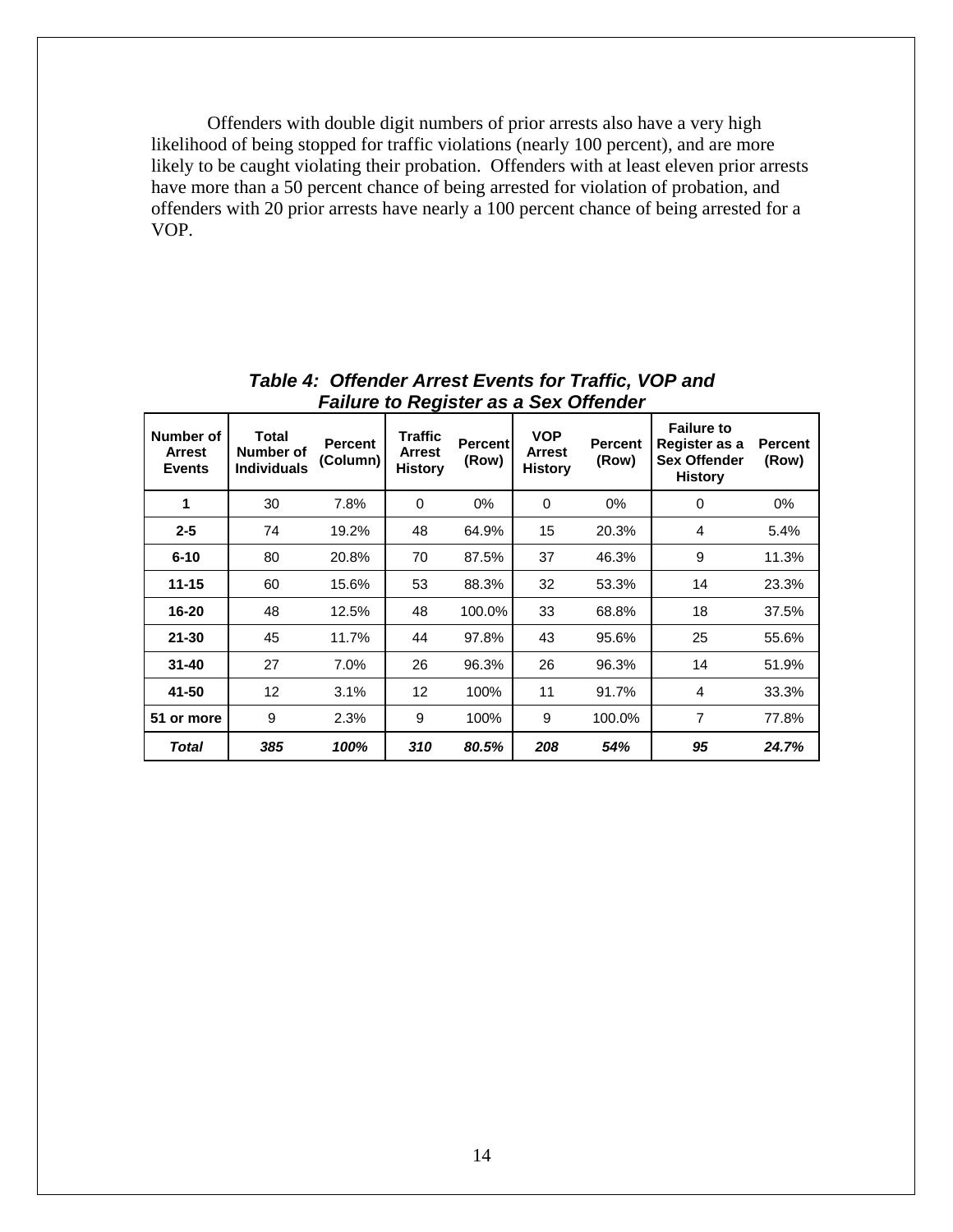# *Section 2: The Victims*

<span id="page-22-0"></span>Along with offender information, victim information for each offender's sex offense arrest that produced a 2004 disposition was also retrieved for analysis when

available. One-fifth of the sample has a 2004 sex offense disposition for failure to register as a sex offender, and 2.3 percent of the offenders or 7 cases are for possession of child pornography, for which there is no specified victim but "society." When the victim is viewed as "society," there is no specific victim information available. These "society" as the victim cases comprise 22.3



percent of the cases, or all the cases of child pornography possession and failure to register as sex offenders in this sample. The remaining 77.9 percent of the offenders have a new sex offense arrest with a victim. One additional case is not included for the purpose of age and sex of the victim because the information is not available. Victim's race is not always available, and so will not be used for this analysis.

When evaluating the victim information, one must remember that not only is there no "typical" offender, but there is also no "typical" victim. Victims' ages for this study range from 2 months old to 84 years old. Age is based on the age of the victim at the time of sex offense incident, as opposed to when the offense was reported. According to Delaware law, no one under the age of 12 is legally able to consent to any sort of sexual act at any time,  $15$  and anyone under the age of 16 is not able to consent to a sexual act with an individual who is four or more years older than the victim.<sup>[16](#page-22-0)</sup>

While there is no typical sexual assault victim, it is important to realize that the majority (76.9 percent) of victims are under the age of 18 with only 17.9 percent of the victims over the age of 18. Almost half of the victims are between age 12 and age 15 (45.5 percent). More specifically, 25.4 percent of the victims are under 12 years old, and 71.2 percent are under the age of 16. The majority of victims are female (89 percent), with the remaining victims being 8.7 percent male, and in 2.3 percent of the cases there is both a female and a male victim. In 89 percent of the cases there is only one reported victim; however, in the remaining 11 percent, there is more than one victim with 8 percent having two victims, 2 percent having three victims, 0.7 percent having four victims, and the remaining 0.3 percent having five victims. Chart 1 illustrates the breakdown of victim ages, and Chart 2 describes the age and sex make-up of the victims.

<sup>&</sup>lt;sup>15</sup> Title 11  $$761(j)$ 

<sup>&</sup>lt;sup>16</sup> Title 11 §761(j)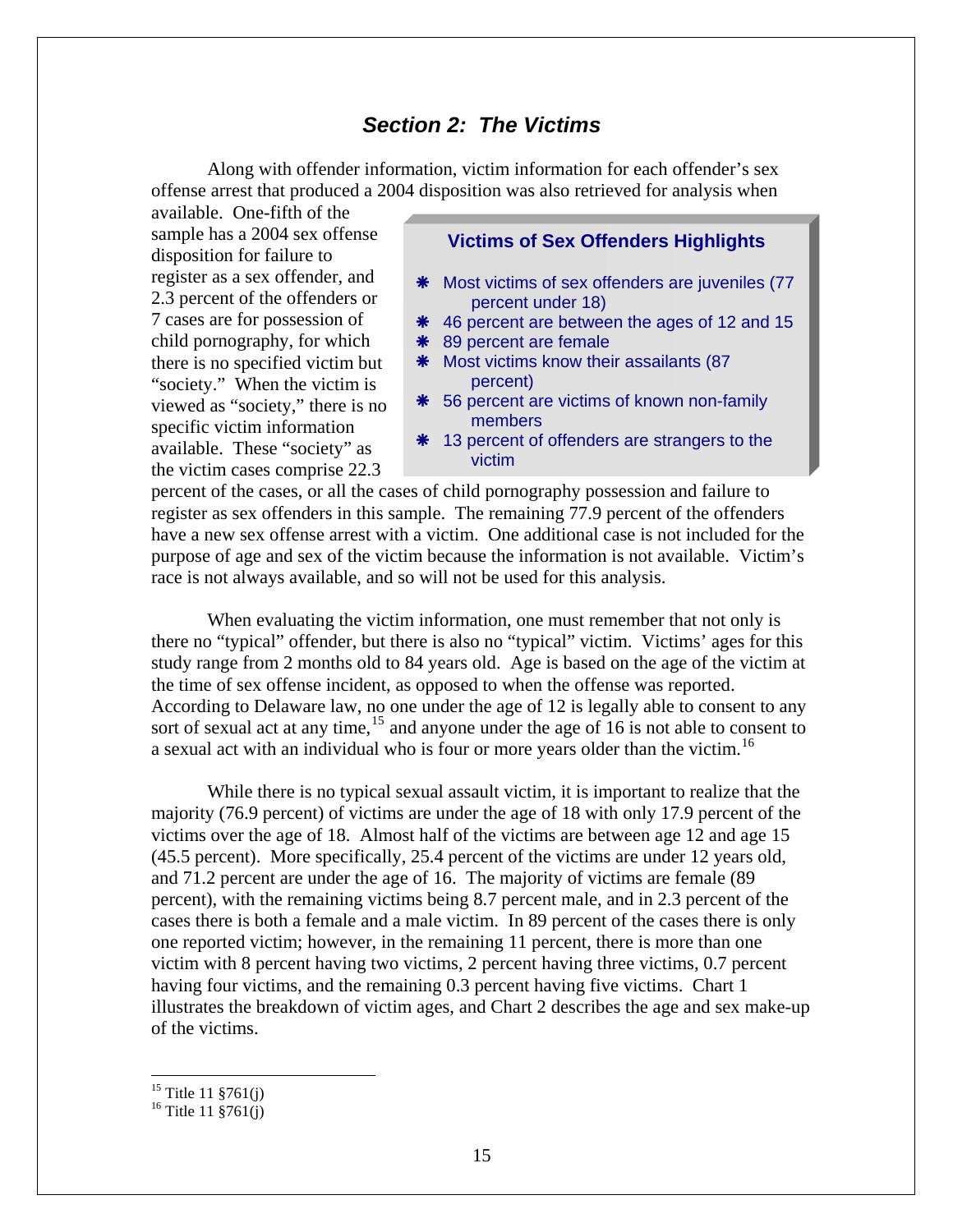<span id="page-23-0"></span>

*Chart 1: Age of Victims of Sex Offenses* 



*Chart 2: Age and Sex of Victims*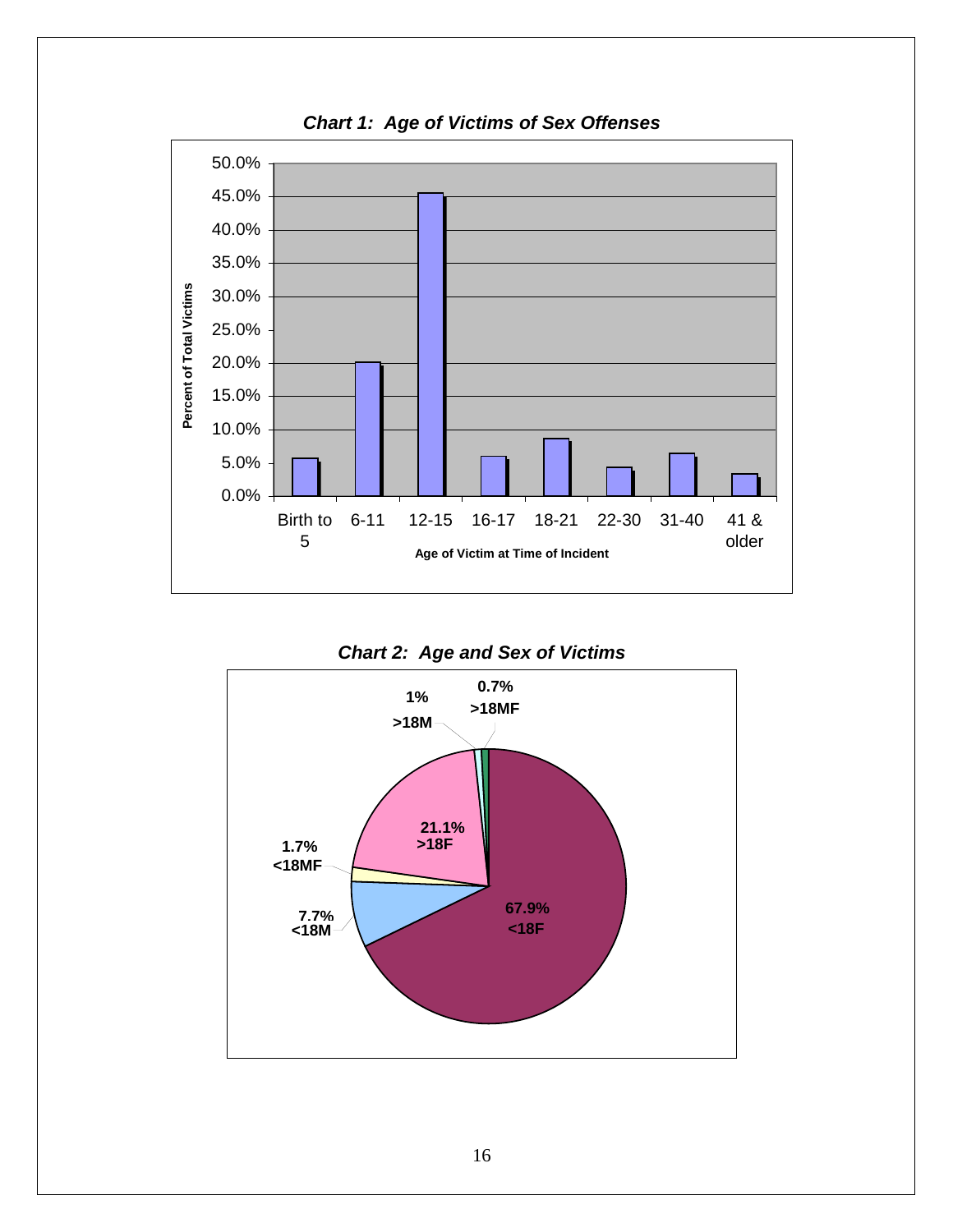#### <span id="page-24-0"></span>Sexual Offenses with a Victim

 $\overline{a}$ 

"Society" as a victim of a sex offense does not involve a specific individual; therefore, failure to register as a sex offender and possession of child pornography cases are excluded from the following analysis. The following offender-to-victim information is based on the 300, or 77.9 percent of the total cases where the victim is an individual.

Of the remaining cases in which a victim is involved, 89 percent involve some sort of sexual contact while only 11 percent have no sexual contact. No contact cases involve such acts as sexual solicitation of a child, sexual harassment and invasions of privacy of a sexual nature (e.g. videotaping a neighbor getting dressed/undressed). The majority of cases involve some type of penetration (61.7 percent), while 27.3 percent involve sexual contact without penetration. Penetration cases are split between rape (46 percent) and statutory rape (15.7 percent).

#### **Definitions of Sex Offense Types**

Penetration: Any act of sexual penetration without a victim's consent

Statutory Rape: Sexual penetration with the victim's consent, but where a victim is too young to legally consent<sup>[17](#page-24-0)</sup>

No Penetration with Sexual Contact: Any unlawful sexual contact without penetration

No Contact: Sex offenses that do not involve physical sexual contact between victim and offender such as indecent exposure, invasion of privacy and sexual solicitation

<sup>&</sup>lt;sup>17</sup> Statutory Rape cases were identified using both the statute for Rape  $4<sup>th</sup>$ , Title 11 §770, and arrest information to determine that a consensual sexual relationship existed between the offender and the victim.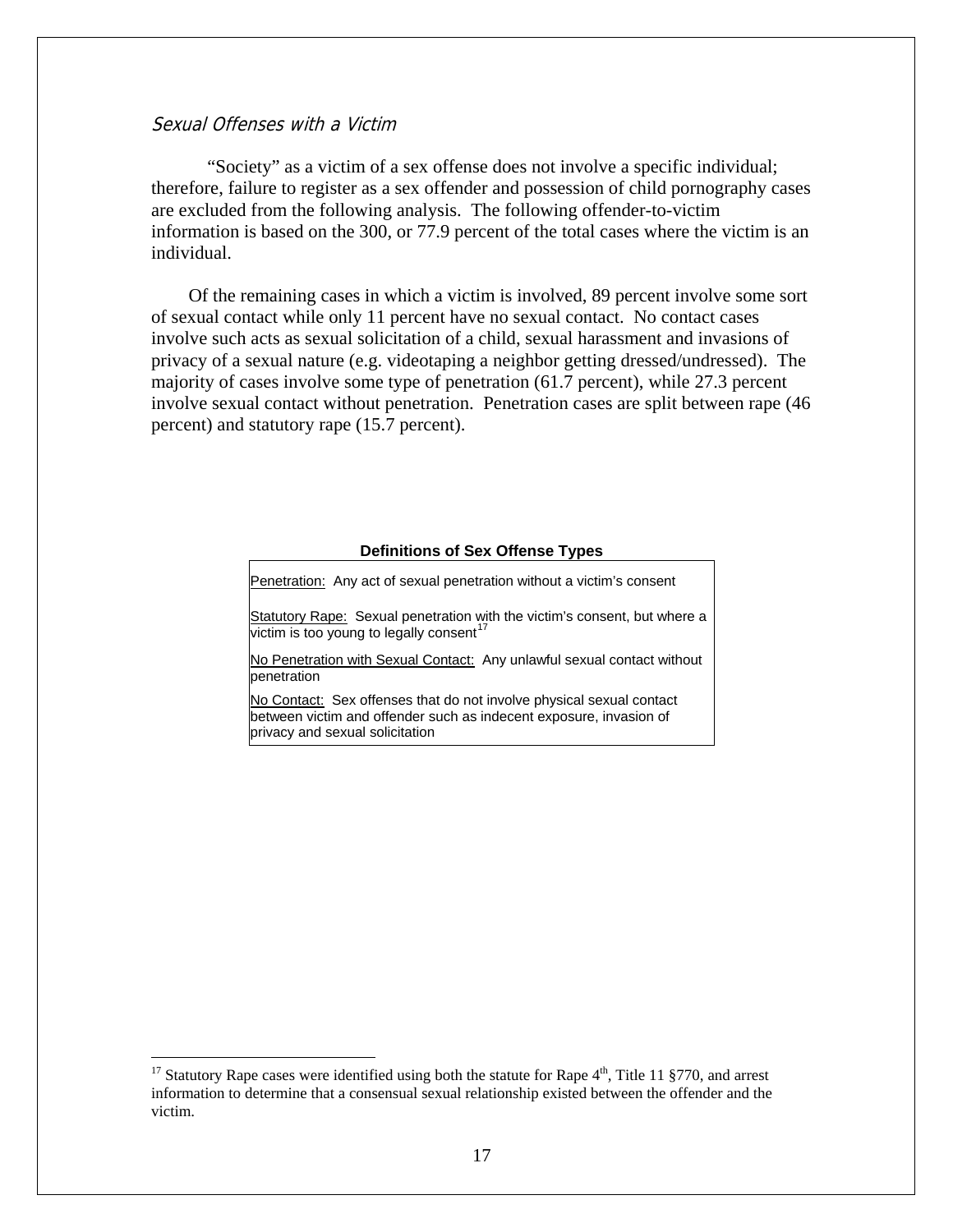<span id="page-25-0"></span>

*Chart 3: Types of Sex Offenses with a Victim*

The relationship to the victim in each case has been broken down into subcategories containing family, non-family, authority figures, and strangers. The relationship categories and subsections are based on who the offender is in relation to the victim, which is shown in Table 5. The family category subsections contain the sections of father/step-father, mother, grandfather/step-grandfather, husband, and other family member. Known non-family relationships include boyfriend/ex-boyfriend, friend/acquaintance of friend, acquaintance, acquaintance of family member, and neighbor. In the authority figure category are the subsections babysitter/acquaintance of babysitter, and nurse/caretaker/teacher. The last category includes only those cases in which the offender is a stranger to the victim.

Based on these categories, 55.7 percent of the cases involve known non-family members, while the remaining cases involve a family member 25.7 percent of the time, a stranger 12.7 percent of the time, and an authority figure in 6 percent of the cases. Clearly the largest group of offenders is known non-family members, with an acquaintance relationship in 22 percent of all cases, followed closely by the boyfriend/ex-boyfriend subsection at 15 percent of all the cases. Friends of family members, mainly pertaining to the victim's mother's boyfriend as the offender, makeup 9.7 percent with friend at 6 percent and neighbor at 3 percent of the total cases. The family member category is broken down as father/step-father at 12.3 percent, other family members at 8.3 percent, husbands at 2.3 percent, grandfather/step-grandfather at 2 percent and mother at 0.7 percent of the total cases. Strangers make up the second smallest category at 12.7 percent, or 38 of the 300 total cases. Authority figures comprise the smallest category of offenders with 4.3 percent of these being babysitter/acquaintance of babysitter and 1.7 percent as nurse/caretaker/teacher of the total cases.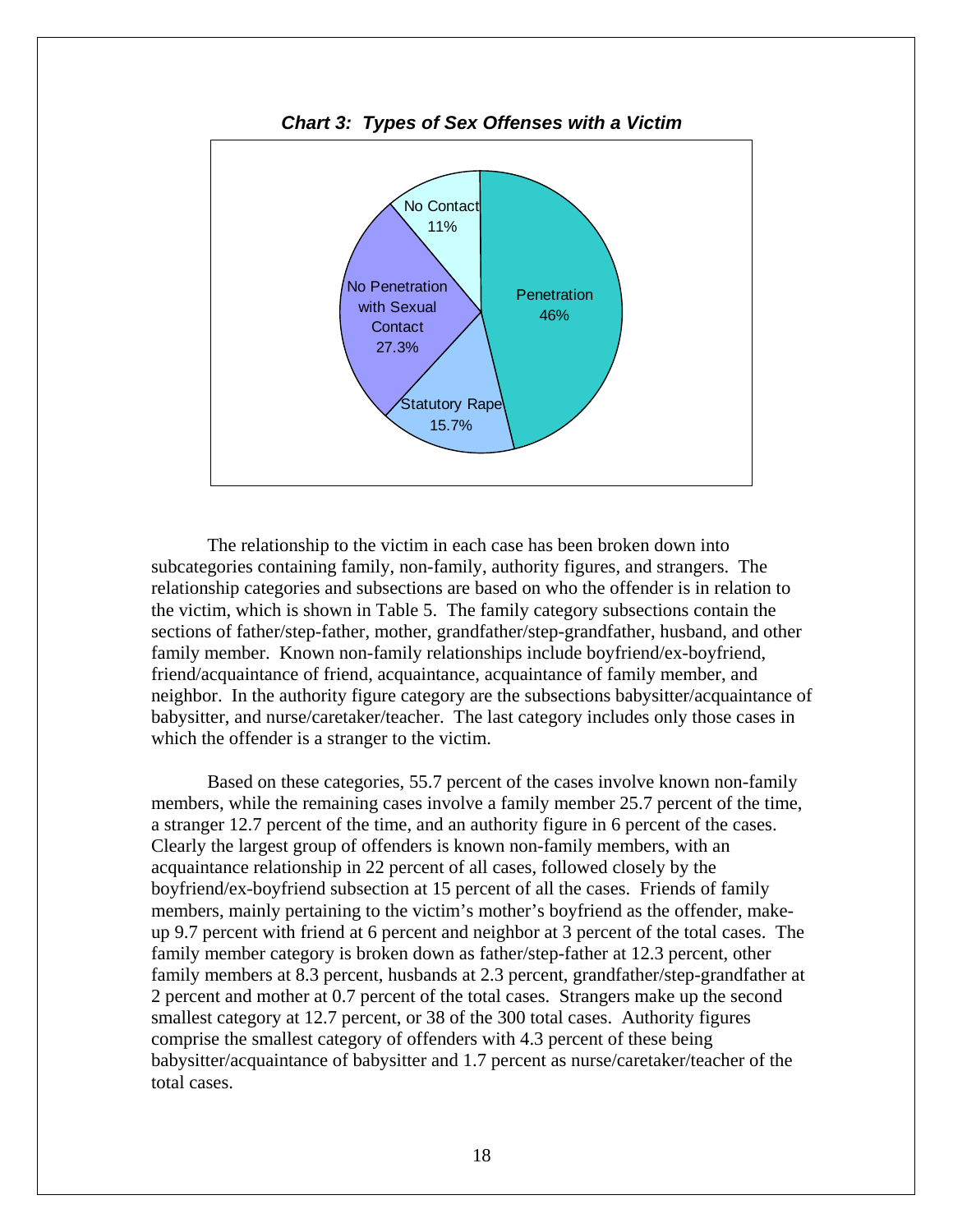|                 | <b>Offender-Victim Relationship</b>      | Number of<br><b>Victims</b> | <b>Percent of</b><br><b>Total Victims</b> |
|-----------------|------------------------------------------|-----------------------------|-------------------------------------------|
|                 | Acquaintance                             | 66                          | 22%                                       |
|                 | Boyfriend/Ex-Boyfriend                   | 45                          | 15%                                       |
|                 | <b>Friend of Family Member</b>           | 29                          | 9.7%                                      |
| Non-Family      | Friend                                   | 18                          | 6.0%                                      |
|                 | Neighbor                                 | 9                           | 3.0%                                      |
|                 | <b>Total Non-Family</b>                  | 167                         | 55.7%                                     |
|                 | Father/Step-Father                       | 37                          | 12.3%                                     |
|                 | <b>Other Family</b>                      | 25                          | 8.3%                                      |
| Family          | Husband                                  | $\overline{7}$              | 2.3%                                      |
|                 | Grandfather/Step-<br>Grandfather         | 6                           | 2.0%                                      |
|                 | Mother                                   | 2                           | 0.7%                                      |
|                 | <b>Total Family</b>                      | 77                          | 25.7%                                     |
| hority<br>igure | Babysitter/Acquaintance<br>of Babysitter | 13                          | 4.3%                                      |
|                 | Nurse/Caretaker/Teacher                  | 5                           | 1.7%                                      |
|                 | <b>Total Authority Figure</b>            | 18                          | 6.0%                                      |
| Stranger        | Stranger                                 | 38                          | 12.7%                                     |
|                 | <b>Total Stranger</b>                    | 38                          | 12.7%                                     |
|                 | <u>Grand Total</u>                       | <u>300</u>                  | <u>100%</u>                               |

<span id="page-26-0"></span>*Table 5: Offender-Victim Relationship by Type of Relationship* 

Table 6 displays in detail the types of sexual assault for the different offender to victim relationships. Interestingly, sexual assaults involving authority figures are the least likely to occur, yet still very dangerous. While authority figures account for only 6 percent of the victim cases, 61.1 percent of the events involve penetration. Stranger and family member sexual assaults tend to involve penetration; 52.6 percent and 53.2 percent, respectively. Sexual assaults committed by known non-family members involve a lower percentage of penetration (39.5 percent). Within this group of offenders, acquaintances and boyfriend/ex-boyfriends tend to be the most frequent. In fact, statutory rape is almost exclusively committed by boyfriend/ex-boyfriends and acquaintances. The largest percentage group of no contact sex crimes occurs with strangers, and typically involves sexual solicitation of a child.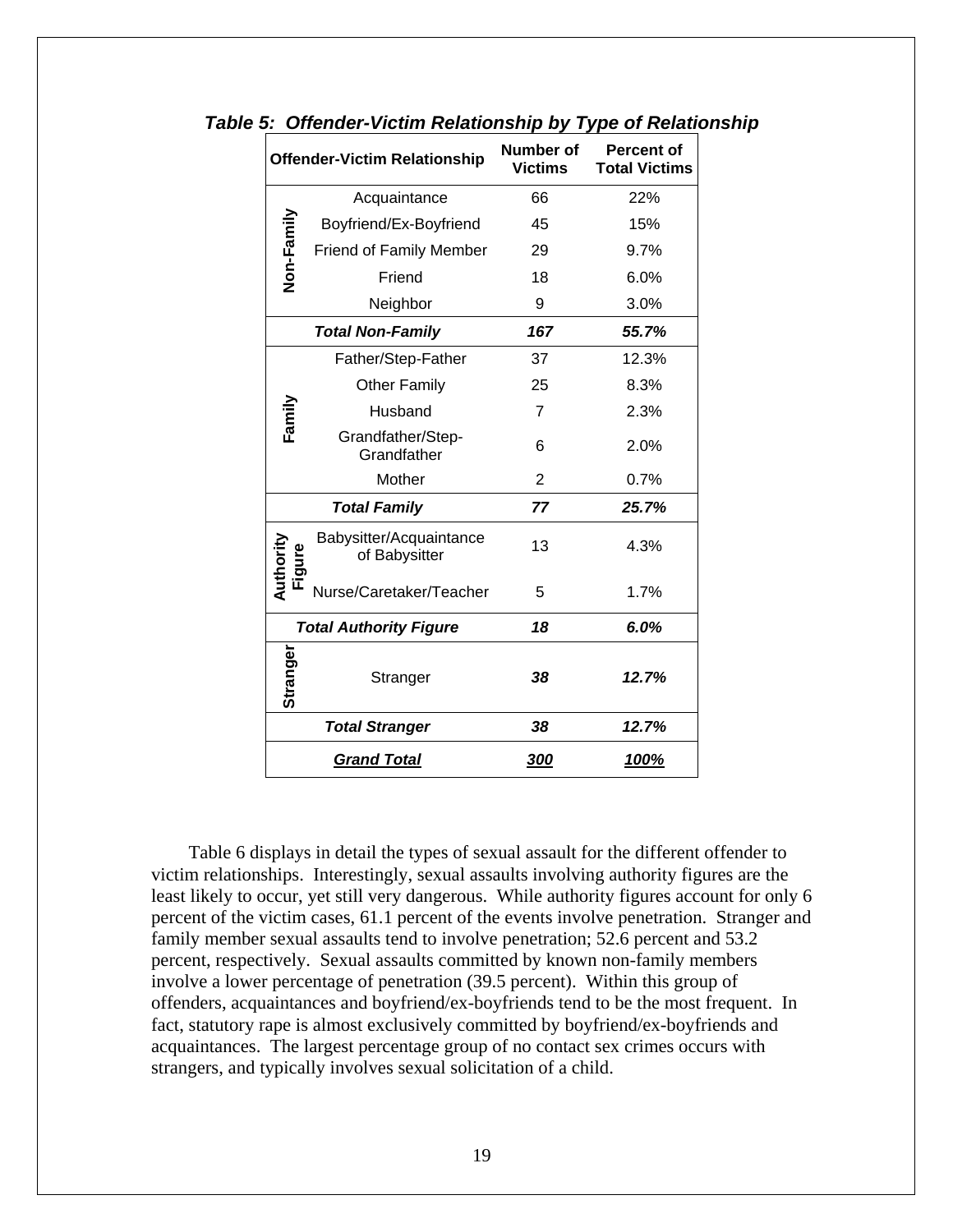<span id="page-27-0"></span>

|                     |                                       | <b>Type of Sex Offense</b> |                          |                                                                  |                             |                |  |
|---------------------|---------------------------------------|----------------------------|--------------------------|------------------------------------------------------------------|-----------------------------|----------------|--|
|                     | <b>Offender-Victim Relationship</b>   | <b>Penetration</b>         | <b>Statutory</b><br>Rape | <b>No</b><br><b>Penetration</b><br>with Sexual<br><b>Contact</b> | <b>No</b><br><b>Contact</b> | <b>Total</b>   |  |
|                     | Acquaintance                          | 22                         | 17                       | 19                                                               | 8                           | 66             |  |
|                     | Boyfriend/Ex-Boyfriend                | 15                         | 25                       | 4                                                                | 1                           | 45             |  |
|                     | Friend of Family Member               | 16                         | 3                        | 8                                                                | $\overline{2}$              | 29             |  |
|                     | Friend                                | 9                          | 1                        | 6                                                                | $\overline{2}$              | 18             |  |
| Non-Family          | Neighbor                              | 4                          | 0                        | 1                                                                | 4                           | 9              |  |
|                     | <b>Total Non-Family</b>               | 66                         | 46                       | 38                                                               | 17                          | 167            |  |
|                     | <b>Percent Non-Family</b>             | 39.5%                      | 27.5%                    | 22.8%                                                            | 10.2%                       | 100%           |  |
|                     | Father/Step-Father                    | 18                         | 0                        | 15                                                               | 4                           | 37             |  |
|                     | <b>Other Family</b>                   | 13                         | 0                        | 12                                                               | 0                           | 25             |  |
| Family              | Husband                               | $\overline{7}$             | 0                        | 0                                                                | 0                           | $\overline{z}$ |  |
|                     | Grandfather/Step-Grandfather          | 2                          | 0                        | 4                                                                | 0                           | 6              |  |
|                     | Mother                                | 1                          | 0                        | 0                                                                | 1                           | $\mathbf{2}$   |  |
|                     | <b>Total Family</b>                   | 41                         | $\Omega$                 | 31                                                               | 5                           | 77             |  |
|                     | <b>Percent Family</b>                 | 53.2%                      | 0                        | 40.3%                                                            | 6.5%                        | 100%           |  |
|                     | Babysitter/Acquaintance of Babysitter | 9                          | $\mathbf{1}$             | 3                                                                | $\overline{0}$              | 13             |  |
| Authority<br>Figure | Nurse/Caretaker/Teacher               | $\overline{2}$             | 0                        | $\overline{2}$                                                   | 1                           | 5              |  |
|                     | <b>Total Authority Figure</b>         | 11                         | 1                        | 5                                                                | 1                           | 18             |  |
|                     | <b>Percent Authority Figure</b>       | 61.1%                      | 5.6%                     | 27.8%                                                            | 5.6%                        | 100%           |  |
|                     | Stranger                              | 20                         | $\overline{0}$           | 8                                                                | 10                          | 38             |  |
| Stranger            | <b>Total Stranger</b>                 | 20                         | 0                        | 8                                                                | 10                          | 38             |  |
|                     | <b>Percent Stranger</b>               | 52.6%                      | 0                        | 44.4%                                                            | 26.3%                       | 100%           |  |
|                     | <b>Total</b>                          | 138                        | 47                       | 82                                                               | 33                          | 300            |  |
|                     | <b>Total Percent</b>                  | 46%                        | 15.7%                    | 27.3%                                                            | 11%                         | 100%           |  |

# *Table 6: Sex Offense Type by Offender-Victim Relationship*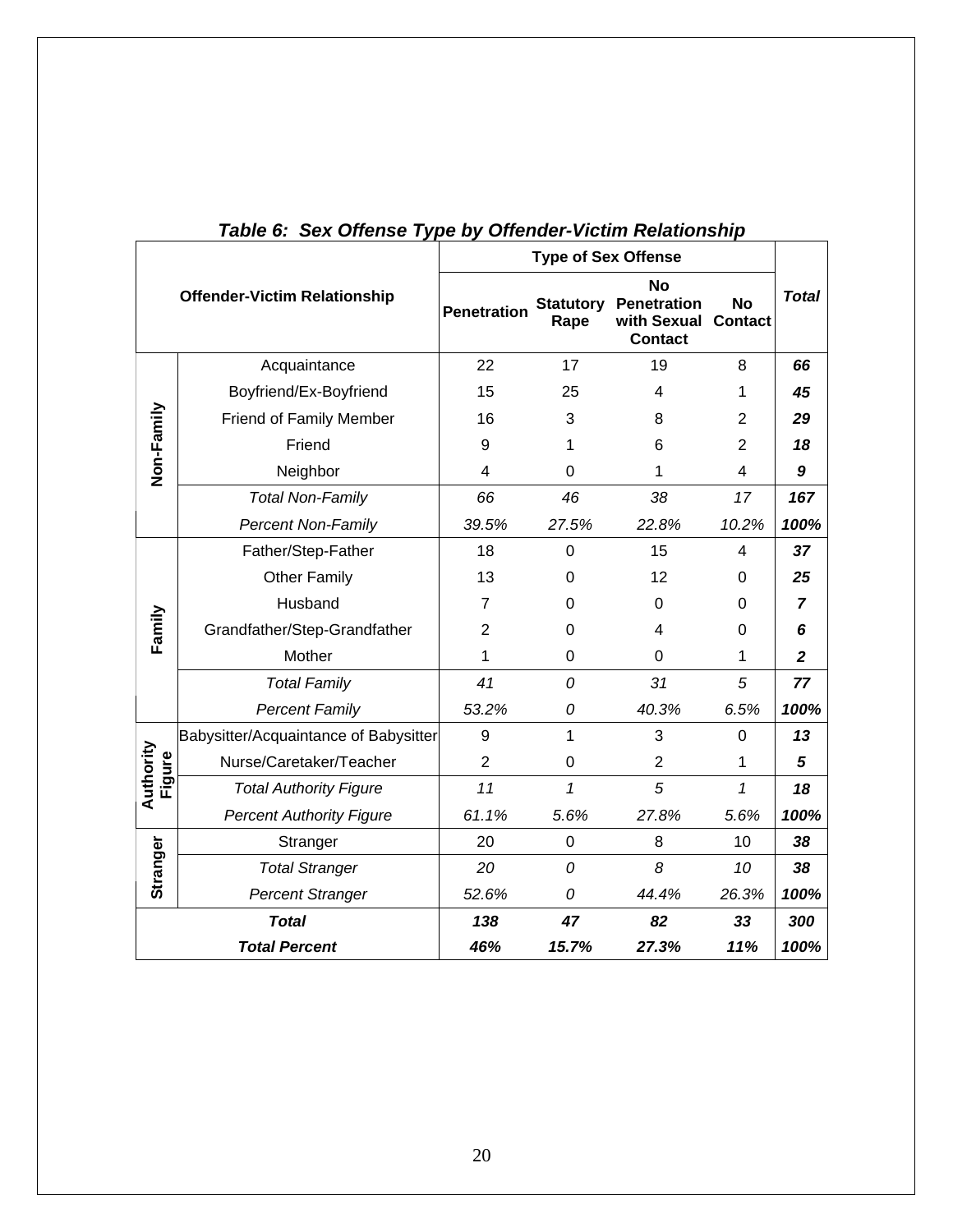# *Section 3: Offender to Victim Age*

<span id="page-28-0"></span>In addition to the offender-victim relationship, it is important to look at the offender's age versus the victim's age. As previously stated, this group of new sex

offense arrestees shows that the majority of victims are between 12 and 15 years of age. The offender's who commit crimes against this age group range from 16 to 72 years old with the largest group of offenders falling between ages 18 and 21. The next largest groups of offenders are

### **Offender to Victim Age Highlights**

- \* 89 percent of the offenders are older than their victims
- Å The average age of an offender is 33
- $*$  The average victim age is 16
- $*$  When the victim is 12 to 15 years old, the average age of the offender is 31

between 36 and 40 and 22 to 25, respectively. It is interesting to note that 55 percent of offenders who sexually assault youths between 12 and 15 are more than 10 years older than their victims. A more specific breakout of the offender versus victim age matrix can be seen in Table 7.

#### Victim to Offender Age Patterns

In 89.6 percent of the sex offense cases, the offender is older than his/her victim. The average offender age is 32.7, and the average victim age is 15.9. The age disparity of 16.8 years is an important dimension of sexual assault that highlights the vulnerability of the victims. The cells shaded green in Table 7 illustrate the victims who are younger than their offenders. The gray cells indicate a minimal age difference between the offender and victim, and the blue shaded cells show the victims who are older than their offenders.

| 89.6% of offenders are older than their victims           |
|-----------------------------------------------------------|
| 7.0% of offenders are about the same age as their victims |
| 3.3% of offenders are younger than their victims          |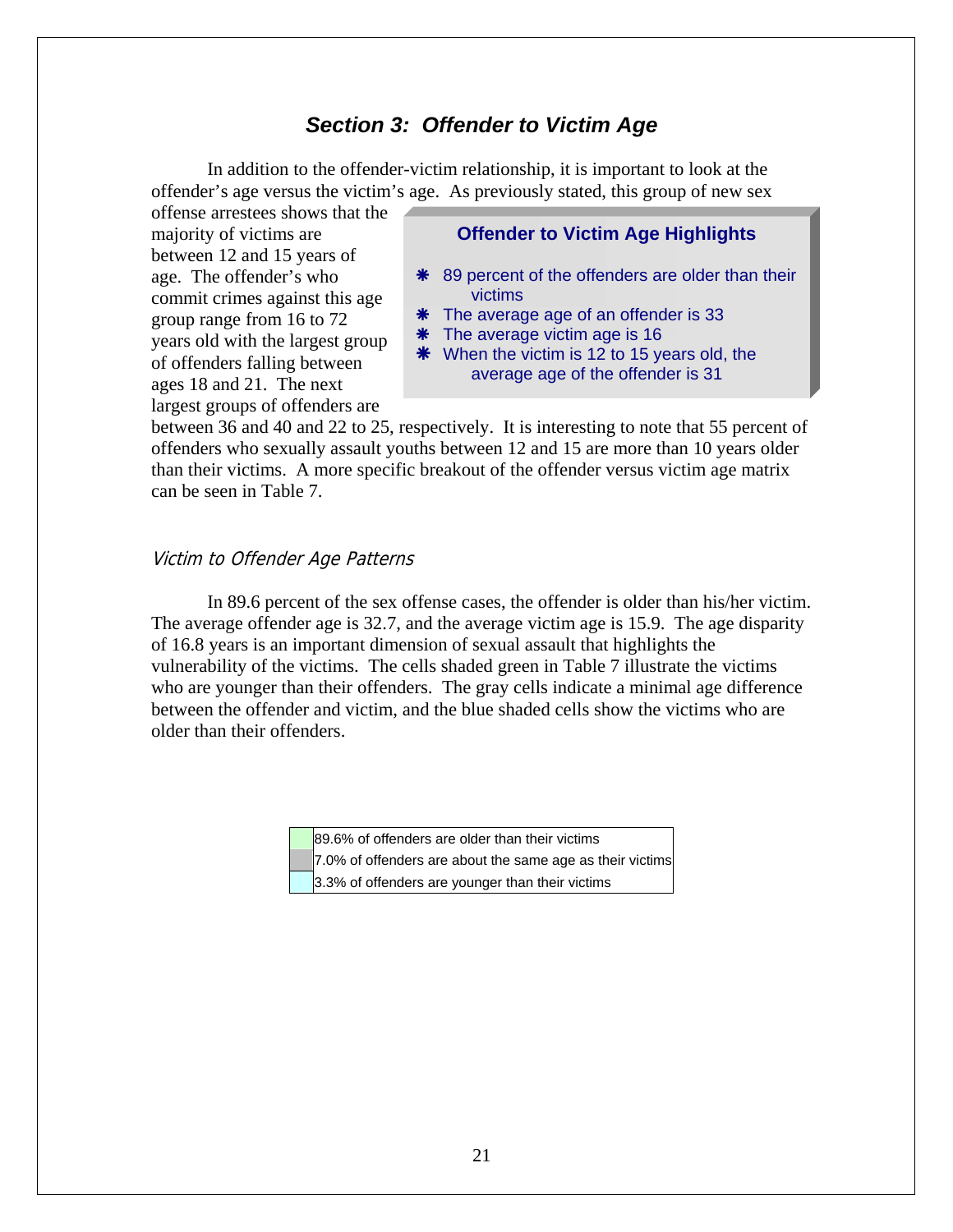<span id="page-29-0"></span>

|                 |              |                  |                | ◡<br>Victim's Age at the time of the Incident |                |                | ۰э             |                |                | <b>Total</b> |
|-----------------|--------------|------------------|----------------|-----------------------------------------------|----------------|----------------|----------------|----------------|----------------|--------------|
|                 |              | Birth to 5       | $6 - 11$       | $12 - 15$                                     | $16 - 17$      | 18-21          | 22-30          | $31 - 40$      | 41 and older   |              |
|                 | $11 - 14$    | $\overline{1}$   | $\overline{7}$ | $\Omega$                                      | $\mathbf{0}$   | $\mathbf{0}$   | $\overline{0}$ | $\Omega$       | $\mathbf{0}$   | 8            |
|                 | $15 - 17$    | 3                | $\overline{2}$ | 2                                             | $\overline{0}$ | $\overline{2}$ | $\overline{0}$ | $\Omega$       | 1              | 10           |
| of the Incident | $18 - 21$    | $\overline{4}$   | 6              | 32                                            | 3              | 5              | $\overline{0}$ |                | $\Omega$       | 51           |
|                 | $22 - 25$    | 2                | 7              | 28                                            | 1              | 3              | $\overline{2}$ |                | 1              | 45           |
|                 | 26-30        | $\mathbf{1}$     | $\overline{9}$ | 11                                            | 1              | $\overline{4}$ | $\overline{2}$ | $\overline{2}$ | $\Omega$       | 30           |
|                 | $31 - 35$    | 1                | 8              | 14                                            | 3              | 5              | $\overline{2}$ | 5              | 1              | 39           |
|                 | 36-40        | 1                | 6              | 29                                            | 6              | 1              | $\overline{4}$ | 3              | 1              | 51           |
|                 | $41 - 45$    | 2                | $\overline{7}$ | 8                                             | $\overline{2}$ | 1              | 1              | 3              | 3              | 27           |
| Age at the time | 46-50        | $\overline{0}$   | 1              | 5                                             | 1              | $\overline{4}$ | $\overline{0}$ | 3              | 1              | 15           |
|                 | $51 - 55$    | 1                | 3              | 3                                             | 1              | $\overline{0}$ | 1              | $\Omega$       | 1              | 10           |
|                 | 56-60        | 1                | $\mathbf 0$    | $\overline{2}$                                | $\overline{0}$ | 1              | $\overline{0}$ | $\Omega$       | $\overline{0}$ | 4            |
|                 | 61-65        | $\boldsymbol{0}$ | $\overline{2}$ | 1                                             | $\mathbf 0$    | $\mathbf 0$    | 1              | $\Omega$       | 1              | 5            |
| Offender's      | 66-70        | $\overline{0}$   | $\overline{0}$ | $\overline{0}$                                | $\overline{0}$ | $\overline{0}$ | $\overline{0}$ |                | $\Omega$       |              |
|                 | 71-80        | $\overline{0}$   | $\overline{2}$ | 1                                             | $\overline{0}$ | $\overline{0}$ | $\overline{0}$ | $\Omega$       | $\mathbf{0}$   | 3            |
|                 | <b>Total</b> | 17               | 60             | 136                                           | 18             | 26             | 13             | 19             | 10             | 299          |

## *Table 7: Age of Offender versus Age of Victim*

#### Victims less than 12 years old

Twenty-five percent of sex offenses involve victims less than 12 years of age. In this study, the group consists of 77 out of 299 cases. The average age of the offender is 28.7 with a victim age 5 or younger. When the victim is between 6 and 11 years old, the offender's average age is 33. The majority of victims under the age of 12 are female (76.3 percent), while 19.7 percent of victims are male, and 3.9 percent of the cases involve both male and female victims. Remarkably, over half (57.7 percent) of all the male victims in this sample are found in this young age group of victims under 12 years old. Penetration occurs in 50 percent of the cases with a female or male victim under 12 years old, while 39.5 percent involve no penetration with sexual contact, and the remaining 10.5 percent of cases involve no contact. With regards to offender-tovictim relationship, 44.7 percent of the offenders for this age group are family members, and 38.2 percent are known non-family. In addition, 10.5 percent of the offenders are authority figures, and 6.6 percent are strangers.

#### Victims 12 to 15 years old

 Twelve to fifteen year olds are by far the most likely victims of sex offenses. Of the 299 sex offense cases with victims that have come to the attention of the police, 45.8 percent of the cases involve a victim between the ages of 12 and 15. The average age of offenders who victimize this age group is 31.2 years old, with the average age difference between victim and offender being 17.5 years. The majority of victims are female (92.7 percent), with 8 male victims (5.8 percent), and 2 cases (1.5 percent) involving both male and female victims. Although there are eight male victims 12 to 15 years old, 23 of the total 26 male victims in this study are under the age of 15. Twelve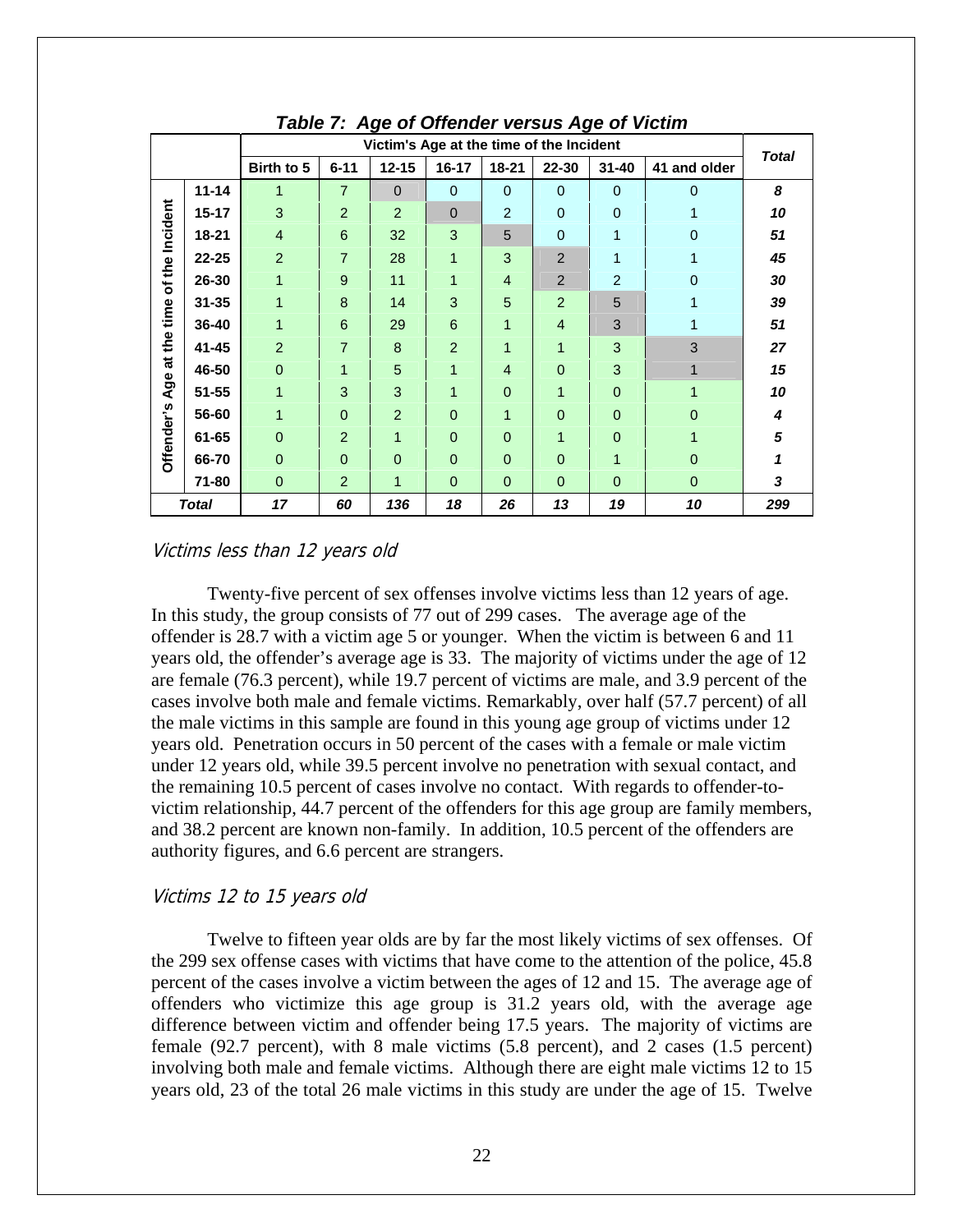<span id="page-30-0"></span>to fifteen year old victims are victimized by penetration 33.6 percent of the time, statutory rape 30.7 percent of the time, and are involved in cases with no penetration but sexual contact 25.5 percent. Just over 10 percent of the cases with victims 12 to 15 involve no contact sex offenses. The majority of offenders for this age group are known non-family members (67.2 percent). Offenders for the remaining cases involving victims 12 to 15 are family members (21.2 percent), authority figures (4.4 percent) and strangers (7.3 percent).

#### Victims 16 and older

 Victims age 16 or older account for 28.8 percent of all victims of sex offenses. In this group, the most likely victim tends to be at the younger end of the spectrum, more specifically between the ages of 16 and 21 with 44 or 51.2 percent, of the total 86 cases involving a victim 16 or older. The offenders who victimize this age group are on average 35.7 years old. The majority of victims are female (94.2 percent) and are violated through penetration (62.8 percent), followed by no penetration with sexual contact (19.8 percent), no contact sex offenses (11.6 percent), and statutory rape (5.8 percent). Offenders with victims aged 16 or older are mostly known non-family (53.5 percent), followed by family members (16.3 percent) and authority figures (4.7 percent). The largest amount of stranger sex offenses occur in this group of victims at 60.5 percent of the total cases involving a stranger as the offender.

#### Sex Offense Arrest with No Victim

As already discussed, the sample of sex offenders is divided into those with a victim and those with no specified victim. Offenders with no specified victim include both offenders charged with Failure to Register as Sex Offenders, and also those charged with Possession of Child Pornography.<sup>[18](#page-30-0)</sup> The age breakdown for these offenders is similar to the cases with victims. The majority of these offenders fall between the ages of 18 and 40 with the largest group between 22 and 25 (30.6 percent). The next largest groups are between 26 and 30 (18.8 percent) and 18 to 21 (17.6 percent), respectively. Offenders charged with child pornography possession range in age from 18 to 65 with one offender falling in each age group.

Although there is no victim involved in an arrest for those failing to register as sex offenders, there was more than likely a victim for the case for which he/she now has to register. When information was available, it was used to examine the offendervictim relationship and the victim's age of the time of the incident for those offenders failing to register as sex offenders. Table 8 describes the offender-victim relationship for these offenders, and Table 9 describes the victim's age at the time of the incident when available. When the offender-to-victim relationship and age profile of the victims involved in the original sex crimes are examined, the interpersonal patterns for offenders who violate their sex offender registration are very similar to offenders prosecuted for new crimes.

<sup>18</sup> Title 11 §4120; Title 11 §1109, §1110, §1111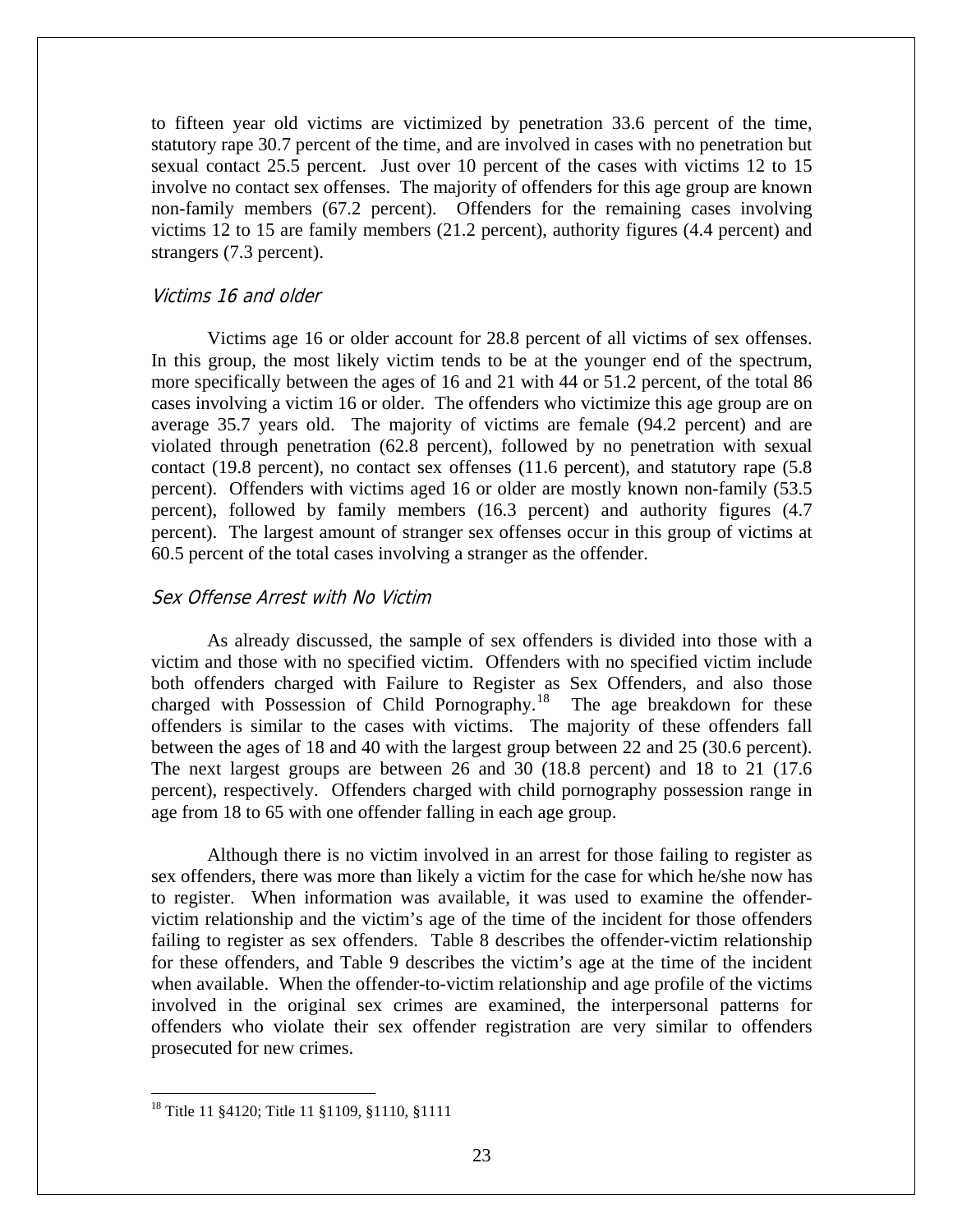|                        | <b>Offender-Victim Relationship</b>             | <b>Number of</b><br><b>Cases</b> | <b>Percent</b> |
|------------------------|-------------------------------------------------|----------------------------------|----------------|
|                        | <b>Out State Conviction</b>                     | 3                                | 3.8%           |
| Missing<br>Information | No Info on Original Sex Case                    | 1                                | 1.3%           |
|                        | <b>Total Missing Information</b>                | 4                                | 5.1%           |
|                        | Acquaintance                                    | 34                               | 43.60%         |
|                        | <b>Friend of Family Member</b>                  | 15                               | 19.20%         |
| Non-Family             | Boyfriend/Ex-Boyfriend                          | 11                               | 14.10%         |
|                        | Friend                                          | $\overline{2}$                   | 2.60%          |
|                        | <b>Total Non-Family</b>                         | 62                               | 79.50%         |
|                        | <b>Other Family Member</b>                      | 8                                | 10.30%         |
| Family                 | Father/Step-Father                              | 1                                | 1.30%          |
|                        | <b>Total Family</b>                             | 9                                | 11.6%          |
| Authority<br>Figure    | Babysitter/Acquaintance of<br><b>Babysitter</b> | $\overline{2}$                   | 2.6%           |
|                        | <b>Total Authority Figure</b>                   | $\mathbf{2}$                     | 2.6%           |
| Stranger               | Stranger                                        | 1                                | 1.3%           |
|                        | <b>Total Stranger</b>                           | 1                                | 1.3%           |
|                        | Total                                           | 78                               | 100%           |

## <span id="page-31-0"></span>*Table 8: Offender-Victim Relationship for Original Sex Crime for Failure to Register as Sex Offenders*

## *Table 9: Age of Victim at time of Registered Sex Offense for Offenders with a 2004 Disposition for Failure to Register as a Sex Offender*

| <b>Age of the Victim</b>  | <b>Number of Cases</b> | <b>Percent</b> |
|---------------------------|------------------------|----------------|
| No Victim Age Information | 7                      | 9%             |
| Birth to 5                | 6                      | 7.7%           |
| $6 - 11$                  | 18                     | 23.1%          |
| $12 - 15$                 | 40                     | 51.3%          |
| 16-21                     | 5                      | 6.4%           |
| 36-40                     | 2                      | 2.6%           |
| Total                     | 78                     | 100%           |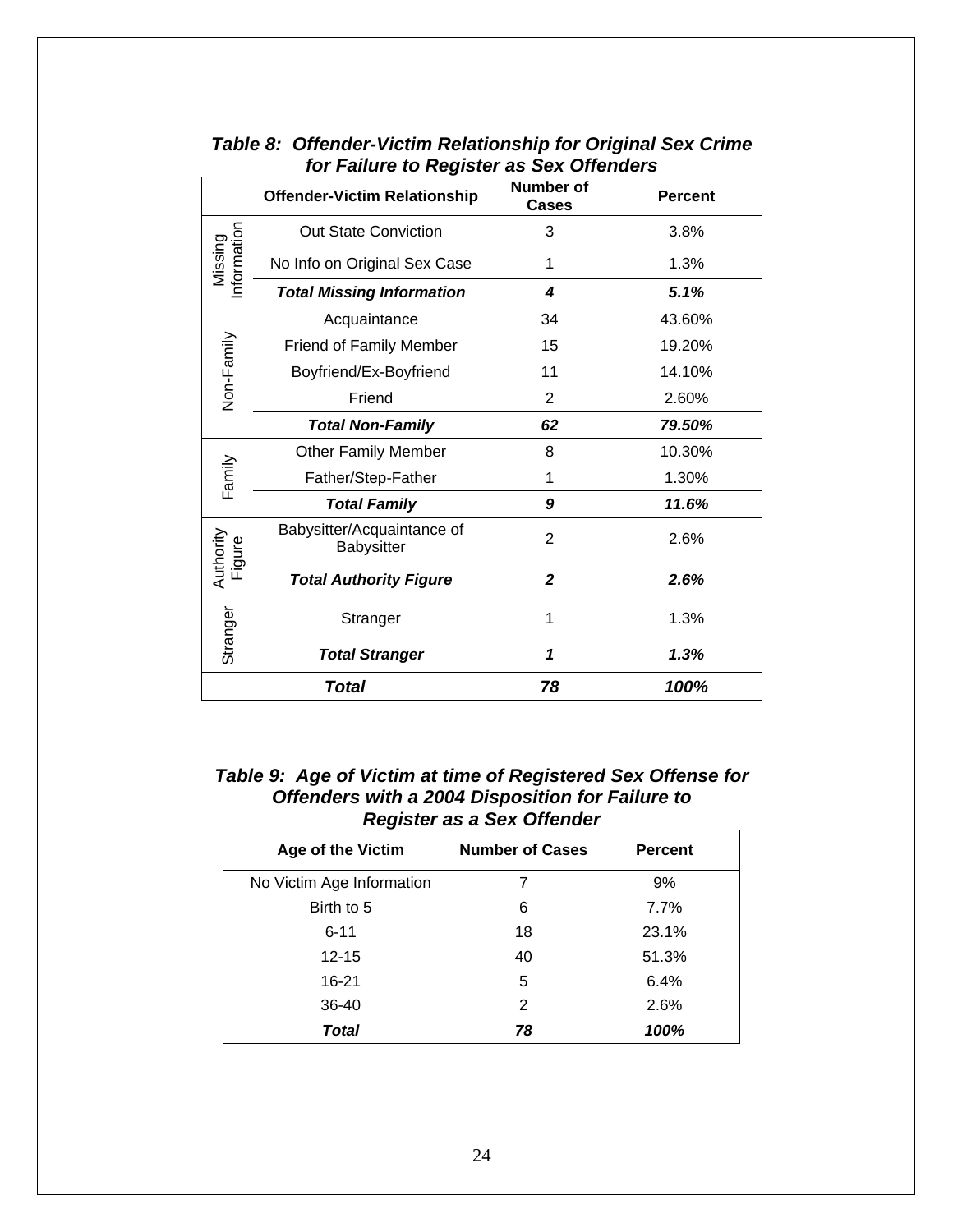# *Section 4: Conviction of Sex Offenders*

<span id="page-32-0"></span> The conviction of sex offenders is yet another important key to understanding how we, as a society, interact with sex offenders. An important aspect of understanding

conviction and sentencing of sex offenders in Delaware is looking at the initial charges at the time of arrest, versus the charges at the time of the conviction.

Plea-bargaining is an important tool used in conviction and sentencing, and applies to all types of offenders and crimes. Plea-bargaining is the legal process through

 $\overline{a}$ 

## **Conviction of Sex Offenders Highlights**

- $*$  84 percent of Superior Court sex offender cases result in conviction
- Å 53 percent of the convictions retain the most serious charge from arrest to conviction while 47 percent of the convictions are for reduced charges
- Å Cases with juvenile victims have an 85 percent conviction rate; those with an adult victim have a 43 percent conviction rate

which a defendant pleas guilty to a charge, sometimes of a lesser class than originally charged, in exchange for some sort of less severe punishment. Sex offense cases sometimes involve non-sex offense charges that can result in complex plea and conviction patterns. In this study, cases are examined from three perspectives. The first configuration includes cases where only sex crimes are charged in the case. Sex offense only cases account for 277 of the 385 cases or 71.9 percent of the Superior Court sex offense cases. The second type of case involves both sex offense and non-sex offense charges, but where the sex offense(s) is the most serious charge in the case. This type of case accounts for 80 or 20.8 percent of the total cases. The third group consisting of 28 or 7.3 percent of the cases involves both sex offenses and non-sex offenses but the non-sex offense(s) is more serious than the sex offense charge.<sup>[19](#page-32-0)</sup>

Table 10 shows the matrix of the initial most serious sex offense charge at arrest versus the most serious sex offense charge at the time of conviction for cases involving only sex offenses. Table 11 does the same for cases with a mix of sex offenses and non-sex offenses where the sex offense is the most serious charge in the case, and Table 12 provides the same matrix for cases where the sex offense and non-sex offense is equal to or less serious than the associated non-sex offense.

The "cascade effect" shown in the charge versus conviction matrices in Tables 10-12 summarizes the nexus of available investigative resources, viability of the witnesses and evidence, and the resources available to take cases to trial. Given the seriousness of sex crimes, charges at conviction often do not meet society's expectations; however, practicalities of the American adversarial system and limited prosecutorial processes result in a high percentage of Superior Court cases concluding in pleas of guilty in exchange for a less severe sentence.

<sup>&</sup>lt;sup>19</sup> The specific crimes that are summarized by felony type can be found in Appendix B for both arrest and conviction.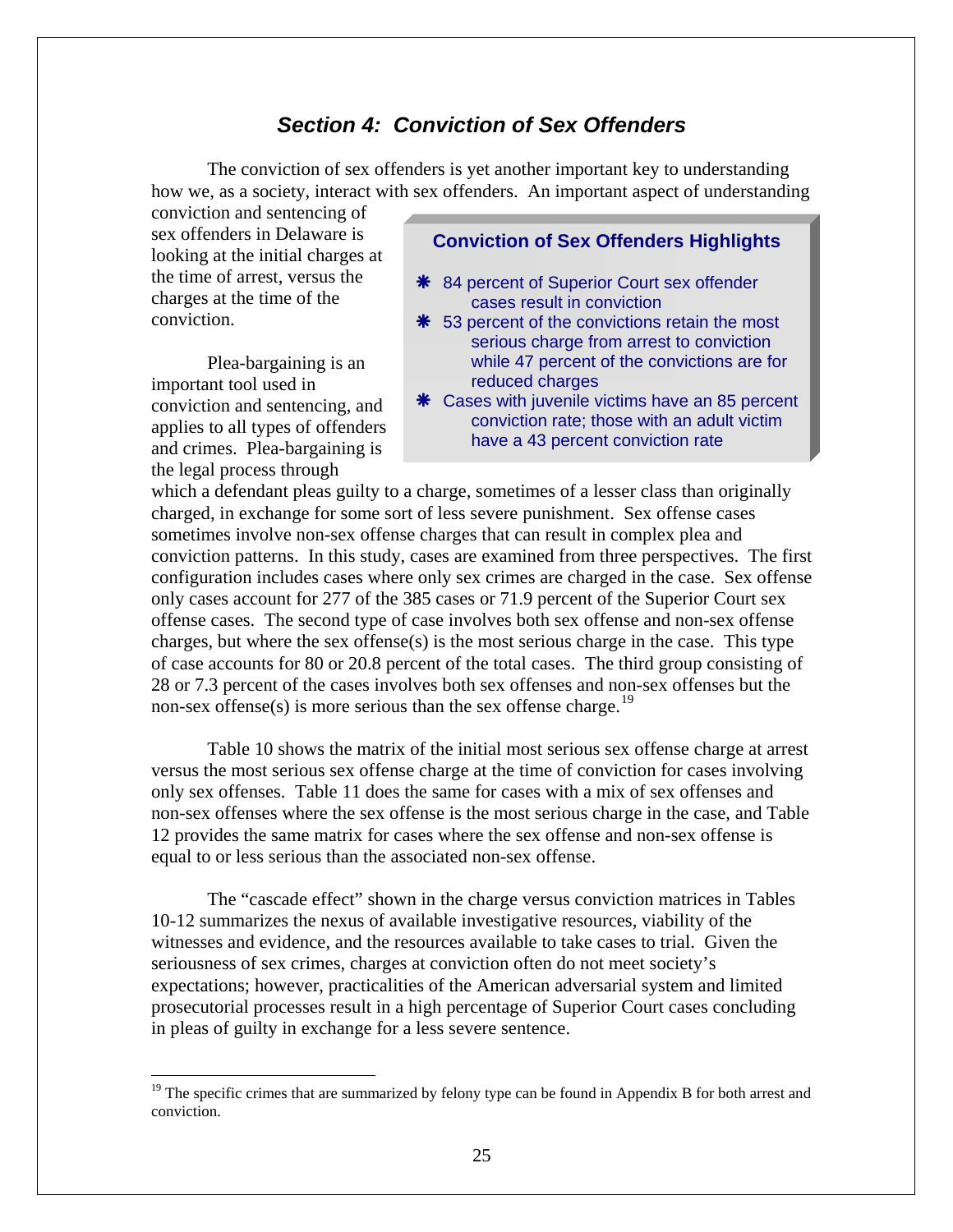Table 10 shows that for 277 sex offense only cases indicted in Superior Court, there is a conviction rate of 83.8 percent. Six cases result in not guilty at trial, and 39 cases (14.1 percent) are dismissed or nolle prosequi. This very high conviction rate also illustrates the 124 cases (44.8 percent) in which the most serious sex charge results in a conviction for the same level of severity (blue cells). However, 108 cases (39 percent) are disposed of at a less serious charge by either trial, or more likely, plea agreements. In other words, for cases in which a conviction is reached, 53.4 percent of the cases retain the highest charge at arrest, and 46.6 percent result in a conviction with reduced charges.

As shown in Tables 11 and 12, when sex and non-sex offenses are involved in a case, the conviction rate decreases. Table 11 shows a 63.8 percent conviction rate when there are both sex and non-sex offenses in a cases, but the sex offense remains the most serious charge. This conviction rate is 20 percent lower than cases involving only sex offenses. Thirty-six percent of these sex offenses are either found not guilty at trial or dismissed or nolle prosequi at disposition. This is more than double that of cases involving only sex offenses. In addition, only 21.3 percent of the sex offenses at arrest remain the same level of severity at conviction (blue cells). The remaining 42.5 percent of cases involving both sex and non-sex offenses with the sex offense as the most serious charge are convicted at less serious sex offenses.

The conviction rates of Table 12 are even lower than those in Table 11. Just over 60 percent of the cases involving both sex and non-sex offenses where the sex offense is as equally severe or less serious than the non-sex offenses are either found not guilty at trial or dismissed or nolle prosequi. In only 28.6 percent of the cases, the sex offenses at arrest are convicted at the same level of severity at disposition (blue cells). The remaining 10.7 percent of cases are convicted at a lower level of severity than was charged at arrest.

Not surprisingly, the cascade effect related to plea-bargaining is clearly pronounced for the most serious cases. The 75 felony A (Rape  $1<sup>st</sup>$  degree) offenders are facing the probability of life in prison, or are otherwise facing significant prison time. Sixteen percent of the felony A cases were convicted at the initial level of severity in 2004. As low as this may seem, it is double that of the felony A sex crime conviction rate in 1993 and 1994, which was 8.5 percent (DelSAC 1995). The felony B sex offense conviction rate as a felony B was also higher in 2004. In 2004, 25.6 percent of the felony B sex offense cases are convicted of a felony B sex crime compared to 3 percent in 1993 and 1994 (DelSAC 1995). Clearly, while many serious cases still result in plea agreements, the severity of conviction is much higher than a decade ago.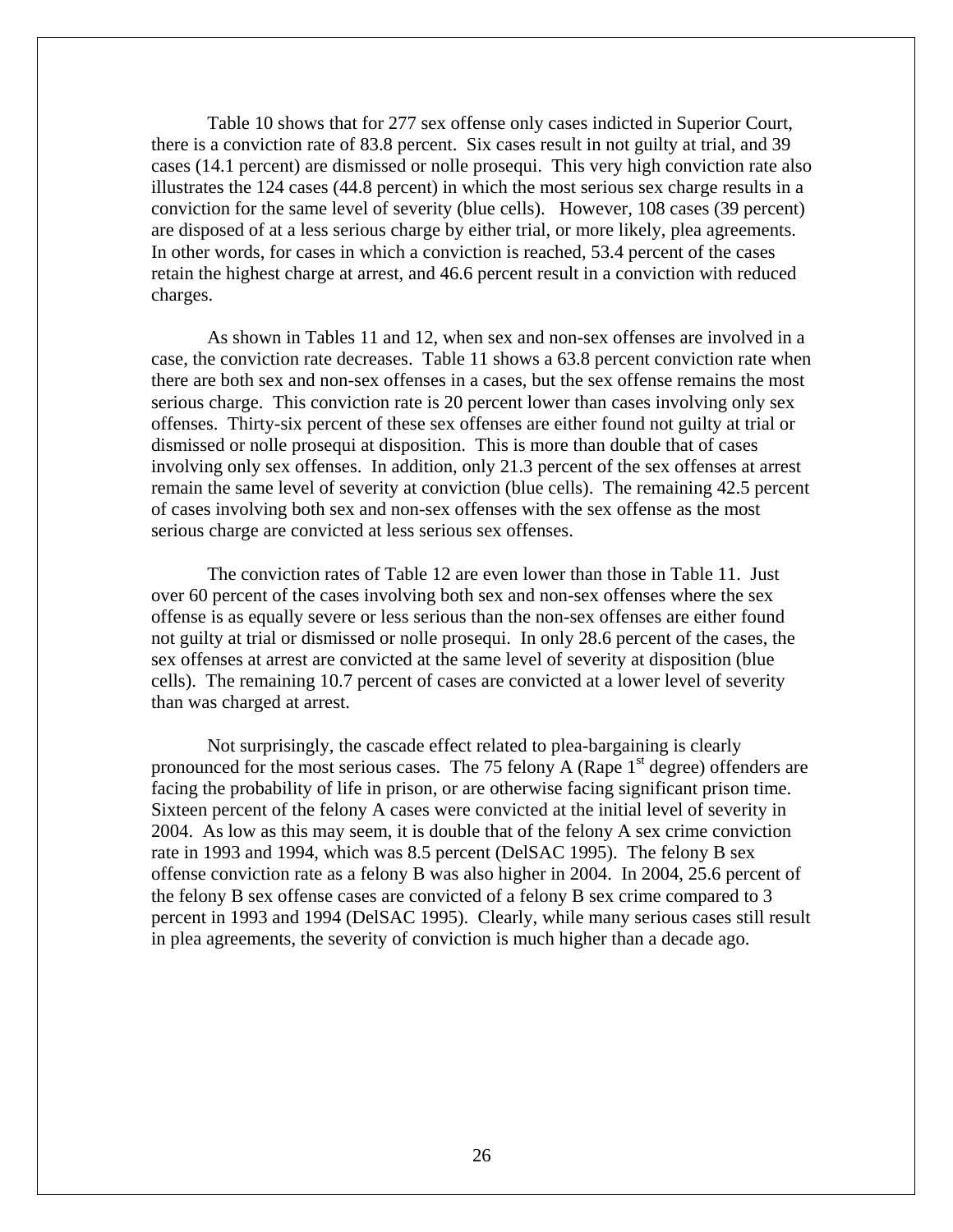|                      |                             |                |             |             |   |                |                          |                                                    | Most Serious Sex Offense Charge at Conviction |                |                                                    |              |
|----------------------|-----------------------------|----------------|-------------|-------------|---|----------------|--------------------------|----------------------------------------------------|-----------------------------------------------|----------------|----------------------------------------------------|--------------|
|                      |                             | Felony<br>A    | Felony<br>B | Felony<br>С | D | F              | G                        | Felony Felony Felony Misdemeanor Unclassified<br>A | Misdemeanor                                   | Guilty         | Case Trial Not Case Dismissed or<br>Nolle Prosequi | <b>Total</b> |
| ಕ<br>ω               | Felony A                    | $\overline{7}$ | 16          | 8           |   | ٠              | 3                        | $\mathbf{1}$                                       | $\blacksquare$                                | 3              | 5                                                  | 43           |
| Chargo               | Felony B                    |                | 18          | 14          | 1 | $\blacksquare$ | 8                        | 9                                                  | 3                                             | $\blacksquare$ | 10                                                 | 63           |
|                      | Felony C                    |                |             | 25          | 1 | ٠              | 4                        | 8                                                  | $\overline{2}$                                |                | 6                                                  | 46           |
| <b>Offense</b>       | Felony D                    |                |             |             | 3 | 2              |                          |                                                    |                                               |                |                                                    | 5            |
| <b>Arrest</b><br>Sex | Felony E                    |                |             |             |   |                |                          |                                                    |                                               |                |                                                    | 1            |
|                      | Felony G                    |                |             |             |   |                | 69                       | 16                                                 | 12                                            | 2              | 16                                                 | 115          |
| <b>Serious</b>       | Misdemeanor A               |                |             |             |   |                | $\overline{\phantom{a}}$ | $\mathbf{1}$                                       | 1                                             | $\blacksquare$ | 1                                                  | 3            |
| Most                 | Unclassified<br>Misdemeanor |                |             |             |   |                |                          |                                                    |                                               |                | 1                                                  | 1            |
|                      | <b>Total</b>                |                | 34          | 47          | 5 | $\mathbf{2}$   | 84                       | 35                                                 | 18                                            | 6              | 39                                                 | 277          |

## *Table 10: Most Serious Sex Charge at Arrest versus Most Serious Sex Charge at Conviction for Cases involving only Sex Offenses*

#### *Table 11: Most Serious Sex Charge at Arrest versus Most Serious Sex Charge at Conviction for Cases involving both Sex Offenses and Non-Sex Offenses where the Sex Offense is the Most Serious Charge*

<span id="page-34-0"></span>

|                                  |               |             | Most Serious Sex Offense Charge at Conviction |             |                |                |   |                                      |             |        |                                                    |              |
|----------------------------------|---------------|-------------|-----------------------------------------------|-------------|----------------|----------------|---|--------------------------------------|-------------|--------|----------------------------------------------------|--------------|
|                                  |               | Felony<br>A | Felony<br>B                                   | Felony<br>С | Felony<br>D    | Felony<br>F    | G | Felony Misdemeanor Unclassified<br>Α | Misdemeanor | Guilty | Case Trial Not Case Dismissed or<br>Nolle Prosequi | <b>Total</b> |
|                                  | Felony A      | 5           | 5                                             | 5           |                |                |   | 4                                    |             | 3      | 9                                                  | 33           |
| <b>Offense</b><br>ō,<br>Φ<br>Sex | Felony B      |             | 3                                             | 3           | 1              | $\blacksquare$ | 2 | $\overline{2}$                       | 1           |        | 7                                                  | 19           |
|                                  | Felony C      |             |                                               | 5           |                |                |   | 3                                    |             |        | 3                                                  | 13           |
|                                  | ಸ<br>Felony D |             |                                               |             | $\blacksquare$ | $\blacksquare$ |   |                                      |             |        | $\Omega$                                           |              |
| <b>Serious</b><br>harge          | Felony F      |             |                                               |             |                |                |   |                                      |             |        | 2                                                  | 3            |
| ပ<br>Most                        | Felony G      |             |                                               |             |                | $\blacksquare$ | 3 | 3                                    | ۰           |        | 4                                                  | 10           |
|                                  | Misdemeanor A |             |                                               |             |                |                |   |                                      |             |        |                                                    |              |
|                                  | <b>Total</b>  | 5           | 8                                             | 13          | 3              | 1              | 6 | 13                                   | 2           | 3      | 26                                                 | 80           |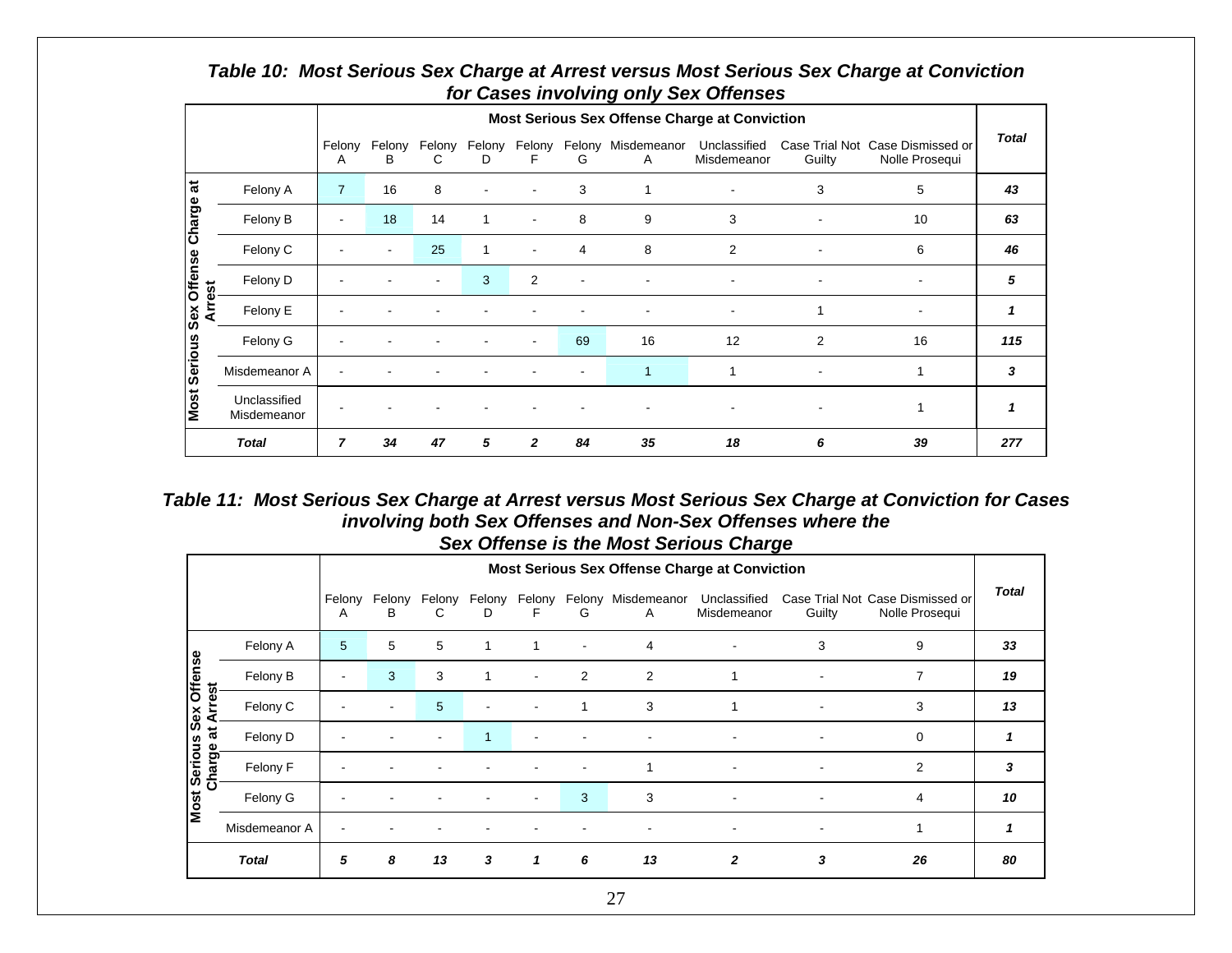### <span id="page-35-0"></span>*Table 12: Most Serious Sex Charge at Arrest versus Most Serious Sex Charge at Conviction for Cases involving Sex Offenses and Non-Sex Offenses when the Sex Offense is Equal to or Less Serious than the Most Serious Charge in the Case*

|                |                             |          |          |                          | Most Serious Sex Offense Charge at Conviction |                             |                                     |              |
|----------------|-----------------------------|----------|----------|--------------------------|-----------------------------------------------|-----------------------------|-------------------------------------|--------------|
|                |                             | Felony D | Felony F | Felony G                 | Misdemeanor<br>$\mathsf{A}$                   | Unclassified<br>Misdemeanor | Case Dismissed or<br>Nolle Prosequi | <b>Total</b> |
| Charge         | Felony B                    |          |          | $\overline{\phantom{a}}$ | $\overline{\phantom{a}}$                      |                             | 3                                   | 3            |
|                | Felony C                    |          |          |                          | $\blacksquare$                                |                             | 2                                   | 2            |
| Offense        | Felony D                    |          |          |                          |                                               |                             |                                     |              |
| rest           | Felony F                    |          | 1        |                          |                                               |                             | 2                                   | 4            |
| Sex<br>ಹ<br>us | Felony G                    |          |          | 1                        |                                               |                             | 6                                   | 8            |
| Serior         | Misdemeanor A               |          |          |                          | 2                                             |                             | $\overline{2}$                      | 5            |
| Most           | Unclassified<br>Misdemeanor |          |          | ٠                        |                                               | 3                           | 2                                   | 5            |
|                | <b>Total</b>                | 1        | 1        | 1                        | 4                                             | 4                           | 17                                  | 28           |

### Conviction Rate of Sex Offenders by Offender-Victim Relationship

Sex offense convictions can also be analyzed by victim characteristics. Table 13 shows the conviction percent for offenders by type of offender-victim relationship. The overall conviction rate of these 385 offenders is 76.4 percent. When conviction rates by the "general" offender-victim relationship categories (society, non-family, family, authority figure and stranger) are compared, there is very little difference in the conviction rate. The conviction rates for each of these categories does not vary by more than one or two percentage points from the overall average. Known non-family members as a group have the lowest conviction rate (74.3 percent). Offenders who are family of the victim or who are strangers have similar conviction patters with 76.6 percent and 76.3 percent, respectively. However, when subtypes of offender to victim relationships are compared there are some very important differences.

The conviction rate for offenders with a victim varies from 14.3 percent to 92.3 percent, and cases involving no victim range from 76.9 percent to 100 percent. Those offenders arrested for possession of child pornography have the highest conviction at 100 percent. The lowest conviction occurs in situations where a husband is the perpetrator at only 14.3 percent. The next group where a conviction is most difficult to obtain are cases where the mother is the offender (50 percent). In addition to husbands and mothers, the boyfriend/ex-boyfriend group and the cases involving a nurse/ teacher/caretaker have low conviction rates at 60 percent each.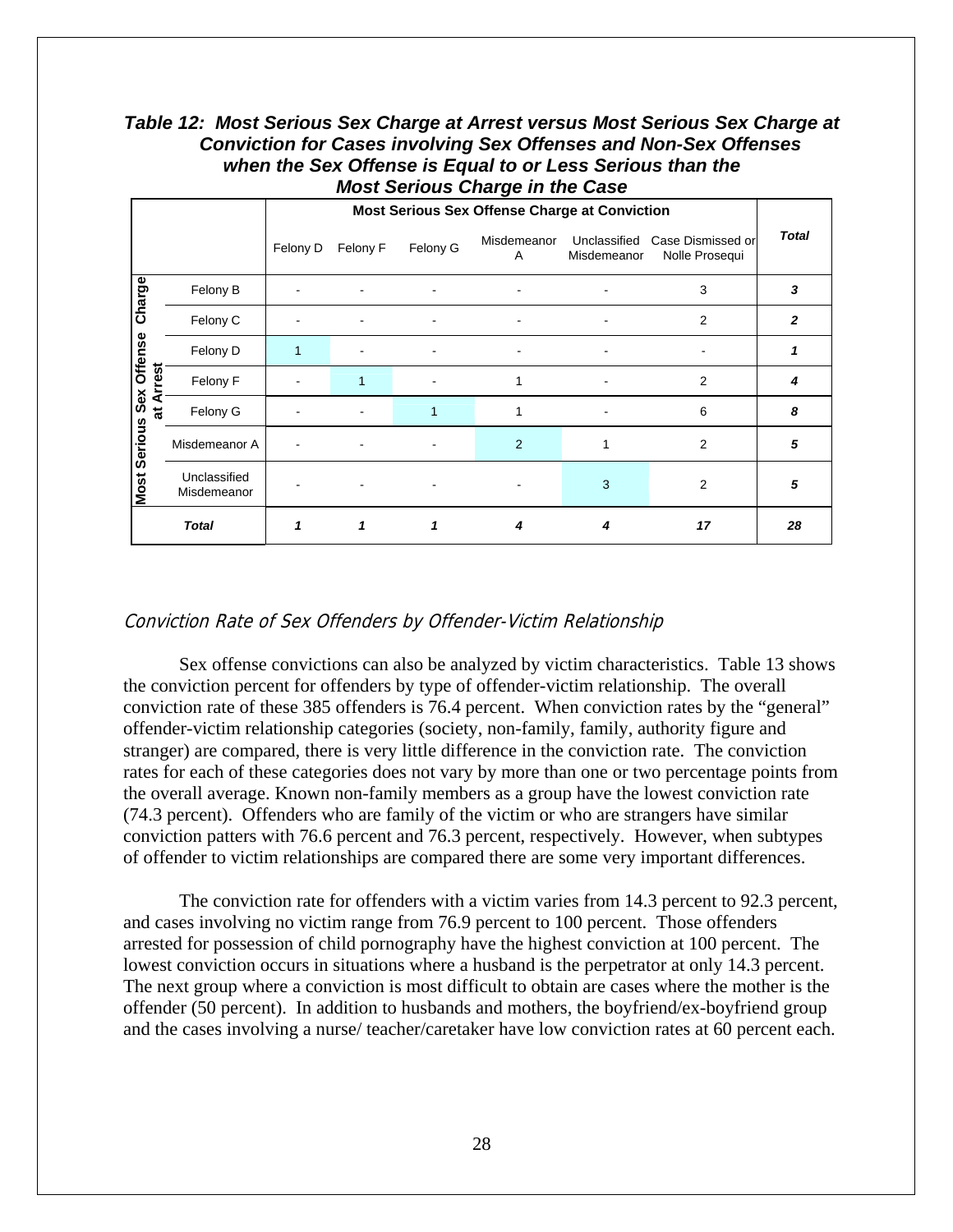|                     | <b>Offender-Victim Relationship</b>   | <b>Number of Total</b><br><b>Individuals</b><br><b>Arrested</b> | <b>Number of</b><br><b>Individuals</b><br><b>Convicted</b> | <b>Conviction</b><br><b>Percent</b> |
|---------------------|---------------------------------------|-----------------------------------------------------------------|------------------------------------------------------------|-------------------------------------|
|                     | Failure to Register as a Sex Offender | 78                                                              | 60                                                         | 76.9%                               |
| Society             | Possession of Child Pornography       | $\overline{7}$                                                  | $\overline{7}$                                             | 100%                                |
|                     | <b>Total Society</b>                  | 85                                                              | 67                                                         | 78.8%                               |
|                     | Acquaintance                          | 66                                                              | 51                                                         | 77.3%                               |
|                     | Boyfriend/Ex-Boyfriend                | 45                                                              | 27                                                         | 60.0%                               |
| Non-Family          | <b>Friend of Family Member</b>        | 29                                                              | 25                                                         | 86.2%                               |
|                     | Friend                                | 18                                                              | 15                                                         | 83.3%                               |
|                     | Neighbor                              | 9                                                               | 6                                                          | 66.7%                               |
|                     | <b>Total Non-Family</b>               | 167                                                             | 124                                                        | 74.3%                               |
|                     | Father/Step-Father                    | 37                                                              | 31                                                         | 83.8%                               |
|                     | <b>Other Family Member</b>            | 25                                                              | 21                                                         | 84.0%                               |
|                     | Husband                               | $\overline{7}$                                                  | 1                                                          | 14.3%                               |
| Family              | Grandfather/Step-Grandfather          | 6                                                               | 5                                                          | 83.3%                               |
|                     | Mother                                | $\overline{2}$                                                  | 1                                                          | 50.0%                               |
|                     | <b>Total Family</b>                   | 77                                                              | 59                                                         | 76.6%                               |
|                     | Babysitter/Acquaintance of Babysitter | 13                                                              | 12                                                         | 92.3%                               |
| Authority<br>Figure | Nurse/Caretaker/Teacher               | 5                                                               | 3                                                          | 60.0%                               |
|                     | <b>Total Authority Figure</b>         | 18                                                              | 15                                                         | 83.3%                               |
| Stranger            | Stranger                              | 38                                                              | 29                                                         | 76.3%                               |
|                     | <b>Total Stranger</b>                 | 38                                                              | 29                                                         | 76.3%                               |
|                     | Total                                 | 385                                                             | 294                                                        | 76.4%                               |

## <span id="page-36-0"></span>*Table 13: Sex Offender Convictions by Type of Offender-Victim Relationship*

## Conviction of Sex Offenders by Victim Age

 In addition to the offender-victim relationship, it is also interesting to look at the age of the victim by conviction percent. As Table 14 shows, offenders who commit sex offenses against children, or victims under the age of 18 are convicted 85.3 percent of the time, while those offenders choosing adult victims are convicted less than half of the time (44.1 percent). This large difference in convictions between juvenile and adult victims may be attributed to the increased attention in both legislation and the media on sexually violent predators of children, and the failure to rehabilitate these offenders. The Jason Wetterling Crimes Against Children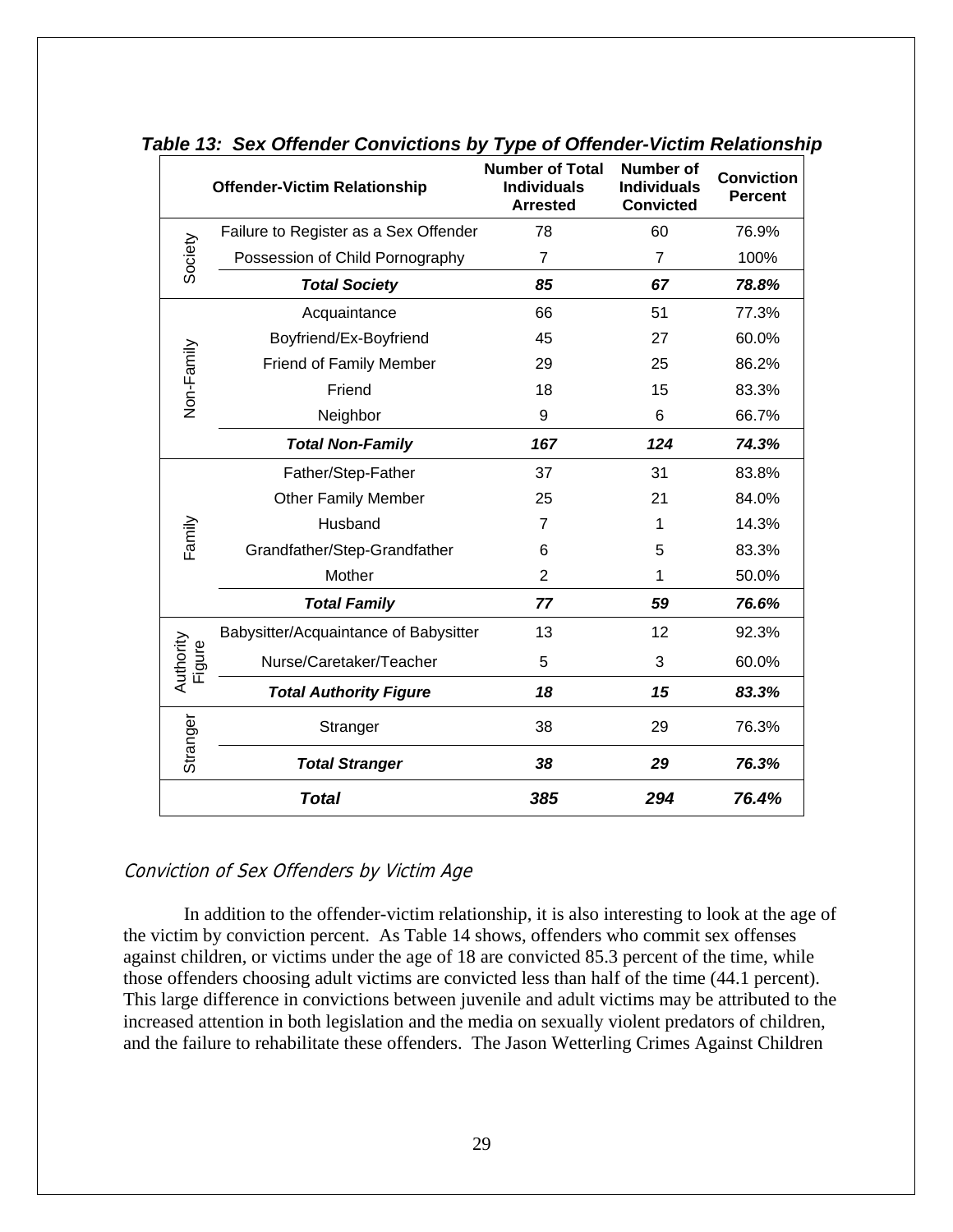<span id="page-37-0"></span>and Sexually Violent Offender Registration Act  $(1994)^{20}$  $(1994)^{20}$  $(1994)^{20}$  required states to create and implement a sex offender registry. Megan's Law  $(1996)^{21}$  $(1996)^{21}$  $(1996)^{21}$  tried to curb public concern regarding sexually violent predators who prey on child victims by notifying the public when a sex offender resides in their area. Many states have also introduced more laws concerning child sex assault victims since the passing of the Wetterling Act. Delaware, in particular, passed a "Dangerous Crime Against a Child" law in  $1995^{22}$  $1995^{22}$  $1995^{22}$  which specifies that any sexually violent crime conviction against a child under the age of 14 shall also be guilty of a class B felony, and any subsequent conviction will result in a mandatory life sentence. The public fear of sexually violent repeat offenders has driven legislation to increase penalties for sex crimes against children, and may attribute to the large number of convictions for sex offenses against children.

| Victim Age                           | Total Number of<br>Individuals<br>Arrested | Number of<br><i>Individuals</i><br>Convicted | <b>Conviction</b><br><b>Percent</b> |
|--------------------------------------|--------------------------------------------|----------------------------------------------|-------------------------------------|
| Juvenile Victim<br>(Under $18$ )     | 231                                        | 197                                          | 85.3%                               |
| <b>Adult Victim</b><br>(18 or Older) | 69                                         | 30                                           | 43.5%                               |
| No Victim                            | 85                                         | 67                                           | 78.8%                               |
| Total                                | 385                                        | 294                                          | 76.4%                               |

|  |  | Table 14: Sex Offender Convictions by Victim Age Group |  |  |
|--|--|--------------------------------------------------------|--|--|
|--|--|--------------------------------------------------------|--|--|

## Offender-Victim Relationships for Convicted Cases

Charts 4 and 5 display victim sex and age by offender-victim relationships for convicted cases. Chart 4 shows juvenile victims, or victims under the age of 18 by the type of offendervictim relationship. Convicted offenders who committed crimes against both males and females are found exclusively within victims under the age of 18, and are either family or known non-family members to the victims. Over 55 percent of juvenile female sex assault victims are violated by a known non-family member, while 30 percent are violated by a family member. As well, known non-family members commit the majority of sex assaults against male juvenile victims and sex assaults involving both a juvenile female and juvenile male victim. Although the majority of victims are female, juvenile male victims represent more convicted cases where the offender is an authority figure or a stranger.

<sup>&</sup>lt;sup>20</sup> U.S. H.R. 3355, 103<sup>rd</sup> Congress (1994); Public Law 103-322; Del. Title 11, §4120, 137<sup>th</sup> General Assembly, 69 Del. Laws, ch. 282 (1995)

<sup>&</sup>lt;sup>21</sup>U.S. H.R. 2137, 104<sup>th</sup> Congress (1996); Public Law 104-145; Del. H.B. 352, 139<sup>th</sup> General Assembly, 71 Del. Laws ch. 203 (1997)

<sup>&</sup>lt;sup>22</sup> Title 11 §779 (70 Del. Laws, ch. 124, §1; 71 Del. Laws, ch. 467, §7)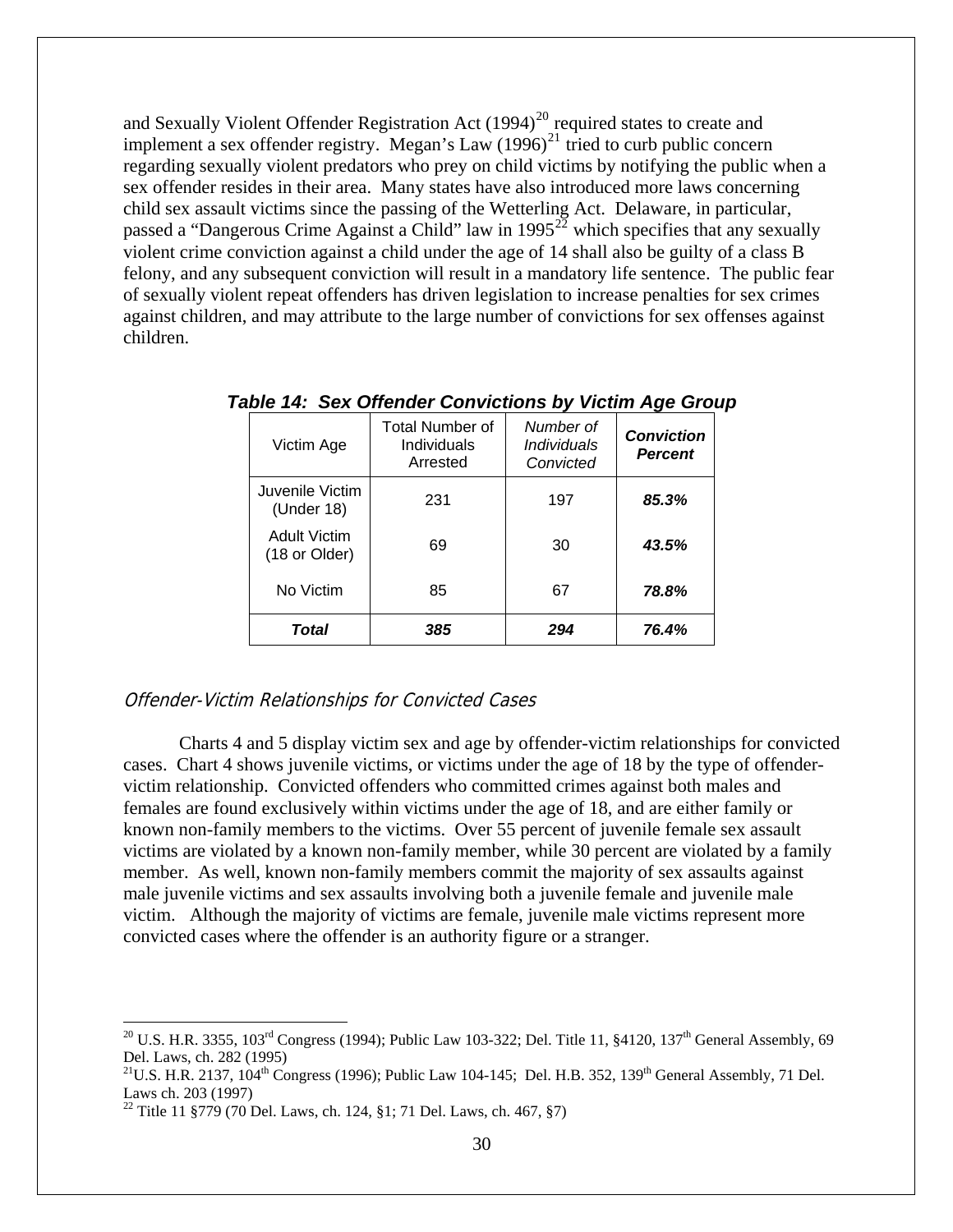<span id="page-38-0"></span>Chart 5 describes adult victims by their relationship to the offender. Adult male victims are found only where the offender is either known non-family or a stranger. Female adult victims are victimized most often by known non-family members and strangers.



## *Chart 4: Juvenile Victims by Gender and Type of Offender-Victim Relationship for Convicted Cases*

*Chart 5: Adult Victims by Gender and Type of Offender-Victim Relationship for Convicted Cases*

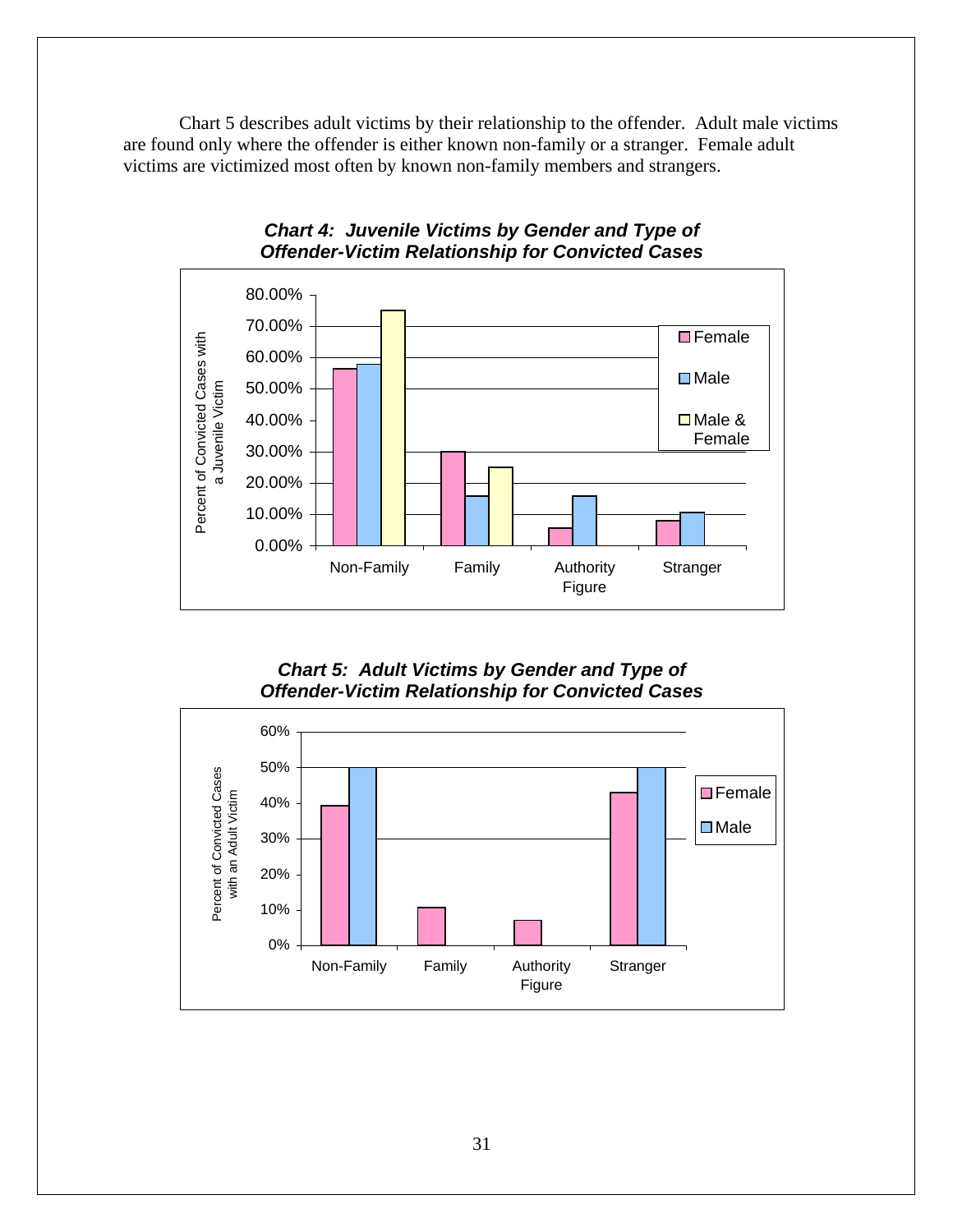Intentionally Blank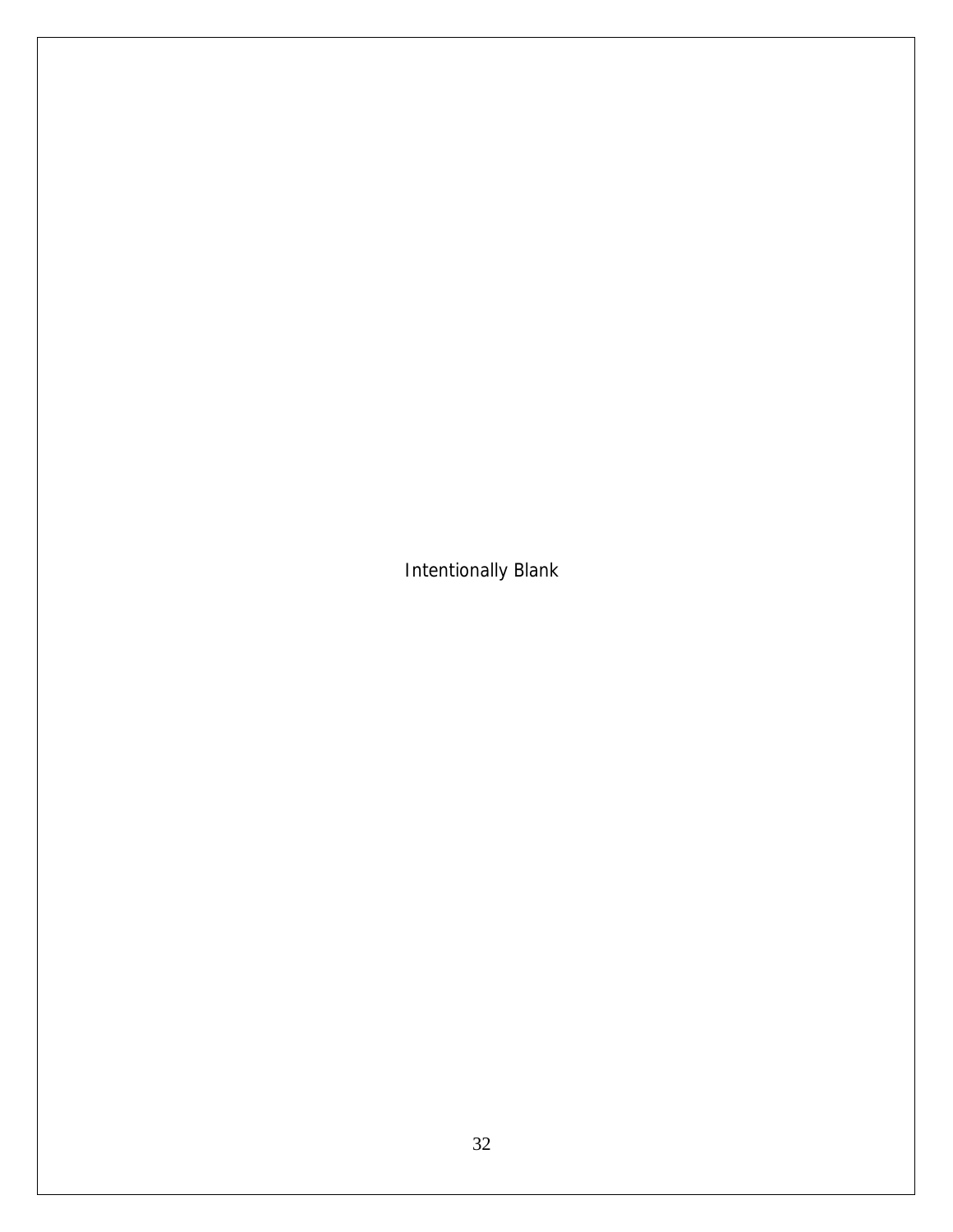# *Section 5: Sentencing of Sex Offenders*

<span id="page-40-0"></span>A Brief Overview of Sentence Types

Upon conviction, many different types of sentences can be handed down by the Delaware Superior Court. For the purposes of this study, seven categories of punishment have been created. These categories, ranked by severity, are:

Level V Life or Virtual Life: A life term in Delaware involves incarceration for the duration of the offender's natural life. A virtual life term consists of sentences where the aggregate of the Level V time to be served for a case exceeds an offender's life expectancy, generally, 75 years of age.

Level V Prison: Prison terms are terms greater than one year at a Level V facility. These cases are generally comparable to prison terms in other states.

Level V Treatment: Treatment sentences generally involve the suspension of a longer period of Level V time for the successful completion of a treatment program. Generally, sex offenders are sentenced to a treatment program known as Family Problems, which lasts a minimum of 18 months in a Level V facility. Sometimes, an offender may be sentenced to a treatment program in addition to Level V time. In these cases, the offender must both successfully complete the treatment program, and remain in a Level V facility per their sentence terms.

Level V Jail: Jail terms include terms of one year or less. These cases are comparable to sentences in county jails in other states.

Level V Time Served: In some situations, an offender's incarceration will be considered as his time in pre-sentenced detention. When an offender is held in detention at a Level V facility prior to his/her case disposition, the offender may be sentenced to "time served."

Level IV: This level of punishment is defined as quasi-incarceration, and includes a term at a work release center, a violation of probation center, or electronic home confinement.

Probation (Level III, Level II, Level I): Level III probation is intensive probation. Level II is standard probation, and Level I is administrative probation.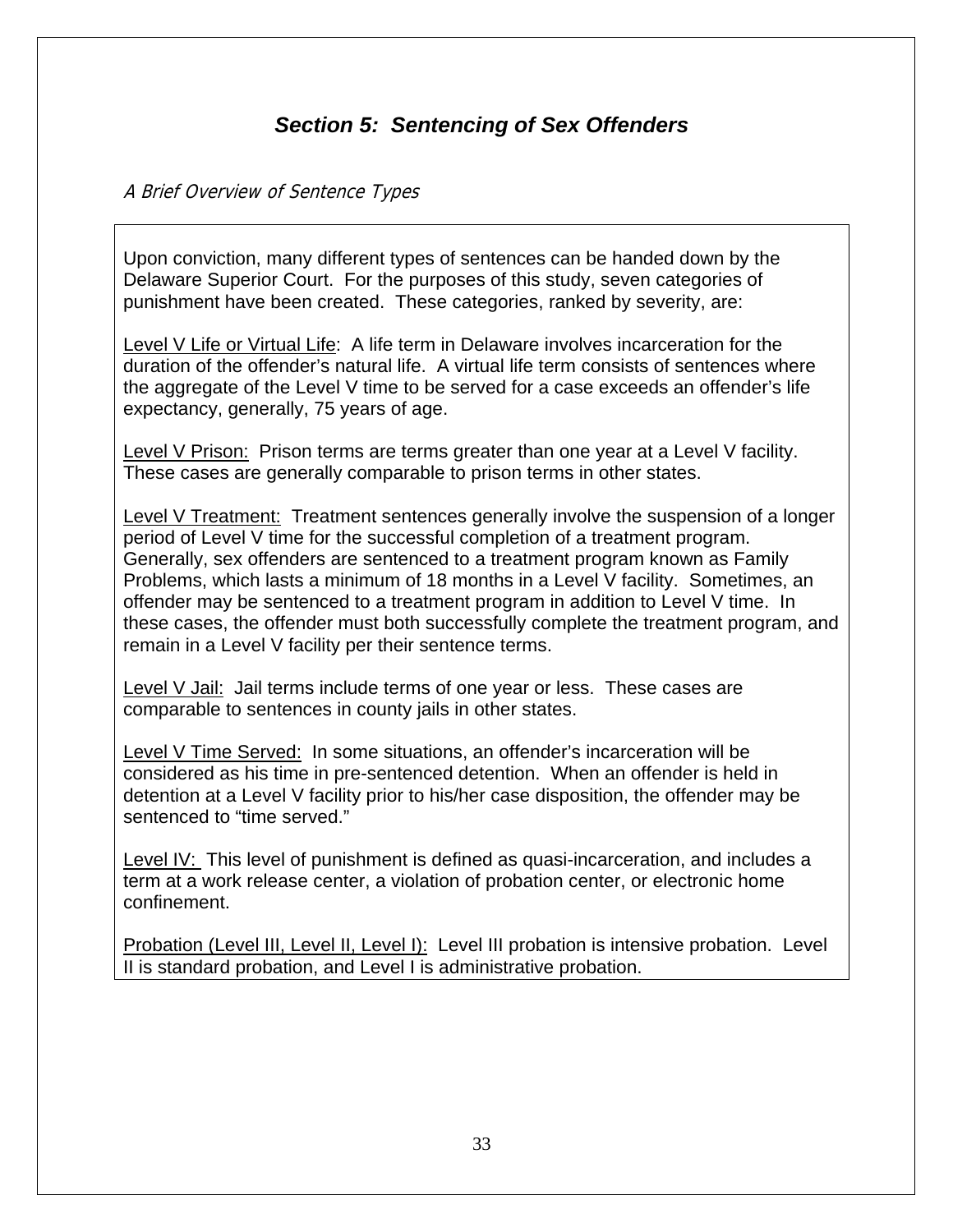#### <span id="page-41-0"></span>Sentence Terms for Sex Offenders

 As shown in the prior section of this study, plea-bargaining can affect the level of criminal severity for which a person may be convicted. As shown in this section, it also affects

the severity of the sentence. Table 15 provides an overview of the severity of the sex offense crime at conviction, and the severity of the sentence. In addition, Table 15 includes the average length of time in years the sex offenders were sentenced based on type of sex offense crime conviction and category of sentenced severity.

Thirty-nine percent of sex

#### **Sentencing of Sex Offenders Highlights**

- \* 24 percent receive a prison term greater than one year, and 20 percent receive a jail term of less than one year
- $*$  55 percent go to Level IV or probation
- Å 49 percent of sexual penetration cases go to prison
- \* 13 percent of sexual contact cases go to prison

offenders were sentenced to Level V time ranging from one month to life as the highest level of incarceration. Four of these sex offenders received a Level V treatment sentence. Level IV sentences applied to 8.9 percent of the offenders with a minimum time of 3 months to 3 years. Offenders sentenced to probation made up 46 percent of the sex offense cases with probation time ranging from 6 months to 9.5 years. However, these Level V, Level IV and probation sentences are not exclusive categories. In Delaware, it is common for post Level V sentences to be followed by "flow down" sentences to Level IV, Level III and so on. The previous percentages are based solely on the highest level of incarceration received at sentencing for the most serious sex offense conviction. In addition, some offenders were sentenced to time served which is served at a Level V facility, but is not counted in this study as Level V Prison or Level V Jail, but instead as "Time Served." In fact, 5.8 percent of the sex offenders were sentenced to credit for time served as his/her Level V sentence. One offender was found guilty but mentally ill, and another offender was transferred to Family Court with no record of a sentence. These offenders are excluded from Table 15.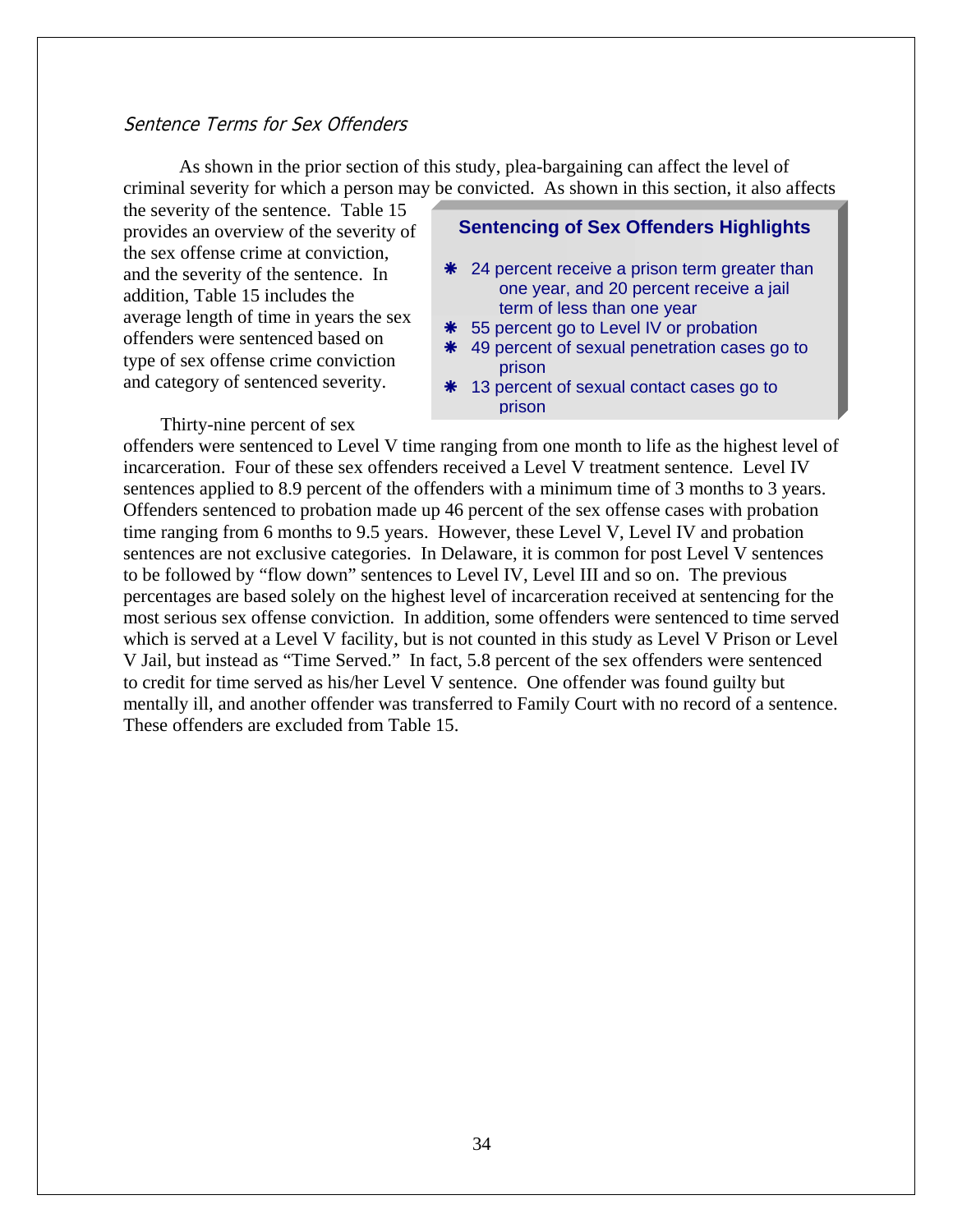|                                                      |                                 | Most Serious Sex Offense at Conviction |      |       |      |                                  |             |                  |                             | <b>Total</b>                                      |         |
|------------------------------------------------------|---------------------------------|----------------------------------------|------|-------|------|----------------------------------|-------------|------------------|-----------------------------|---------------------------------------------------|---------|
|                                                      |                                 | Felony<br>A                            | В    | C     | D    | Felony Felony Felony Felony<br>F | Felony<br>G | Misdemeanor<br>A | Unclassified<br>Misdemeanor | Number of<br><b>Offenders</b><br><b>Sentenced</b> | Percent |
|                                                      | Level V Life or<br>Virtual Life | 2<br>(persons)                         |      |       |      |                                  | (person)    |                  |                             | 3                                                 | 1.0%    |
|                                                      | Level V Prison                  | 19.67                                  | 6.18 | 4.21  | 5.50 |                                  | 2.00        |                  |                             | 67                                                | 22.9%   |
| Level of Incarceration                               | Level V Treatment               |                                        |      | 11.50 | 8.00 |                                  | 2.00        |                  |                             | 4                                                 | 1.4%    |
|                                                      | Level V Jail                    |                                        |      | 0.74  | 0.83 | 0.50                             | 0.31        | 0.40             |                             | 40                                                | 13.7%   |
|                                                      | <b>Time Served</b>              |                                        |      | 0.59  |      |                                  | 0.41        | 0.65             | 0.12                        | 17                                                | 5.8%    |
| Highest                                              | Level IV                        | 1.60                                   | 1.60 | 0.73  | 0.50 | 0.75                             | 0.37        |                  |                             | 26                                                | 8.9%    |
|                                                      | Probation                       |                                        |      | 1.82  | 1.00 | 1.25                             | 1.18        | 0.93             | 0.83                        | 135                                               | 46.2%   |
| <b>Total Number of</b><br><b>Offenders Sentenced</b> |                                 | 12                                     | 41   | 60    | 9    | 4                                | 91          | 52               | 23                          | 292                                               | 100%    |

## <span id="page-42-0"></span>*Table 15: Average Sentence Length in Years for Most Serious Sex Offense at Conviction by Level of Highest Institution Sentenced*

Table 16 shows the prior arrest history of convicted sex offenders by the type of facility sentenced. Prior arrest history plays a role in sentencing terms. Prior arrests for these convicted sex offenders include felony, misdemeanor, traffic, and violation of probation/parole arrests. It is interesting to note that these convicted sex offenders are very active in criminal activity. In fact, 88.2 percent have a prior arrest history. These offenders' average 12.5 prior arrest events, with lifers and Level V prisoners having the highest average prior arrests, 19 and 13.6, respectively. Of all the convicted sex offenders, 36.6 percent were arrested for a prior sex offense. For convicted sex offenders sentenced to Level V Prison, Treatment or Jail terms, over 85 percent have prior arrests, and 40 percent have a prior sex offense arrest.

|                                        | Total<br>Number of<br>Convicted<br><b>Offenders</b> | Number of<br><b>Offenders</b><br>w/Prior<br>Arrests | Average<br>Number of<br><b>Prior Arrests</b> | Total<br>Number of<br><b>Prior Arrests</b> | Number of<br>Offenders with a<br>Prior Sex Offense<br>Arrest | Percent w/Prior<br>Sex Offense<br>History |
|----------------------------------------|-----------------------------------------------------|-----------------------------------------------------|----------------------------------------------|--------------------------------------------|--------------------------------------------------------------|-------------------------------------------|
| Level V Life or<br><b>Virtual Life</b> | 3                                                   | 3                                                   | 19                                           | 57                                         | 1                                                            | 33.3%                                     |
| Level V Prison                         | 67                                                  | 60                                                  | 13.6                                         | 813                                        | 26                                                           | 38.8%                                     |
| Level V Treatment                      | 4                                                   | 4                                                   | 12                                           | 48                                         | 4                                                            | 100.0%                                    |
| Level V Jail                           | 40                                                  | 35                                                  | 12.7                                         | 444                                        | 15                                                           | 37.5%                                     |
| <b>Time Served</b>                     | 17                                                  | 15                                                  | 13.4                                         | 201                                        | 9                                                            | 52.9%                                     |
| Level IV                               | 26                                                  | 21                                                  | 13.4                                         | 281                                        | 10                                                           | 38.5%                                     |
| Probation                              | 135                                                 | 120                                                 | 11.6                                         | 1386                                       | 42                                                           | 31.1%                                     |
| Totals                                 | 292                                                 | 258                                                 | 12.5                                         | 3230                                       | 107                                                          | 36.6%                                     |

*Table 16: Prior Arrest History by Highest Institution Sentenced for Most Serious Sex Offense Conviction*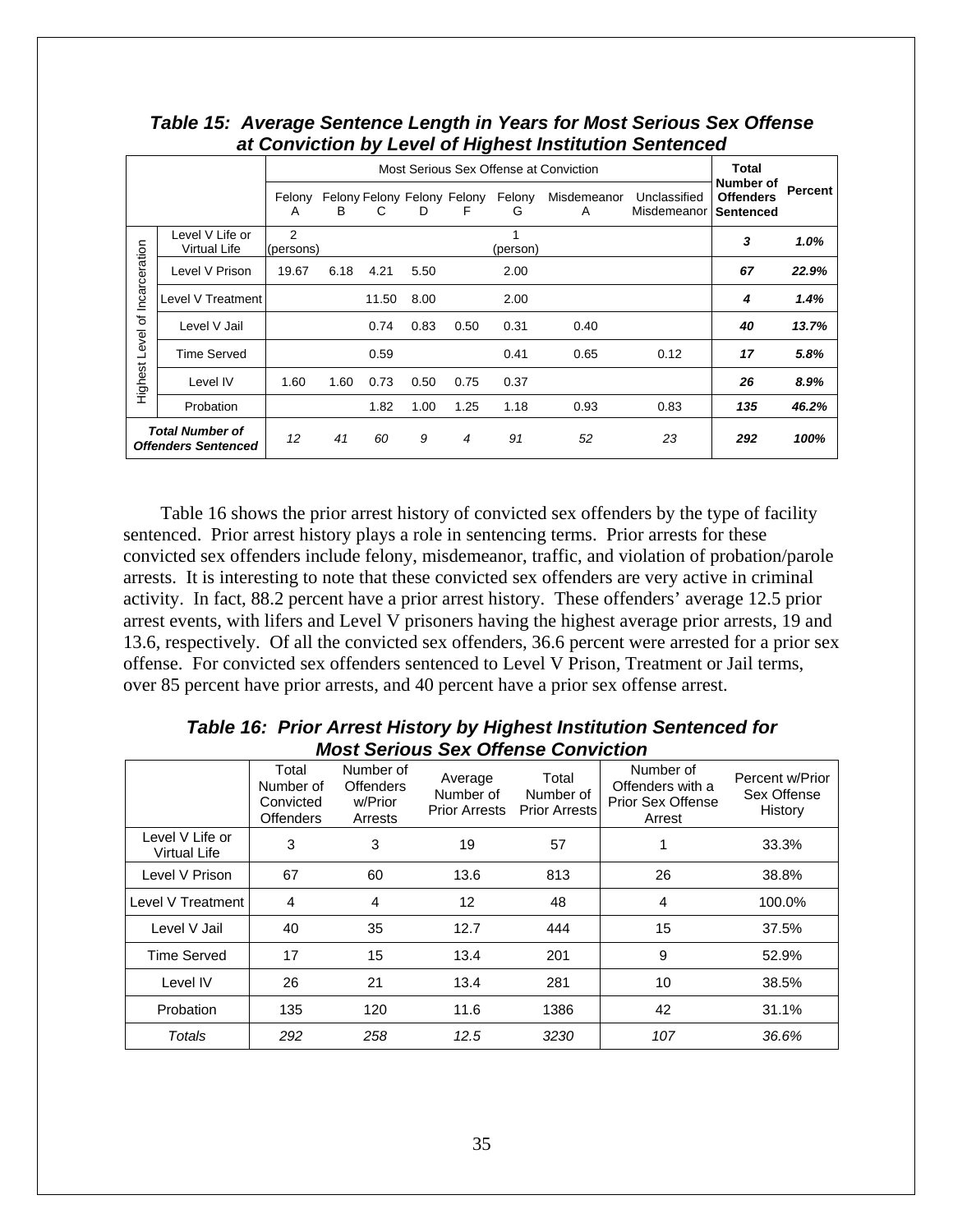#### <span id="page-43-0"></span>Sentences by Type of Sex Crime Committed Against a Victim

Sentencing terms for convicted offenders are based on the crime(s) he/she is convicted of, and not the crime originally charged at arrest. However, many times these crimes differ greatly in degree and type. Tables 17, 18, 19, 20 and 21 illustrate the highest level of incarceration for which each convicted sex offender with a victim was sentenced by the type of crime he/she was originally charged at arrest. The types of crimes committed include penetration, statutory rape, no penetration with sexual contact, and no contact sex crimes. Table 22 shows the sentencing terms for individuals charged with Failure to Register as a Sex Offender, or Possession of Child Pornography.

As tables 18, 19, 20 and 21 illustrate, known non-family is the largest group of offenders for each type of sex offense. Known non-family make-up 45 percent of all penetration cases, 97.5 percent of statutory rape cases, 42.9 percent of no penetration with sexual contact cases, and 59 percent of all no contact cases. Family members are the next largest group of offenders consisting of 29 percent penetration cases, 41.3 percent of no penetration with sexual contact cases, and 18.2 percent of all no contact cases. Family members are exclusive to these three categories of offenses, and do not exist in statutory rape cases. Strangers out number family members only in no contact sex offense cases. Strangers, like family members are excluded from statutory rape cases, but comprise 17 percent of penetration cases, 9.5 percent of no penetration with sexual contact, and 22.7 percent of no contact cases. Authority figures comprise 10 percent of penetration cases, 2.5 percent of statutory rape cases, and 6.3 percent of no penetration with sexual contact cases. No authority figure offenders occur in no contact sex offense cases.

Showing sentencing patterns for sexual penetration cases, Table 18 is the only table that includes life and virtual life sentences. Life sentences for all three offenders involved Rape 1st charges at the time of arrest. The offender who received a life sentence, was a stranger to his adult female victim, and was convicted of Rape  $1<sup>st</sup>$  and Rape  $2<sup>nd</sup>$ . One virtual life offender, a stranger to an adult female victim, was convicted of three counts of Rape  $1<sup>st</sup>$ , and received a 25 year sentence per count for a total of 75 years in prison. The second virtual life offender, the babysitter of a 4 year-old female victim, was convicted of three counts of Unlawful Sexual Contact  $2<sup>nd</sup>$ , all class G felonies. This offender received 15 years per count for a total of 45 years in prison; however, this particular offender had been previously convicted two different time for sex offenses, with at least one previous case involving a victim under the age of 16, and was declared a habitual offender on the current sex offense conviction.

As shown in the following tables, those who receive Level V Prison terms (greater than one year) as the highest level of incarceration are most likely to commit a sex offense that involves penetration (71.4 percent). In addition, known non-family of the victim is the largest group to receive Level V Prison time (50.8 percent) compared to other offender-victim relationships. Three offenders received treatment sentences. Two of the offenders were known non-family, and one was a stranger to his/her victim, and all three victims were between the ages of 12 and 15. Each offender with a treatment sentence was also convicted of a previous sex offense.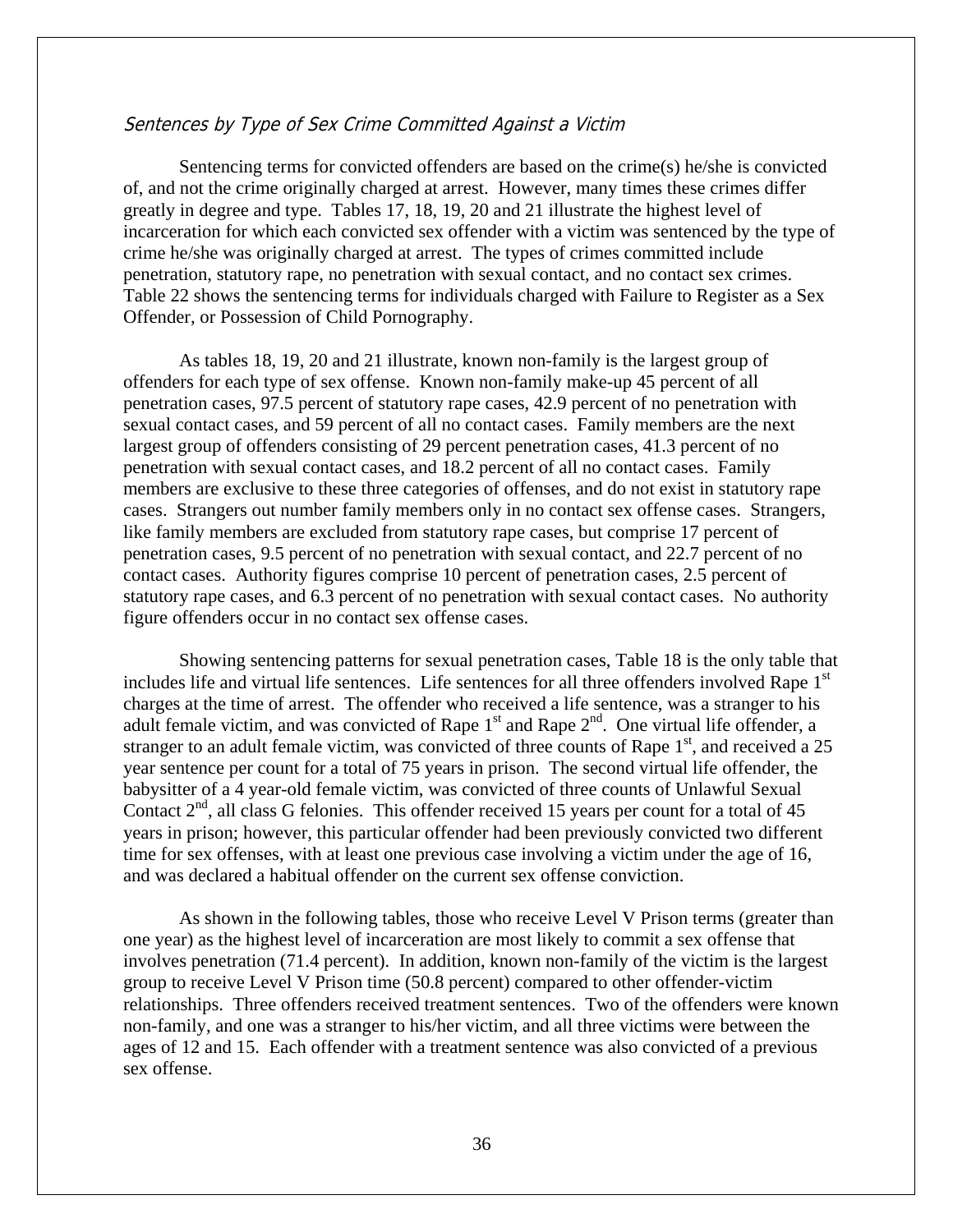<span id="page-44-0"></span>Of the offenders sentenced to Level V Jail sentences (one year or less), 42.3 percent were family members and 46.2 percent were known non-family members. The type of sex offenses charged to these offenders at arrest are fairly evenly distributed across the categories, with the largest group of offenses involving penetration (38.5 percent). All the victims for offenders who receive Jail sentences are under the age of 18, and three offenders (11.5 percent) had been arrested for a sex offense previously, with two of these offenders being convicted previously.

Just under half of all time served sentences were for cases involving no penetration with sexual contact at the time of arrest (46.2 percent), and the largest group is again known nonfamily (69.2 percent). The victims were all under the age of 18 except for one adult victim whose perpetrator was her boyfriend/ex-boyfriend. In addition, five offenders (38.5 percent) were previously arrested for a sex offense, and three (23.1 percent) were convicted of their previous sex offenses.

Level IV sentences, which include Level IV Home Confinement, Work Release, Half Way House, and Violation of Probation Centers, seem to be given mostly to known non-family members (70.6 percent), and those who commit a sex offense involving penetration (64.7) percent). Similar to offenders who received Time Served sentences, all victims but one was under the age of 18. Only one out of the 17 offenders (5.9 percent) sentenced to Level IV had a prior sex offense arrest and was convicted of the prior sex offense.

Probation sentences run across all relationships and sex offense types; however, no penetration with sexual contact offenses received probation more than other sex offense types (44 percent), and also those offenders who are known non-family to the victim (56 percent). Eighty-five percent of the victims are under the age of 18, with only 15 victims 18 or older. In addition, only 6 (6 percent) offenders had previously been arrested for a sex offense, and only 2 of the 6 were previously convicted of a sex offense.

|                                       | Highest Level of Incarceration at Sentencing |                   |                      |                 |                |             |           |              |  |  |
|---------------------------------------|----------------------------------------------|-------------------|----------------------|-----------------|----------------|-------------|-----------|--------------|--|--|
| Type of Sex<br>Offense at Arrest      | Life or<br>Virtual<br>Life                   | Level V<br>Prison | Level V<br>Treatment | Level V<br>Jail | Time<br>Served | Level<br>IV | Probation | <b>Total</b> |  |  |
| Penetration                           | 3                                            | 46                | 1                    | 10              | 4              | 11          | 25        | 100          |  |  |
| <b>Statutory Rape</b>                 | 0                                            | 7                 | 1                    | 7               | 2              | 5           | 18        | 40           |  |  |
| No Penetration with<br>Sexual Contact | 0                                            | 8                 | 0                    | 5               | 6              | 1           | 43        | 63           |  |  |
| No Contact                            | 0                                            | 3                 | 1                    | 4               | 1              | $\Omega$    | 13        | 22           |  |  |
| <b>Total Sentences</b>                | 3                                            | 64                | 3                    | 26              | 13             | 17          | 99        | 225          |  |  |
| <b>Percent</b>                        | 1.3%                                         | 28.4%             | 1.3%                 | 11.6%           | 5.8% 7.6%      |             | 44.0%     | 100%         |  |  |

*Table 17: Highest Level of Incarceration at Sentencing by Type of Sex Offense at Arrest when Sex Offense Involves a Victim*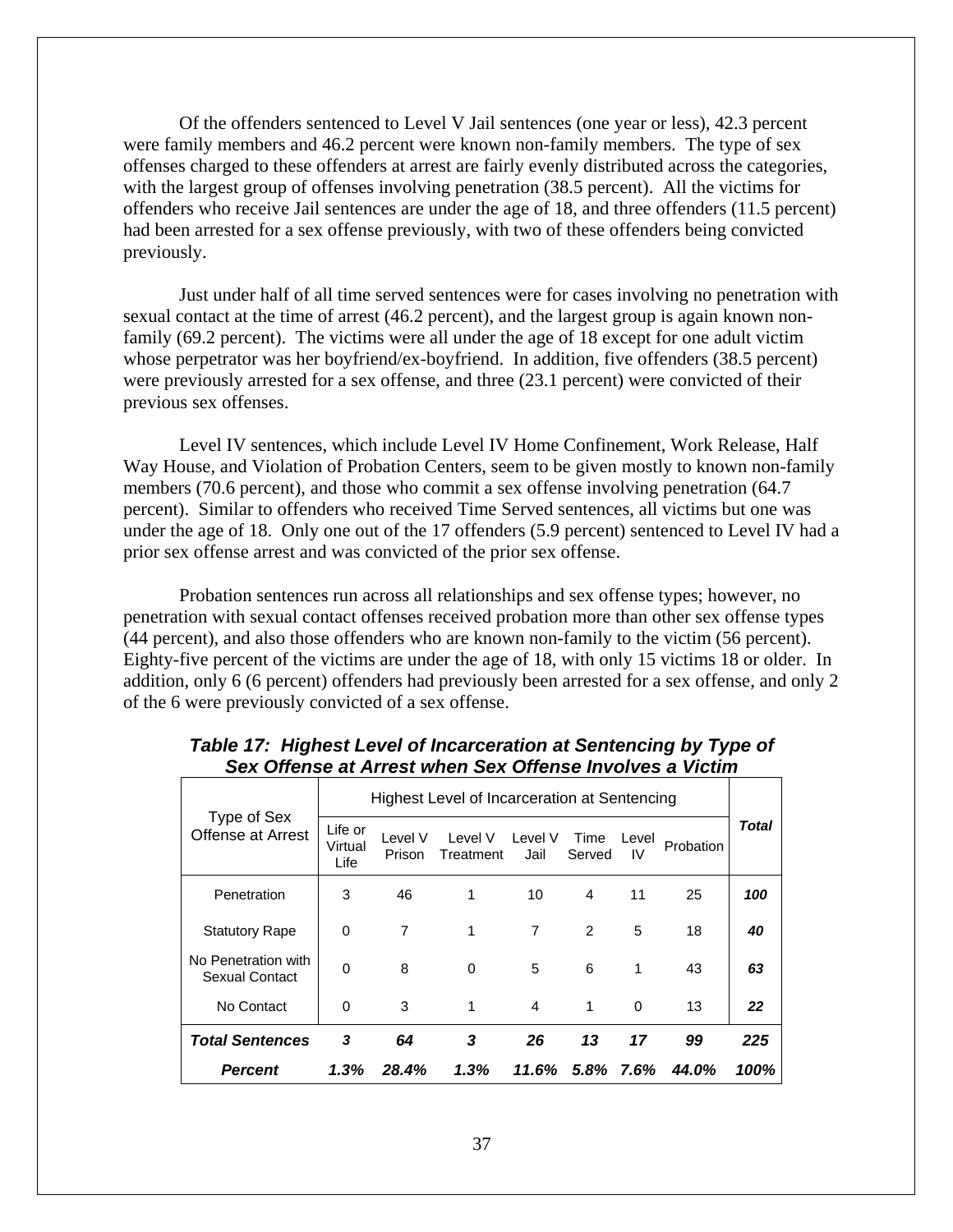|                                                                                      | Sentences                                |                                                                       |                   |                      |                 |                |                |                |                  |  |  |
|--------------------------------------------------------------------------------------|------------------------------------------|-----------------------------------------------------------------------|-------------------|----------------------|-----------------|----------------|----------------|----------------|------------------|--|--|
|                                                                                      | Offender-Victim Relationship             | Life or<br>Virtual<br>Life                                            | Level V<br>Prison | Level V<br>Treatment | Level V<br>Jail | Time<br>Served | Level<br>IV    | Probation      | <b>Total</b>     |  |  |
|                                                                                      | Acquaintance                             | $\mathbf 0$                                                           | 6                 | $\mathbf 0$          | 3               | $\mathbf 0$    | 3              | 5              | 18               |  |  |
|                                                                                      | Friend of Family Member                  | 0                                                                     | 6                 | 0                    | 1               | 1              | 2              | 3              | 13               |  |  |
| Non-Family                                                                           | Friend/Acquaintance of Friend            | $\Omega$                                                              | $\overline{2}$    | $\Omega$             | 0               | $\Omega$       | 1              | 4              | $\overline{7}$   |  |  |
|                                                                                      | Neighbor                                 | $\mathbf 0$                                                           | $\overline{2}$    | $\Omega$             | 0               | 1              | $\Omega$       | 1              | $\boldsymbol{4}$ |  |  |
|                                                                                      | Boyfriend/Ex-Boyfriend                   | 0                                                                     | $\overline{2}$    | 0                    | 0               | 0              | 1              | $\Omega$       | 3                |  |  |
|                                                                                      | <b>Total Non-Family</b>                  | 0                                                                     | 18                | 0                    | 4               | $\overline{c}$ | $\overline{7}$ | 13             | 44               |  |  |
|                                                                                      | Father/Step-Father                       | 10<br>$\Omega$<br>$\overline{2}$<br>$\Omega$<br>2<br>$\mathbf 0$<br>1 |                   |                      |                 |                |                |                | 15               |  |  |
|                                                                                      | Other Family Member                      | 0                                                                     | 6                 | $\Omega$             | $\overline{c}$  | 1              | $\mathbf 0$    | 1              | 10               |  |  |
| Family                                                                               | Mother                                   | 0                                                                     | 0                 | 0                    | 1               | $\mathbf 0$    | 0              | $\Omega$       | $\mathbf{1}$     |  |  |
|                                                                                      | Grandfather/Step-Grandfather             | 0                                                                     | 0                 | 0                    | 0               | 0              | 1              | 1              | 2                |  |  |
|                                                                                      | Husband                                  | 0                                                                     | 0                 | 0                    | 0               | 0              | 0              | 1              | 1                |  |  |
|                                                                                      | <b>Total Family</b>                      | $\overline{O}$                                                        | 16                | $\mathcal{O}$        | 5               | 1              | 3              | $\overline{4}$ | 29               |  |  |
| Authority Figure                                                                     | Babysitter/Acquaintance of<br>Babysitter | 1                                                                     | $\overline{4}$    | $\mathbf 0$          | 1               | 1              | $\mathbf 0$    | $\overline{2}$ | 9                |  |  |
|                                                                                      | Nurse/Caretaker/Teacher                  | $\mathbf 0$<br>0<br>$\mathbf 0$<br>0<br>0<br>0<br>1                   |                   |                      |                 |                |                |                |                  |  |  |
| <b>Total Authority Figure</b><br>1<br>$\overline{4}$<br>$\mathcal{O}$<br>1<br>1<br>0 |                                          |                                                                       |                   |                      |                 |                |                | 3              | 10               |  |  |
| Stranger                                                                             | Stranger                                 | $\overline{2}$                                                        | 8                 | 1                    | 0               | $\mathbf 0$    | 1              | 5              | 17               |  |  |
|                                                                                      | <b>Total Stranger</b>                    | 2                                                                     | 8                 | $\mathbf{1}$         | 0               | 0              | 1              | 5              | 17               |  |  |
| <b>Total Penetration Sentences</b><br>10<br>3<br>46<br>1                             |                                          |                                                                       |                   |                      |                 | 4              | 11             | 25             | 100              |  |  |
|                                                                                      | <b>Percent Penetration Sentences</b>     | 3%                                                                    | 46%               | 1%                   | 10%             | 4%             | 11%            | 25%            | 100%             |  |  |

# *Table 18: Sentences for Penetration Sex Offenses at Arrest by Offender-Victim Relationship*

<span id="page-45-0"></span>Г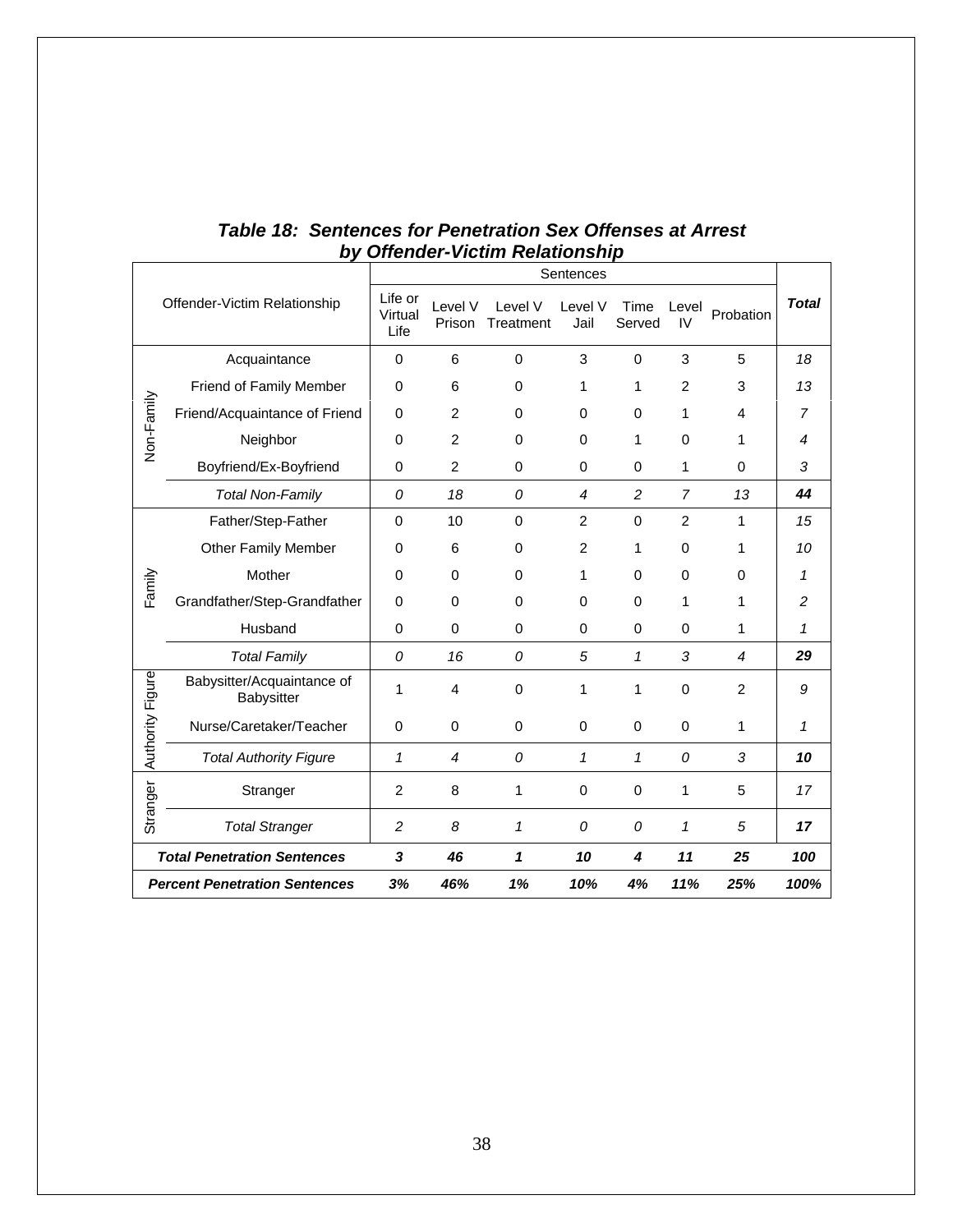<span id="page-46-0"></span>

|                     |                                                 |                   |                      | Sentences       |                |          |                    |       |
|---------------------|-------------------------------------------------|-------------------|----------------------|-----------------|----------------|----------|--------------------|-------|
|                     | Offender-Victim Relationship                    | Level V<br>Prison | Level V<br>Treatment | Level V<br>Jail | Time<br>Served |          | Level IV Probation | Total |
|                     | Boyfriend/Ex-Boyfriend                          | 3                 | 1                    | 3               | 2              | 3        | 9                  | 21    |
|                     | Acquaintance                                    | 4                 | 0                    | 2               | $\Omega$       | 1        | 7                  | 14    |
| Non-Family          | Friend of Family Member                         | $\Omega$          | 0                    | 1               | $\Omega$       |          | 1                  | 3     |
|                     | Friend/                                         | $\Omega$          | 0                    | 0               | 0              | $\Omega$ | 1                  |       |
|                     | Total Non-Family                                | 7                 | 1                    | 6               | 2              | 5        | 18                 | 39    |
|                     | Babysitter/Acquaintance of<br><b>Babysitter</b> | $\Omega$          | 0                    | 1               | $\Omega$       | $\Omega$ | 0                  |       |
| Authority<br>Figure | <b>Total Authority Figure</b>                   | $\Omega$          | $\Omega$             | 1               | $\Omega$       | $\Omega$ | 0                  |       |
|                     | <b>Total Statutory Rape Sentences</b>           | 7                 | 1                    | 7               | $\overline{2}$ | 5        | 18                 | 40    |
|                     | <b>Percent Statutory Rape Sentences</b>         | 17.5%             | 2.5%                 | 17.5%           | 5%             | 12.5%    | 45%                | 100%  |

## *Table 19: Sentences for Statutory Rape Sex Offenses at Arrest by Offender-Victim Relationship*

## *Table 20: Sentences for No Penetration with Sexual Contact Sex Offenses at Arrest by Offender-Victim Relationship*

|                     |                                                                       | Sentences         |                 |                |             |                |                |  |  |  |  |  |
|---------------------|-----------------------------------------------------------------------|-------------------|-----------------|----------------|-------------|----------------|----------------|--|--|--|--|--|
|                     | Offender-Victim Relationship                                          | Level V<br>Prison | Level V<br>Jail | Time<br>Served | Level<br>IV | Probation      | <b>Total</b>   |  |  |  |  |  |
|                     | Acquaintance                                                          | $\overline{2}$    | $\Omega$        | 2              | $\Omega$    | 8              | 12             |  |  |  |  |  |
|                     | <b>Friend of Family Member</b>                                        | $\overline{c}$    | 1               | 1              | $\Omega$    | 4              | 8              |  |  |  |  |  |
| Non-Family          | Friend                                                                | 1                 | $\Omega$        | $\Omega$       | $\Omega$    | 4              | 5              |  |  |  |  |  |
|                     | Boyfriend/Ex-Boyfriend                                                | 0                 | $\Omega$        | 1              | $\Omega$    | 1              | $\mathfrak{p}$ |  |  |  |  |  |
|                     | <b>Total Non-Family</b>                                               | 5                 | 1               | $\overline{4}$ | 0           | 17             | 27             |  |  |  |  |  |
|                     | Father/Step-Father                                                    | 1                 | $\Omega$        | $\Omega$       | 1           | 10             | 12             |  |  |  |  |  |
| Family              | <b>Other Family Member</b>                                            | 0                 | 4               | 1              | 0           | 6              | 11             |  |  |  |  |  |
|                     | Grandfather/Step-Grandfather                                          | 0                 | 0               | 0              | 0           | 3              | 3              |  |  |  |  |  |
|                     | <b>Total Family</b>                                                   | 1                 | 4               | 1              | 1           | 19             | 26             |  |  |  |  |  |
|                     | Babysitter/Acquaintance of<br>Babysitter                              | 0                 | 0               | 0              | 0           | $\overline{2}$ | $\overline{c}$ |  |  |  |  |  |
| Authority<br>Figure | Nurse/Caretaker/Teacher                                               | 0                 | $\Omega$        | $\Omega$       | 0           | $\overline{2}$ | $\overline{c}$ |  |  |  |  |  |
|                     | <b>Total Authority Figure</b>                                         | $\Omega$          | 0               | 0              | 0           | 4              | 4              |  |  |  |  |  |
| Stranger            | Stranger                                                              | $\overline{2}$    | $\Omega$        | 1              | $\Omega$    | 3              | 6              |  |  |  |  |  |
|                     | <b>Total Stranger</b>                                                 | $\overline{c}$    | 0               | 1              | 0           | 3              | 6              |  |  |  |  |  |
|                     | <b>Total No Penetration with Sexual</b><br><b>Contact Sentences</b>   | 8                 | 5               | 6              | 1           | 43             | 63             |  |  |  |  |  |
|                     | <b>Percent No Penetration with Sexual</b><br><b>Contact Sentences</b> | 1.6%              | 68.3%           | 100%           |             |                |                |  |  |  |  |  |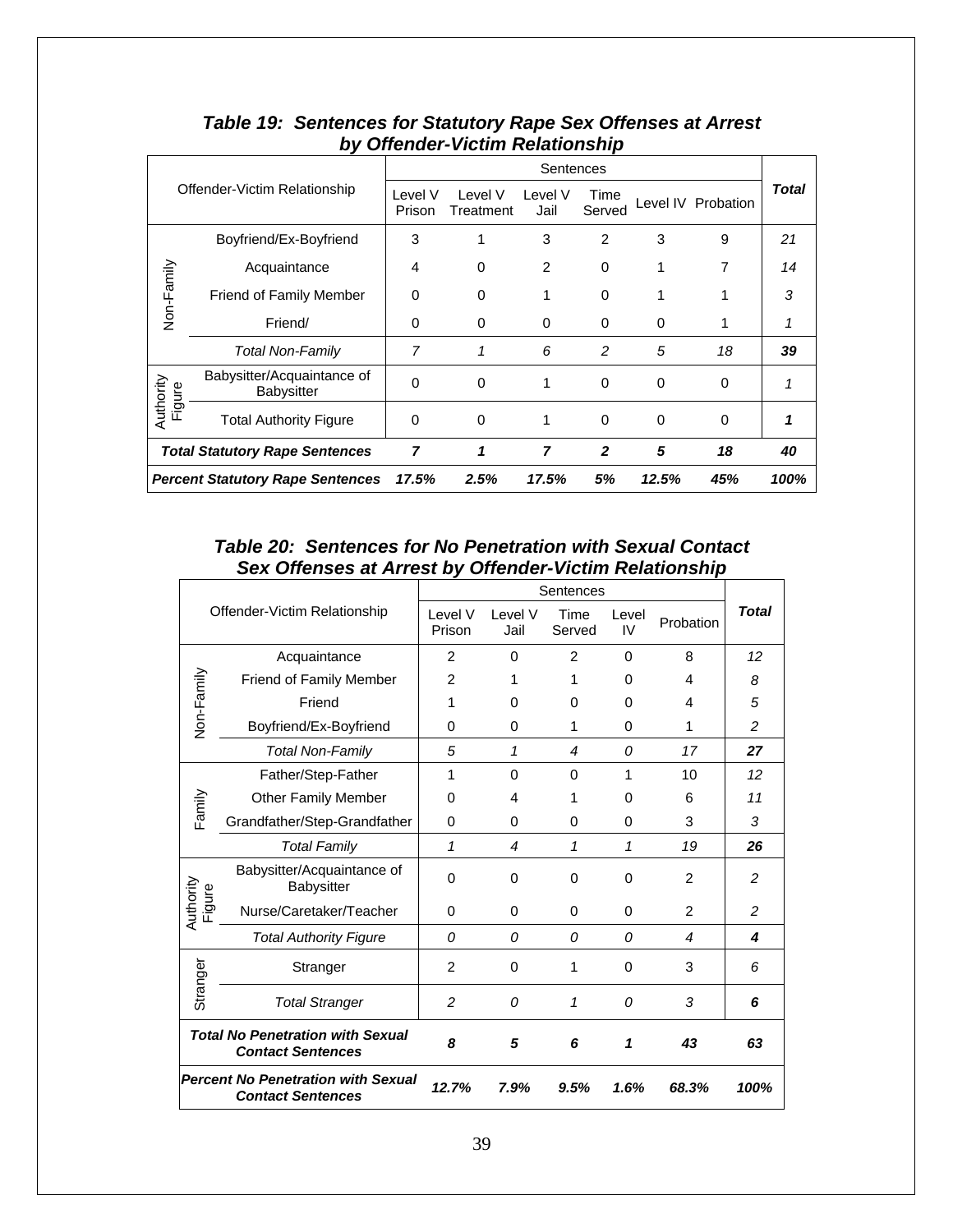|            | Offender-Victim Relationship        | Level V<br>Prison | Level V<br>Treatment | Level V<br>Jail | Time<br>Served | Probation      | <b>Total</b>   |
|------------|-------------------------------------|-------------------|----------------------|-----------------|----------------|----------------|----------------|
|            | Boyfriend/Ex-Boyfriend              | $\Omega$          | $\Omega$             | $\Omega$        | $\Omega$       | 1              | $\mathcal I$   |
|            | Acquaintance                        | 2                 | 1                    | 1               | $\Omega$       | 3              | 7              |
|            | Friend of Family Member             | 0                 | $\Omega$             | $\Omega$        | $\Omega$       | 1              | 1              |
| Non-Family | Friend                              | 0                 | $\Omega$             | $\Omega$        | $\Omega$       | 2              | $\overline{c}$ |
|            | Neighbor                            | 0                 | 0                    | 0               | 1              | 1              | 2              |
|            | <b>Total Non-Family</b>             | 2                 | 1                    | 1               | 1              | 8              | 13             |
| Family     | Father/Step-Father                  | 0                 | 0                    | $\mathfrak{p}$  | $\Omega$       | $\mathfrak{p}$ | 4              |
|            | <b>Total Family</b>                 | 0                 | 0                    | $\mathfrak{p}$  | 0              | 2              | 4              |
|            | Stranger                            | 1                 | $\Omega$             | 1               | $\Omega$       | 3              | 5              |
| Stranger   | <b>Total Stranger</b>               | 1                 | 0                    | 1               | 0              | 3              | 5              |
|            | <b>Total No Contact Sentences</b>   | 3                 | 1                    | 4               | 1              | 13             | 22             |
|            | <b>Percent No Contact Sentences</b> | 13.6%             | 4.5%                 | 18.2%           | 4.5%           | 59.1%          | 100%           |

## <span id="page-47-0"></span>*Table 21: Sentences for No Contact Sex Offenses at Arrest by Offender-Victim Relationship*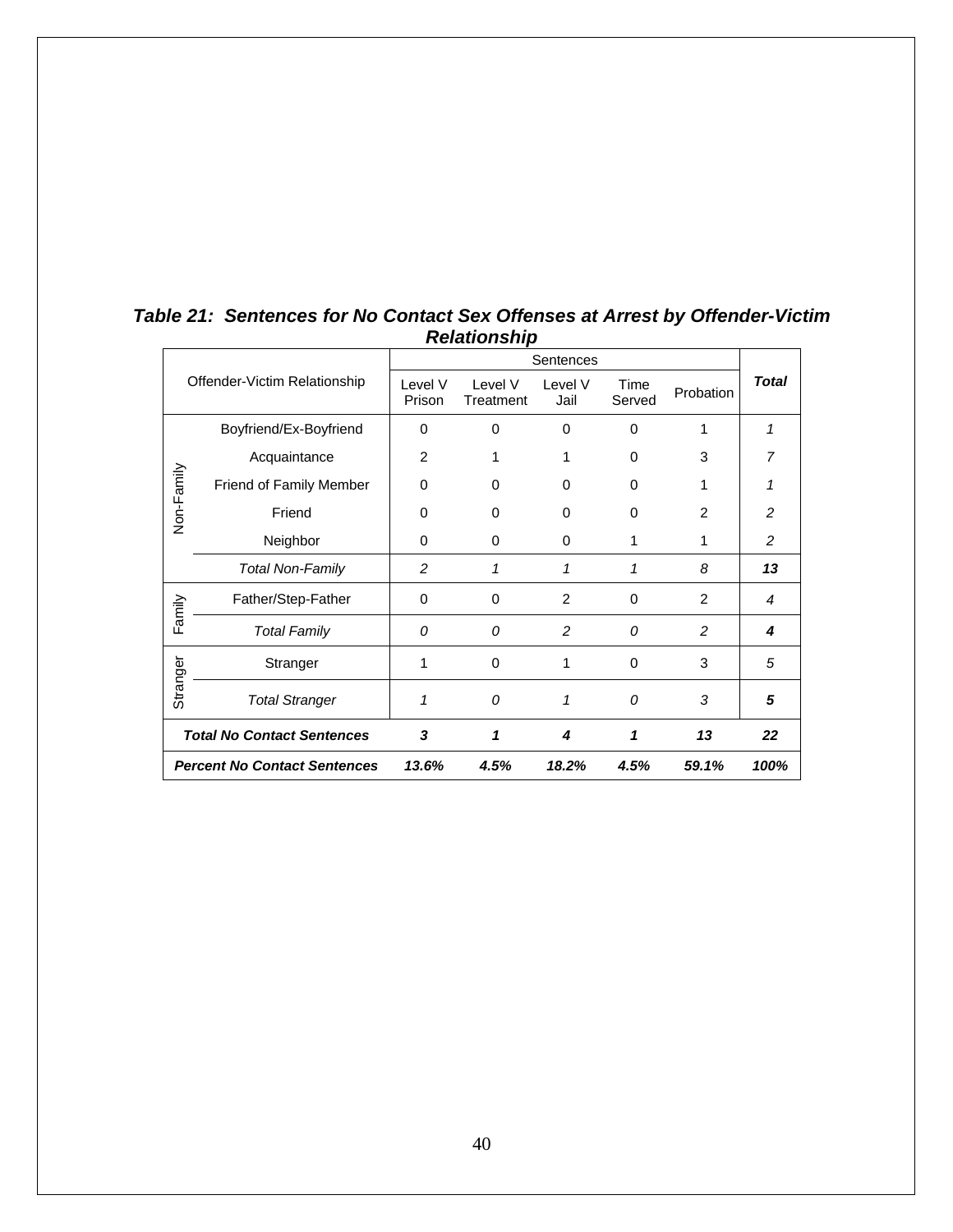#### <span id="page-48-0"></span>Sentences by Type of Sex Crime Committed Without a Victim

As seen in Table 22, of the offenders with an original charge of Failure to Register as a Sex Offender or Possession of Child Pornography at the time of arrest, 26.8 percent receive a sentence at Level V with the shortest Level V term being one month, and the longest aggregate term being 6.5 years. The majority of offenders who receive Level V sentences are sentenced to one year or less (77.8 percent), with 3 offenders (16.7 percent) receiving Level V Prison, and one offender receiving a treatment sentence. Only four offenders (5.9 percent) receive a Time Served sentence. The remaining offenders receive a Level IV sentence (13.4 percent), with the overall majority of Failure to Register and Possession of Child Pornography offenders receiving a sentence of Probation (53.7 percent). Probation sentences for failing to register or possession of child pornography range from four months to 30 years. Again, the same conditions apply for non-exclusive levels and time served. Approximately 18.8 percent of failure to register or possession of child pornography offenders had some credit for time served. All 60 of the offenders convicted of failure to register/re-register as a sex offender were previously convicted of a sex offense. In addition, 3 (42.9 percent) of the 7 offenders convicted of child porn charges were arrested previously for a sex offense. One individual was not convicted of his prior sex offense arrest; another was convicted twice previously for possession of child pornography, and one offender was previously convicted of a contact sex crime.

## *Table 22: Sentences by Highest Level of Incarceration Sentenced for Failure to Register as a Sex Offender and Possession of Child Pornography*

|                                                      | Level V<br>Prison | Level V<br>Treatment | Level V<br>Jail | Time<br>Served | Level IV | Probation | Total |
|------------------------------------------------------|-------------------|----------------------|-----------------|----------------|----------|-----------|-------|
| Failure to Register/Re-Register<br>as a sex offender | 1                 |                      | 12              | 4              | 8        | 34        | 60    |
| Possession of Child<br>Pornography                   | 2                 | 0                    | 2               | 0              |          | 2         |       |
| <b>Total</b>                                         | 3                 |                      | 14              | 4              | 9        | 36        | 67    |
| <b>Percent</b>                                       | 4.5%              | 1.5%                 | 20.9%           | 6.0%           | 13.4%    | 53.7%     | 100%  |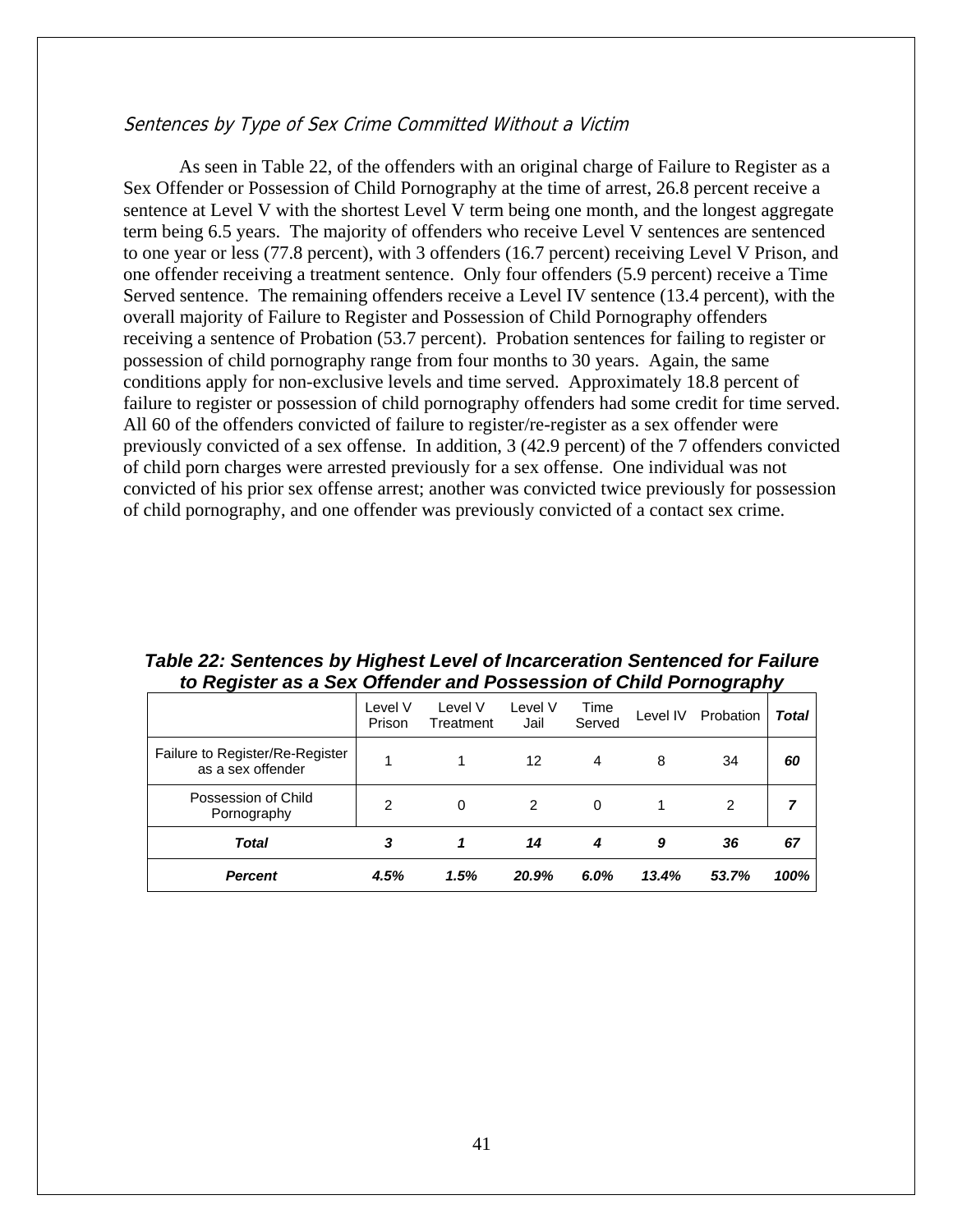Intentionally Blank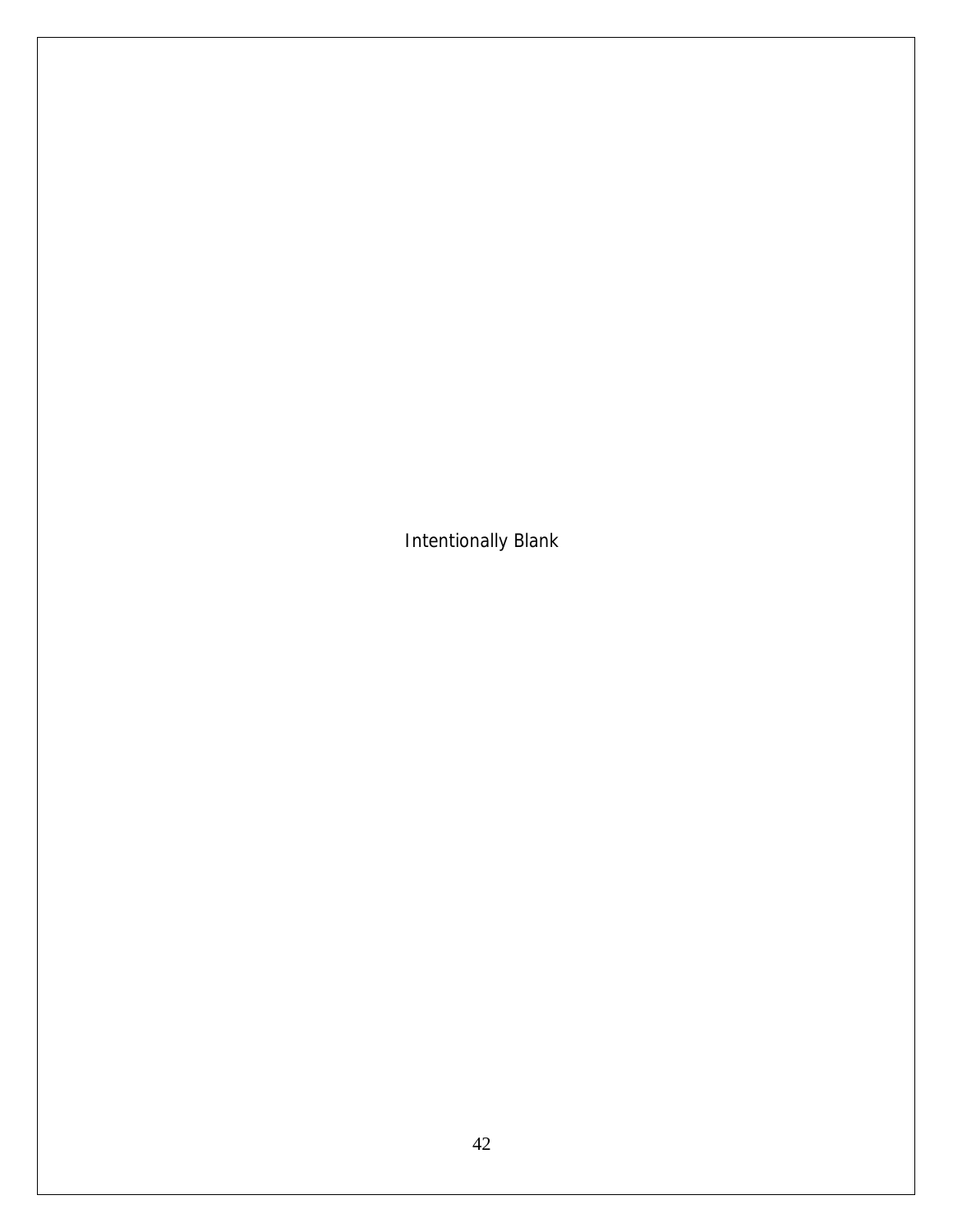## *Section 6: Sex Offender Tier Designation*

<span id="page-50-0"></span>According to Delaware's implementation of the Jacob Wetterling Act (1994),<sup>[23](#page-50-0)</sup> offenders who are convicted of specified sex offenses after June 27,  $1994^{24}$  $1994^{24}$  $1994^{24}$  are required to

register as a sex offender no less than forty-five days prior to release from a Level IV or Level V facility, or at the time of sentencing for those offenders sentenced to probation. These specified offenses in Delaware include all contact sex crimes,  $^{25}$  $^{25}$  $^{25}$  and the noncontact sex crimes of Sexual Solicitation and Sexual Exploitation of a Child, Indecent Exposure  $1<sup>st</sup>$  degree, Violation of Privacy, $^{26}$  $^{26}$  $^{26}$  and Promoting and/or Profiting from Prostitution of person less than 18 years old in the 1st



or  $2<sup>nd</sup>$  degree.<sup>[27](#page-50-0)</sup> In addition to contact and non-contact sex crimes, sex crimes involving society as the victim like Dealing in and/or Possessing Child Pornography<sup>[28](#page-50-0)</sup> also require registration. Risk assessment tier designation occurs at three levels. Risk Assessment Tier III offenders are high risk offenders, while Risk Assessment Tier II are moderate risk offenders, and Risk Assessment Tier I are low risk offenders.<sup>[29](#page-50-0)</sup>

Sex offender tier designation for the purposes of registration is yet another important component in both the plea bargaining and sentencing processes of sex offense cases. To obtain a conviction in a sex offense case, depending on the strength of evidence in the case, occasionally the offender is given a plea bargain in which he/she pleas to a non-sex crime in order to avoid registering as a sex offender. In some cases, this could mean a plea of guilty to endangering the welfare of a child when the offender was originally charged with unlawful sexual contact. Still, in other cases, it can be as extreme as being charged with Rape  $2<sup>nd</sup>$  or Rape 3<sup>rd</sup>, and pleading to an assault charge. In the current sample of Delaware offenders arrested for a sex offense, this occurs in 34 of 226 cases or 15 percent of the convictions with a victim.

Table 23 displays the tier designation of the convicted offenders in this sample by both the type of sex offense at arrest and by the victim's age. As Table 23 shows, the majority of offenders are assigned to Tier II, or moderate risk (40.3 percent). Of the 197 offenders

<sup>&</sup>lt;sup>23</sup> U.S. H.R. 3355, 103<sup>rd</sup> Congress (1994); Public Law 103-322; Del. Title 11, §4120, 137<sup>th</sup> General Assembly, 69 Del. Laws, ch. 282 (1995)

<sup>&</sup>lt;sup>24</sup> Title 11 §4120 and Title 11 §4121

<sup>25</sup> Title 11 §766, §767, §768, §769, §770, §771, §772, §773, §776, §777, §778, §779, §779, §780

<sup>&</sup>lt;sup>26</sup> Title 11 §1335(a)(6) and Title 11 §1335(a)(7): Two specific subsections applying to the dressing or undressing of an unaware victim when there is an expectation of privacy (e.g., dressing rooms, bathrooms, locker-rooms, bedrooms, etc.)

<sup>&</sup>lt;sup>27</sup> Title 11 §1352(2) and Title 11 §1353(2)

<sup>28</sup> Title 11 §1100, §1108, §1109, §1110, §1111, §1112, §1112A

<sup>29</sup> Title 11 §4121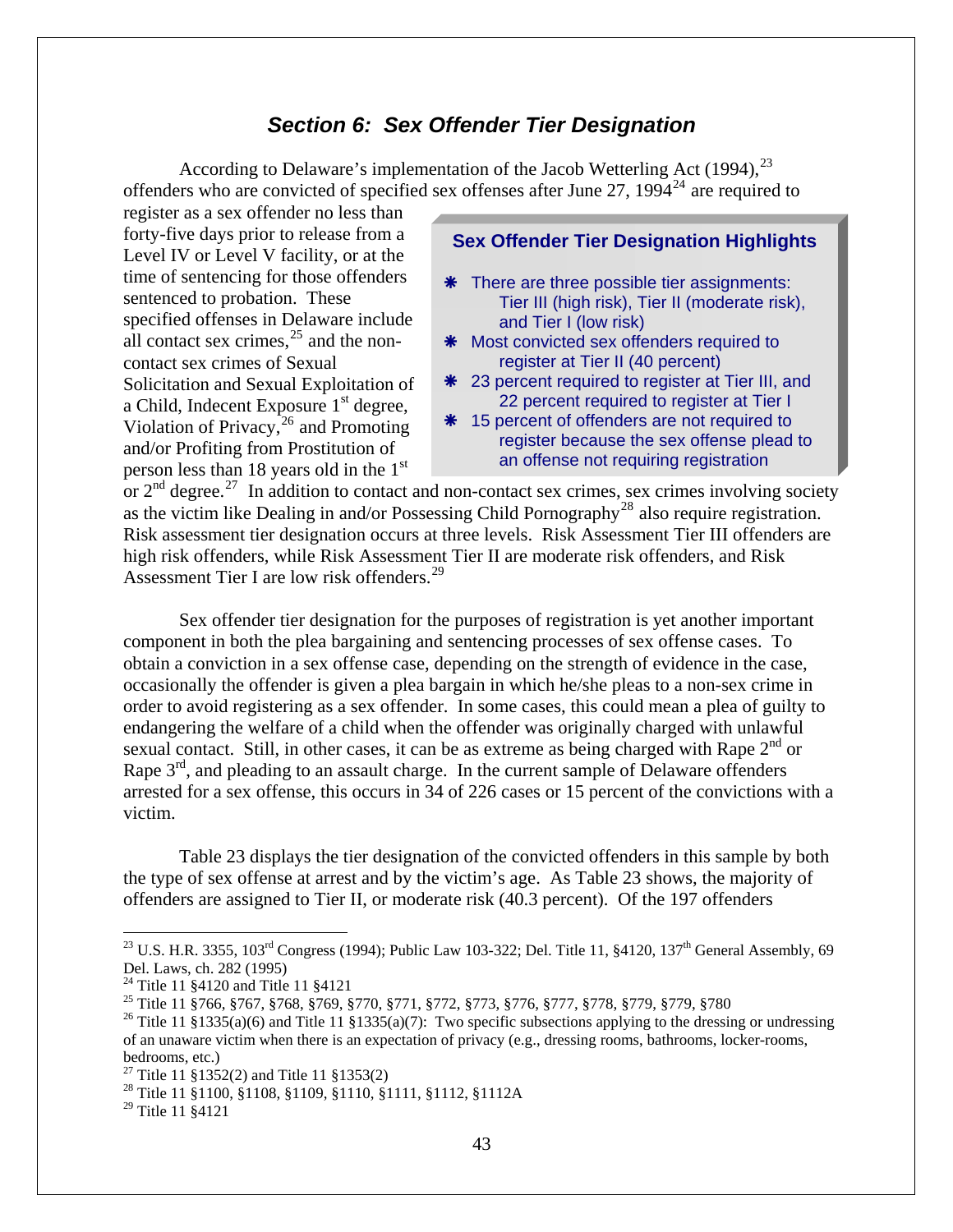<span id="page-51-0"></span>convicted of a sex offense against a juvenile, 88 (44.7 percent) are assigned to Tier II with the remaining offenders assigned to Tier III (22.3 percent) and Tier I (20.8 percent). In 12.2 percent of the juvenile victim sex offense cases, the offender is not convicted of a sex offense that requires registration. Almost half of penetration offenders with a juvenile victim receive Tier II for registration purposes. The majority of offenders who receive a Tier III assignment commit penetration sex offenses against a juvenile victim.

With regards to an adult victim, only 10.3 percent of offenders were assigned to Tier II. More offenders with adult victims were assigned to Tier I (27.6 percent) and Tier III (27.6) percent). Forty percent of the penetration cases for offenders with an adult victim were assigned to Tier III. Thirty-four percent, or 10 out of 29, of the sex offense cases involving an adult victim are not required to register because the conviction offense in not a sex offense requiring registration.

|                                              |                                             |          |          | <b>Tier Designation at Sentencing</b> |                             |              |
|----------------------------------------------|---------------------------------------------|----------|----------|---------------------------------------|-----------------------------|--------------|
|                                              | <b>Type of Sex Offense at Arrest</b>        | Tier III | Tier II  | Tier I                                | Not Required<br>to Register | <b>Total</b> |
|                                              | Penetration                                 | 32       | 42       | 8                                     | 3                           | 85           |
|                                              | <b>Statutory Rape</b>                       | 2        | 28       | 8                                     | 2                           | 40           |
|                                              | No Penetration with Sexual Contact          | 7        | 13       | 20                                    | 15                          | 55           |
|                                              | No Contact                                  | 3        | 5        | 5                                     | 4                           | 17           |
| Juvenile Victim<br>(Under 18)                | <b>Total Juvenile Victim</b>                | 44       | 88       | 41                                    | 24                          | 197          |
|                                              | <b>Percent Total Juvenile Victim (Row)</b>  | 22.3%    | 44.7%    | 20.8%                                 | 12.2%                       | 100%         |
|                                              | Penetration                                 | 6        | 3        | 3                                     | 3                           | 15           |
| and older)<br>Adult Victim<br>(18 and older) | No Penetration with Sexual Contact          | 2        | 0        | 4                                     | 2                           | 8            |
|                                              | No Contact                                  | $\Omega$ | $\Omega$ | 1                                     | 5                           | 6            |
|                                              | <b>Total Adult Victim</b>                   | 8        | 3        | 8                                     | 10                          | $29^{30}$    |
|                                              | <b>Percent Total Adult Victim (Row)</b>     | 27.6%    | 10.3%    | 27.6%                                 | 34.5%                       | 100%         |
|                                              | <b>Total Tier Assignments</b>               | 52       | 91       | <u>49</u>                             | <u>34</u>                   | <u>226</u>   |
|                                              | <b>Percent Total Tier Assignments (Row)</b> | 23.0%    | 40.3%    | 21.7%                                 | <u>15.0%</u>                | <u> 100%</u> |

*Table 23: Tier Designation at Sentencing by Sex Offense Arrest and Victim Age* 

<sup>&</sup>lt;sup>30</sup> One convicted sex offender with an adult victim is excluded from this table because he/she has not yet been tiered, and is still serving time in a Level V facility.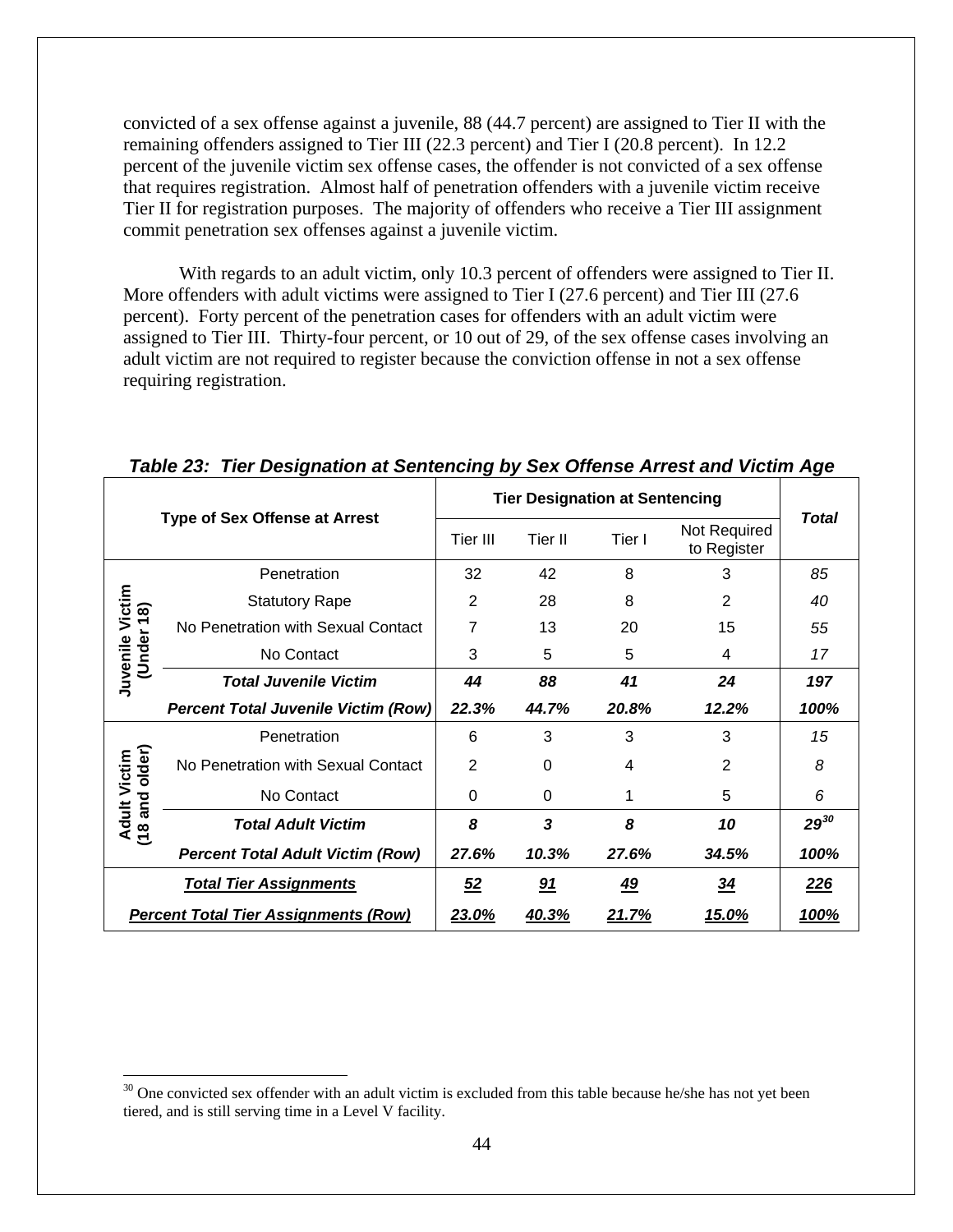<span id="page-52-0"></span>Similar to offenders with victims, offenders convicted of a sex offense when there is no victim present are primarily assigned to Tier II. Table 24 illustrates offenders with either a failure to register as a sex offender conviction or a child pornography conviction and his/her Tier assignment. The majority of offenders convicted of child pornography offenses were assigned to Tier 2 (57.1 percent) with 28.6 percent assigned to Tier III and 14.3 percent assigned to Tier I.

Offenders who failed to register as sex offenders were assigned to their respective tiers when they were convicted of the original sex offense for which they must register. Almost sixty percent of failure to register/re-register sex offenders were assigned to Tier II, followed by 18.3 percent at Tier I, and 16.7 percent at Tier III. Four offenders were not assigned a Tier. These four offenders were convicted of a sex offense prior to registration requirements. Although Delaware's Megan's Law<sup>[31](#page-52-0)</sup> was implemented in 1997, offenders convicted of a sex offense requiring registration between June 21, 1996 and March  $1,1999^{32}$  $1,1999^{32}$  $1,1999^{32}$  were made to register, but were not assigned to a specific tier.  $33$ 

| Table 24: Tier Designation at Sentencing by Sex Offense Arrest by |
|-------------------------------------------------------------------|
| Offense Conviction for Failure to Register as a Sex Offender      |
| and Possession of Child Pornography                               |

|         | <b>Type of Sex Offense at Arrest</b>  |          | <b>Tier Designation at Sentencing</b> |        |         |       |  |  |  |
|---------|---------------------------------------|----------|---------------------------------------|--------|---------|-------|--|--|--|
|         |                                       | Tier III | Tier II                               | Tier I | No Tier | Total |  |  |  |
|         | Failure to Register as a Sex Offender | 10       | 35                                    | 11     | 4       | 60    |  |  |  |
|         | Possession of Child Pornography       | 2        | 4                                     |        | 0       |       |  |  |  |
| Society | Total                                 | 12       | 39                                    | 12     | 4       | 67    |  |  |  |
|         | <b>Percent Total</b>                  | 17.9%    | 58.2%                                 | 17.9%  | 6.0%    | 100%  |  |  |  |

<sup>&</sup>lt;sup>31</sup> Del. H.B. 352, 139<sup>th</sup> General Assembly, 71 Del. Laws ch. 203 (1997) <sup>32</sup> Title 11 §4122

<sup>33</sup> Title 11 §4120(4)(a), Title 11 §4121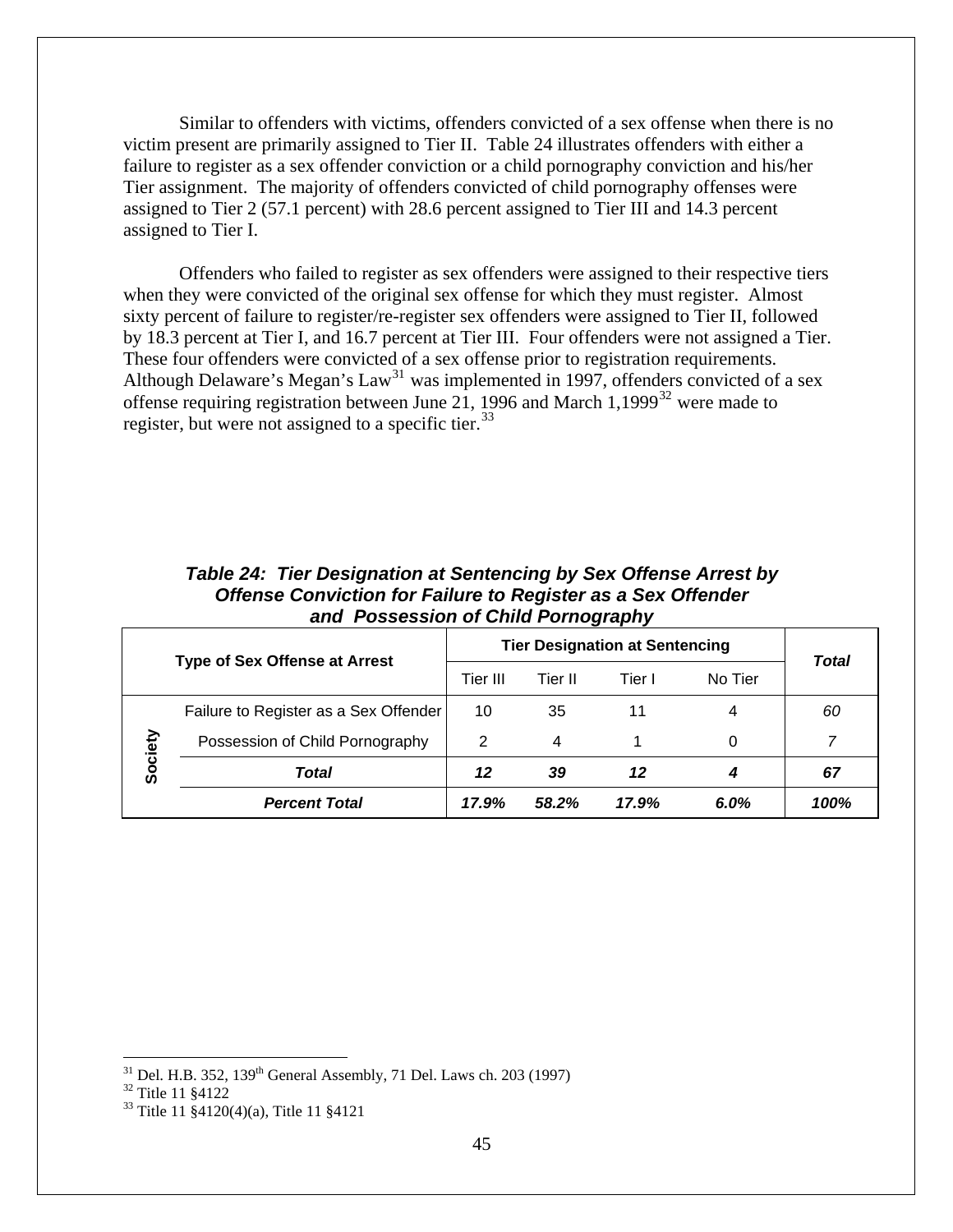Intentionally Blank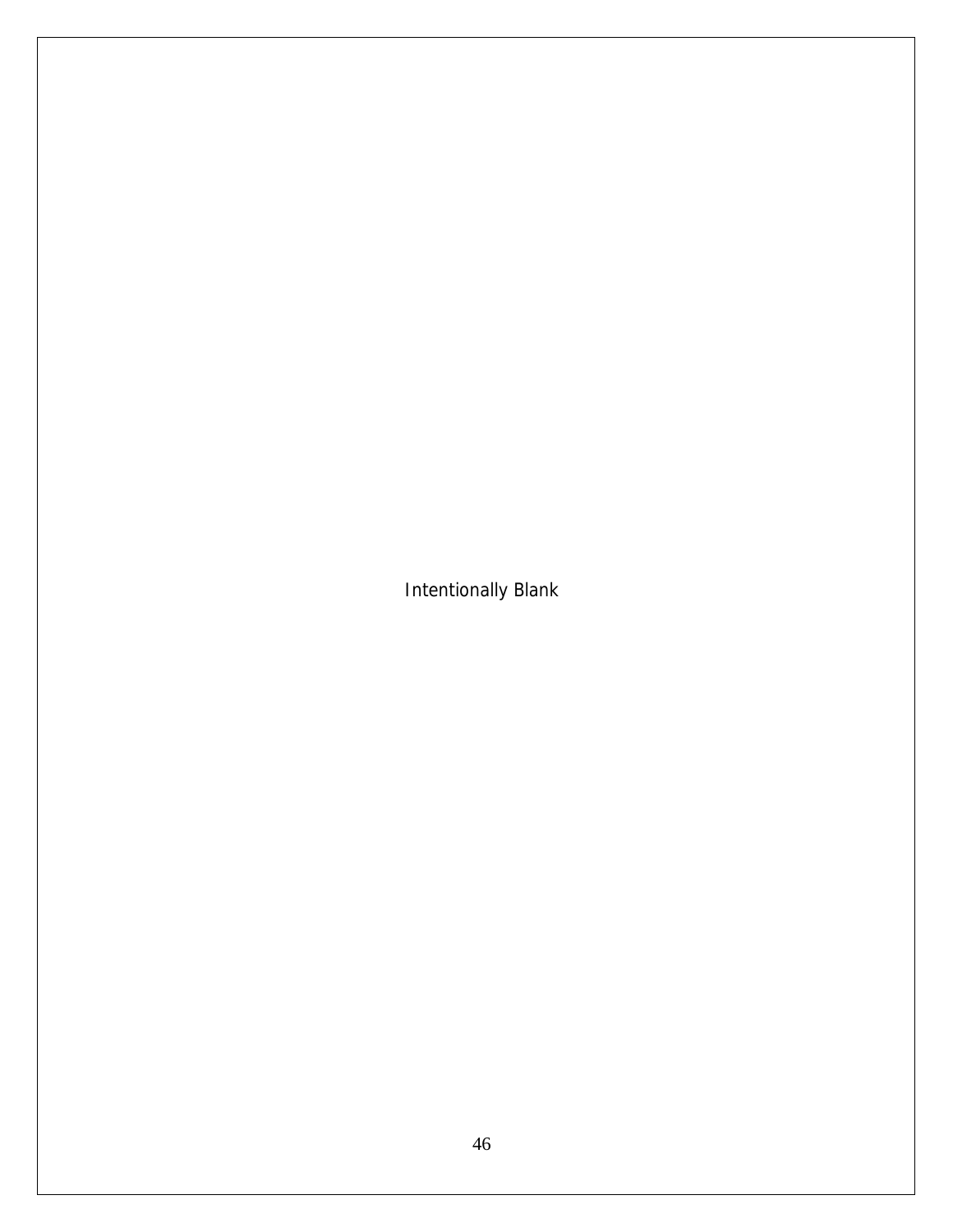# *Section 7: Sex Offender Recidivism*

<span id="page-54-0"></span>Sex offender recidivism is a topic that has received increased attention in the past decade. The occurrence of sex offender recidivism has driven both federal and state legislature

and led to the passing of such laws in the state of Delaware as Megan's law  $(1997)$ ,<sup>[34](#page-54-0)</sup> Jessica's law  $(2006)$ ,<sup>[35](#page-54-0)</sup> and the Adam Walsh Child Protection and Safety Act.<sup>[36](#page-54-0)</sup> With regards to this study of Delaware sex offenders, there are 195 individuals who could possibly recidivate.<sup>[37](#page-54-0)</sup> The date to recidivate, or the at-risk date, for Delaware sex offenders is the first

## **Sex Offender Recidivism Highlights**

- Å For sex offenders at-risk for at least two years, 86 percent have been re-arrested
- $*$  61 percent have been rearrested two or more times
- \* 31 percent rearrested for a new felony
- $*$  3 percent rearrested for a new sex crime

possible date the offender was out of 24-hour restricted custody which includes all Level V and some Level IV facilities after his/her conviction of a sex offense.

Some individuals were at-risk as early as the day of sentencing for his/her sex offense with a 2004 disposition because the offender was not sentenced to Level V or held at a Level V or Level IV 24-hour custody facility. Sixty-five of the convicted Delaware sex offenders are not able to recidivate because 62 sex offenders are still serving Level V time for their 2004 disposed sex offense case, and three offenders cases were transferred to Family Court with no information regarding their release date available. Of the remaining 195 sex offenders, time available to recidivate ranges from one and a half months to just under  $3$  years.<sup>[38](#page-54-0)</sup> Approximately 80 percent of the 195 sex offenders at-risk to recidivate were arrested for a new crime including violation of probation offenses. In addition, post arrest events for sex offenders ranged from no arrests to 26 separate arrest events. Table 25 displays the number of post arrest events versus the amount of time the sex offender was "at risk" after release from Level V or Level IV 24-hour supervision.

<sup>&</sup>lt;sup>34</sup> Del. H.B. 352, 139<sup>th</sup> General Assembly, 71 Del. Laws ch. 203 (1997)

<sup>&</sup>lt;sup>35</sup> Del. H.B. 404, 143<sup>rd</sup> General Assembly, 75 Del. Laws ch. 438 (2006)<br><sup>36</sup> Del. S.B. 60, 144<sup>th</sup> General Assembly, 76 Del. Laws ch. 25 (2007)<br><sup>37</sup> Recidivism is based on those convicted of sex offenses which require s sentences were available for analysis.

 $38$  "Time Available to Recidivate" is calculated by subtracting the at-risk date from  $12/31/2006$ , which is the last day arrests for the offenders in this study were recorded.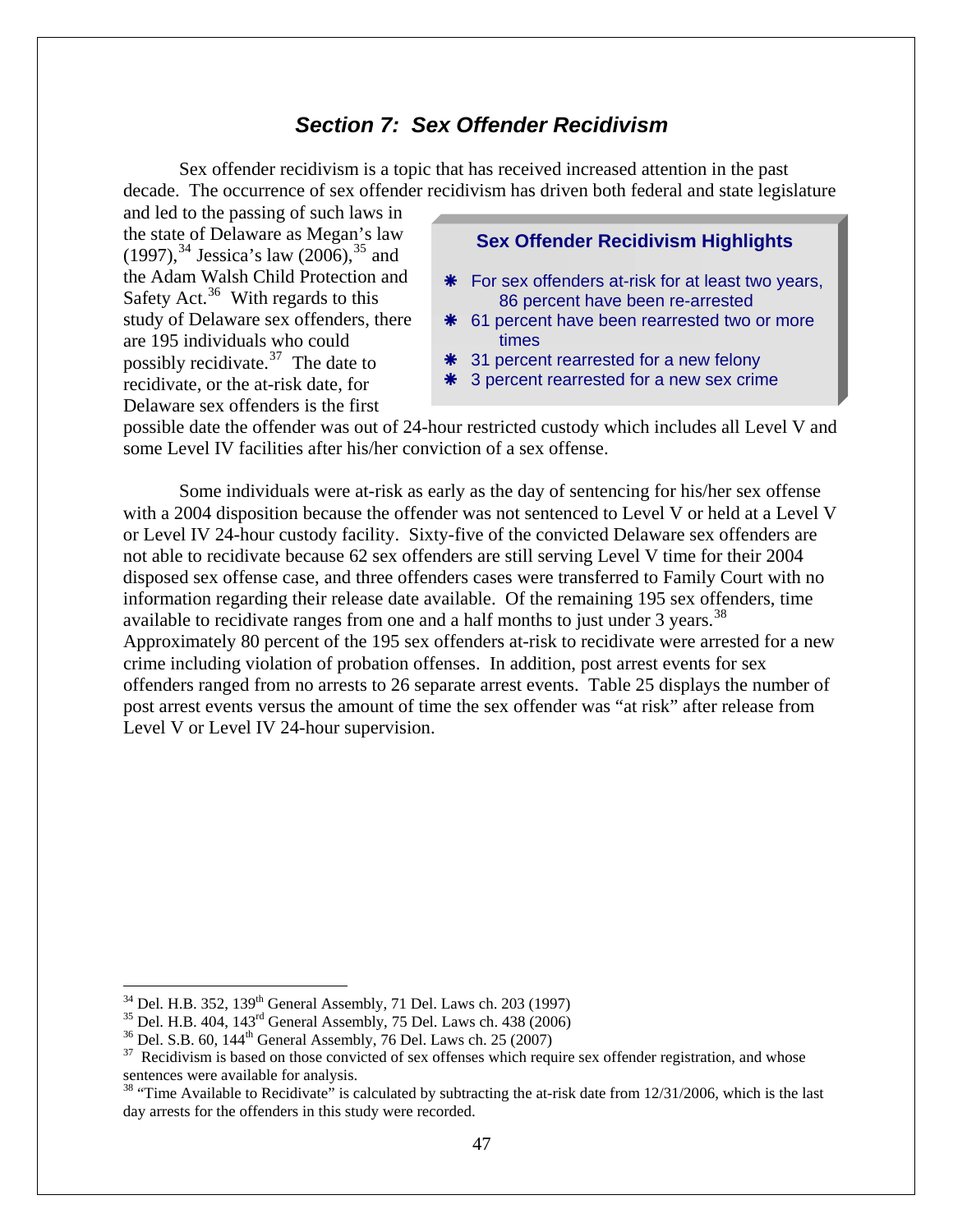<span id="page-55-0"></span>

|                          |                        | <b>Total Sex</b>            |    |         | <b>Number of Post Arrest Events</b> |               | <b>Total Number</b>                             |                              |
|--------------------------|------------------------|-----------------------------|----|---------|-------------------------------------|---------------|-------------------------------------------------|------------------------------|
|                          |                        | <b>Offenders</b><br>At-Risk |    | $2 - 5$ | $6 - 10$                            | 11 or<br>more | of Sex<br><b>Offenders</b><br><b>Rearrested</b> | <b>Percent</b><br>Rearrested |
|                          | 1 day to 6 months      | 3                           |    |         | 0                                   | 0             | 2                                               | 66.7%                        |
| $\mathsf{S}$             | > 6 months to 1 year   | 7                           | 2  | 3       | 0                                   | 0             | 5                                               | 71.4%                        |
| Available<br>idivate     | > 1 year to 1.5 years  | 7                           | 2  | 3       | $\Omega$                            | 0             | 5                                               | 71.4%                        |
|                          | > 1.5 years to 2 years | 31                          |    | 11      |                                     | 0             | 19                                              | 61.3%                        |
| $\overline{\text{Time}}$ | > 2years to 2.5 years  | 70                          | 17 | 25      | 8                                   | 3             | 53                                              | 75.7%                        |
|                          | > 2.5 years to 3 years | 77                          | 19 | 35      | 6                                   | 2             | 73                                              | 94.8%                        |
|                          | Total                  | 195                         | 48 | 78      | 15                                  | 5             | 157                                             | 80.5%                        |

*Table 25: Sex Offender Recidivism by Number of Post Arrest Events for All Charges* 

As seen in Table 26, the longer the convicted sex offenders are at risk, the more likely he/she is to have a new arrest in Delaware. Of the 195 at risk offenders, 80.5 percent were arrested for a new crime, which includes all felony, misdemeanor, sex offense and violation of probation/parole offense arrests. In addition, 29.2 percent were arrested for a new felony after release, and 55.9 percent were arrested for a new misdemeanor offense. Offenders who were at-risk more than one and a half years, but less than 2 years tend to have lower recidivism rates than their counterparts who were at-risk both shorter and longer times in all types of new arrests except sex offense arrests. This group of offenders has the highest rate of committing a new sex offense after release, which includes only those sex offense arrests that occurred when the offender was at-risk. Offenders who were at-risk more than two and half years but less than three years have the second highest new sex offense arrest rate at 3.9 percent. Moreover, a total of six convicted sex offenders, or 3.1 percent, were arrested for a new sex offense after their release for the period of time examined. Although this number seems low based on 195 eligible at-risk sex offenders, it again must be noted that many sex offenses go unreported. Almost half of the at-risk offenders were arrested after release for violation of probation, which includes any violation that occurred while the offender was at-risk.

In addition to the 195 at risk sex offenders convicted of a sex offense through his/her 2004 Superior Court disposition, there are 18 sex offenders that failed to register resulting in a 2004 disposition who are also at risk. The 2004 dispositions for these 18 offenders were either nolle prosequi or dismissed. There are also an additional 5 sex offenders previously convicted of a sex crime whose 2004 dispositions resulted in a non-conviction of a sex offense. These additional 23 sex offenders have previously been convicted of a sex offense, and so, are at risk for recidivism. Table 27 displays post arrest patterns for individuals who were already convicted of a sex offense prior to his/her 2004 sex offense disposition.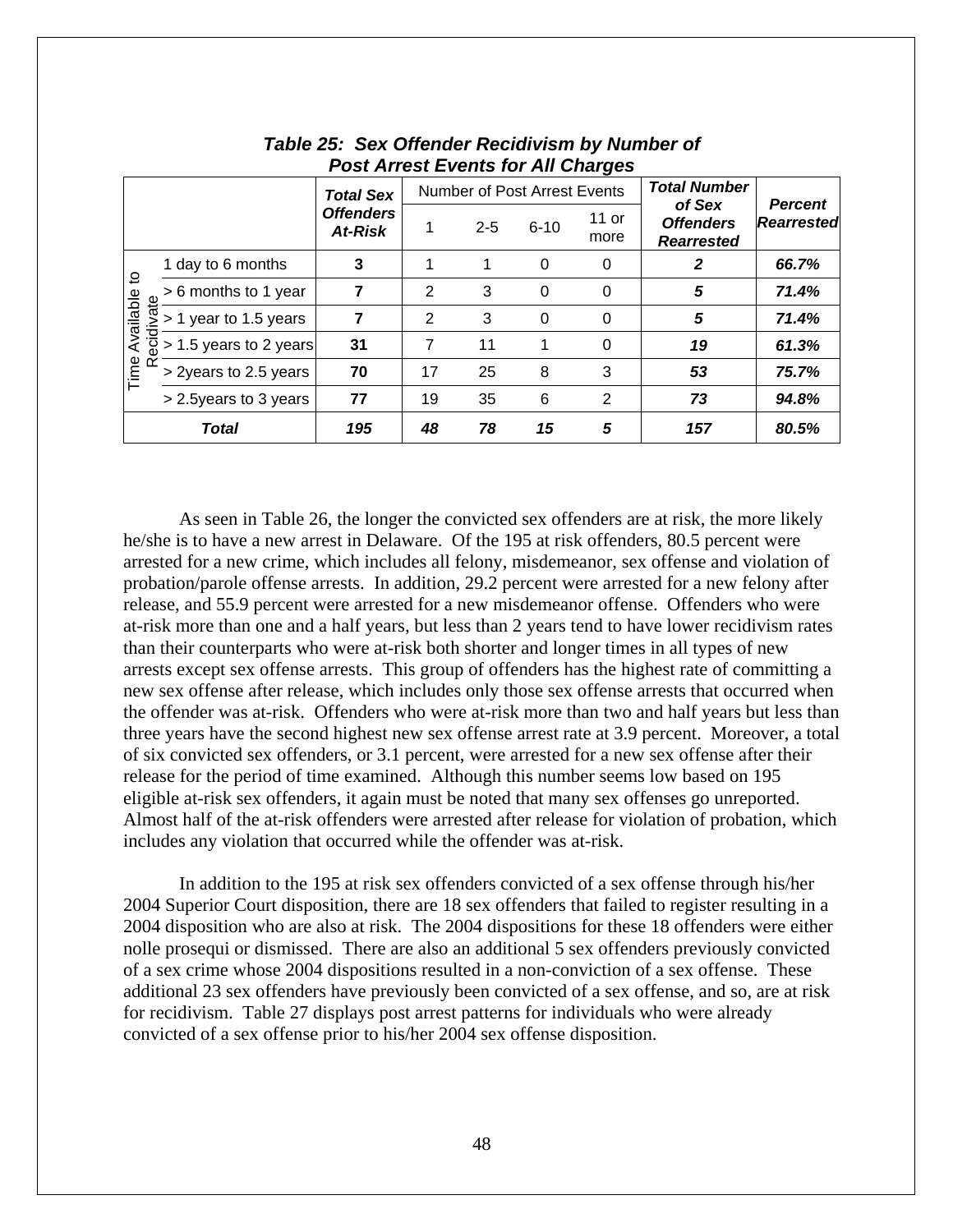Similar to those who were convicted on their 2004 sex offense disposition, 78.3 percent of the previous convicted sex offenders not convicted on their 2004 dispositions were rearrested for a new crime after release. Over half (69.7 percent) were rearrested for a misdemeanor, and 37.1 percent were rearrested for a felony. Three offenders were rearrested for a new sex offense after release (13 percent), and 30.4 percent were arrested for a violation of probation. Interesting to note is that recidivism only occurs for offenders who served more than 6 months, but less than a year, and those who served more than 2 years. The offenders who served up to 6 months, or who served one to two years were not arrested for any new crimes.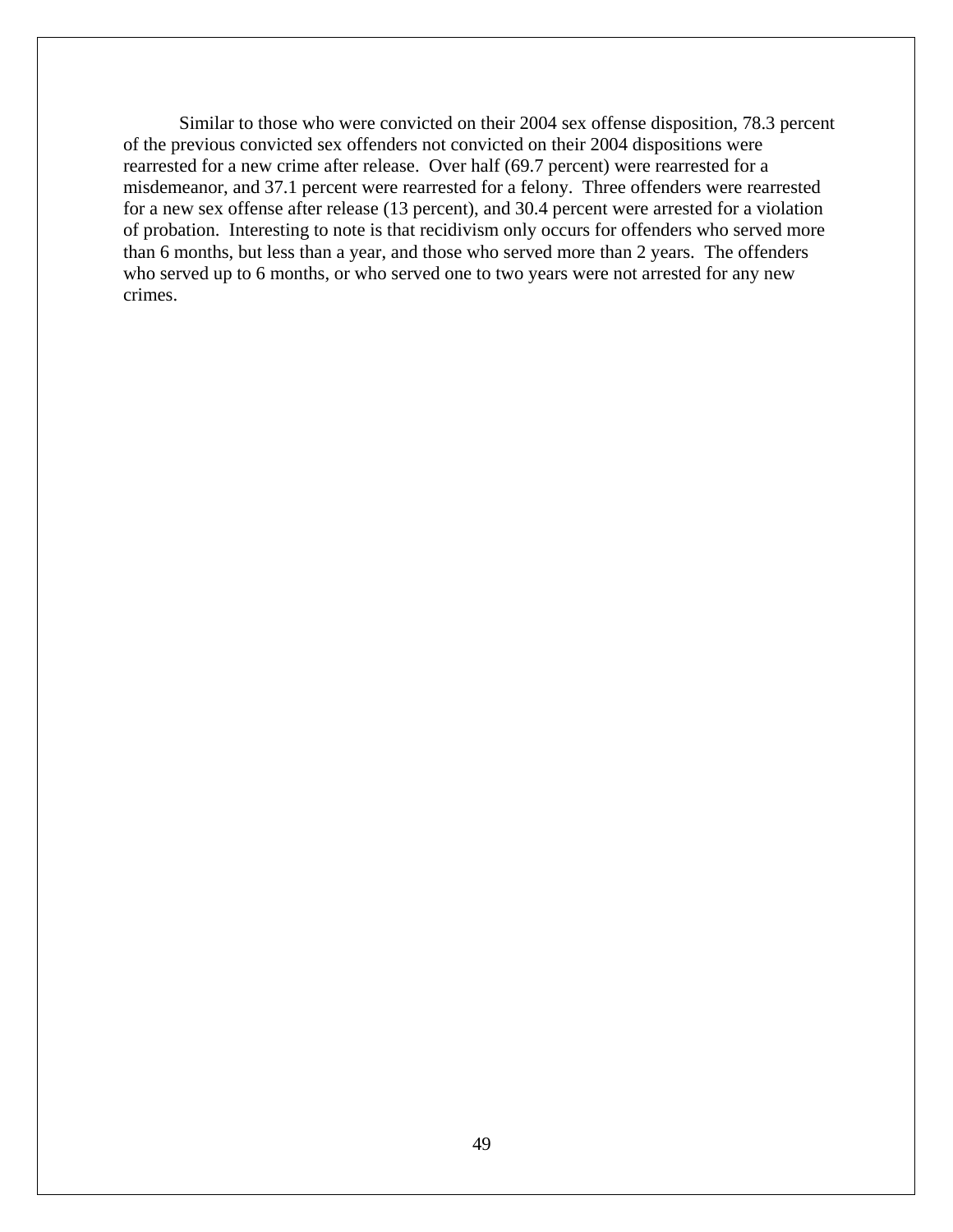| At-Risk Time             | Total<br>Number of<br>Sex<br><b>Offenders</b> | Percent of<br>all at-risk | Any New<br>Crime | Percent | Felony | Percent | Misdemeanor       | Percent | Any New<br>Sex<br>Offense | Percent | Violation<br>0f<br>Probation | Percent |
|--------------------------|-----------------------------------------------|---------------------------|------------------|---------|--------|---------|-------------------|---------|---------------------------|---------|------------------------------|---------|
| day to 6 months          | 3                                             | 1.5%                      | 2                | 66.7%   | 2      | 66.7%   |                   | 33.3%   | 0                         | $0\%$   | 0                            | 0%      |
| > 6 months to 1 year     |                                               | 3.6%                      | 5                | 71.4%   | 2      | 28.6%   | 5                 | 71.4%   | 0                         | $0\%$   | 3                            | 42.9%   |
| > 1 year to 1.5 years    |                                               | 3.6%                      | 5                | 71.4%   | 2      | 28.6%   | 3                 | 42.9%   | $\Omega$                  | $0\%$   | 4                            | 57.1%   |
| $> 1.5$ years to 2 years | 31                                            | 15.9%                     | 19               | 61.3%   | 5      | 16.1%   | $12 \overline{ }$ | 38.7%   | $\overline{2}$            | 6.5%    | $12 \overline{ }$            | 38.7%   |
| > 2years to 2.5 years    | 70                                            | 35.9%                     | 53               | 74.3%   | 22     | 31.4%   | 40                | 57.1%   |                           | 1.4%    | 35                           | 50%     |
| > 2.5 years to 3 years   | 77                                            | 39.5%                     | 62               | 80.5%   | 24     | 31.2%   | 48                | 62.3%   | 3                         | 3.9%    | 42                           | 54.5%   |
| <b>Total</b>             | 195                                           | 100%                      | 146              | 74.9%   | 57     | 29.2%   | 109               | 55.9%   | 6                         | 3.1%    | 96                           | 49.2%   |

*Table 26: Recidivism of Sex Offenders by Type of New Arrest* 

*Table 27: Recidivism of Previously Declared Sex Offenders not found guilty of 2004 Disposition by New Arrest Type* 

<span id="page-57-0"></span>

| A-Risk Time              | Number of<br>Sex<br><b>Offenders At</b><br><b>Risk</b> | Percent | Any New<br>Crime | Percent | Felony | Percent | Misdemeanor | Percent | Any New<br>Sex<br>Offense | Percent | Violation<br>of<br>Probation | Percent |
|--------------------------|--------------------------------------------------------|---------|------------------|---------|--------|---------|-------------|---------|---------------------------|---------|------------------------------|---------|
| day to 6 months          | 0                                                      | 0%      | 0                | 0%      | 0      | 0%      | 0           | 0%      | 0                         | 0%      | 0                            | 0%      |
| > 6 months to 1 year     |                                                        | 4.3%    |                  | 100%    |        | 100%    |             | 100%    | 0                         | 0%      |                              | 100%    |
| > 1 year to 1.5 years    | 0                                                      | 0%      | 0                | $0\%$   | 0      | 0%      | 0           | 0%      |                           | 0%      | 0                            | 0%      |
| $> 1.5$ years to 2 years | 0                                                      | 0.0%    | 0                | $0\%$   | 0      | 0%      | 0           | $0\%$   | $\Omega$                  | 0%      | 0                            | 0%      |
| > 2 years to 2.5 years   |                                                        | 30.4%   | 4                | 57.1%   |        | 14.3%   | 4           | 57.1%   | $\Omega$                  | 0%      |                              | 14.3%   |
| > 2.5 years to 3 years   | 15                                                     | 65.2%   | 13               | 86.7%   | 7      | 46.7%   | 11          | 73.3%   | 3                         | 20.0%   | 5                            | 33.3%   |
| <b>Total</b>             | 23                                                     | 100%    | 18               | 78.3%   | 9      | 37.1%   | 16          | 69.7%   | 3                         | 13.0%   |                              | 30.4%   |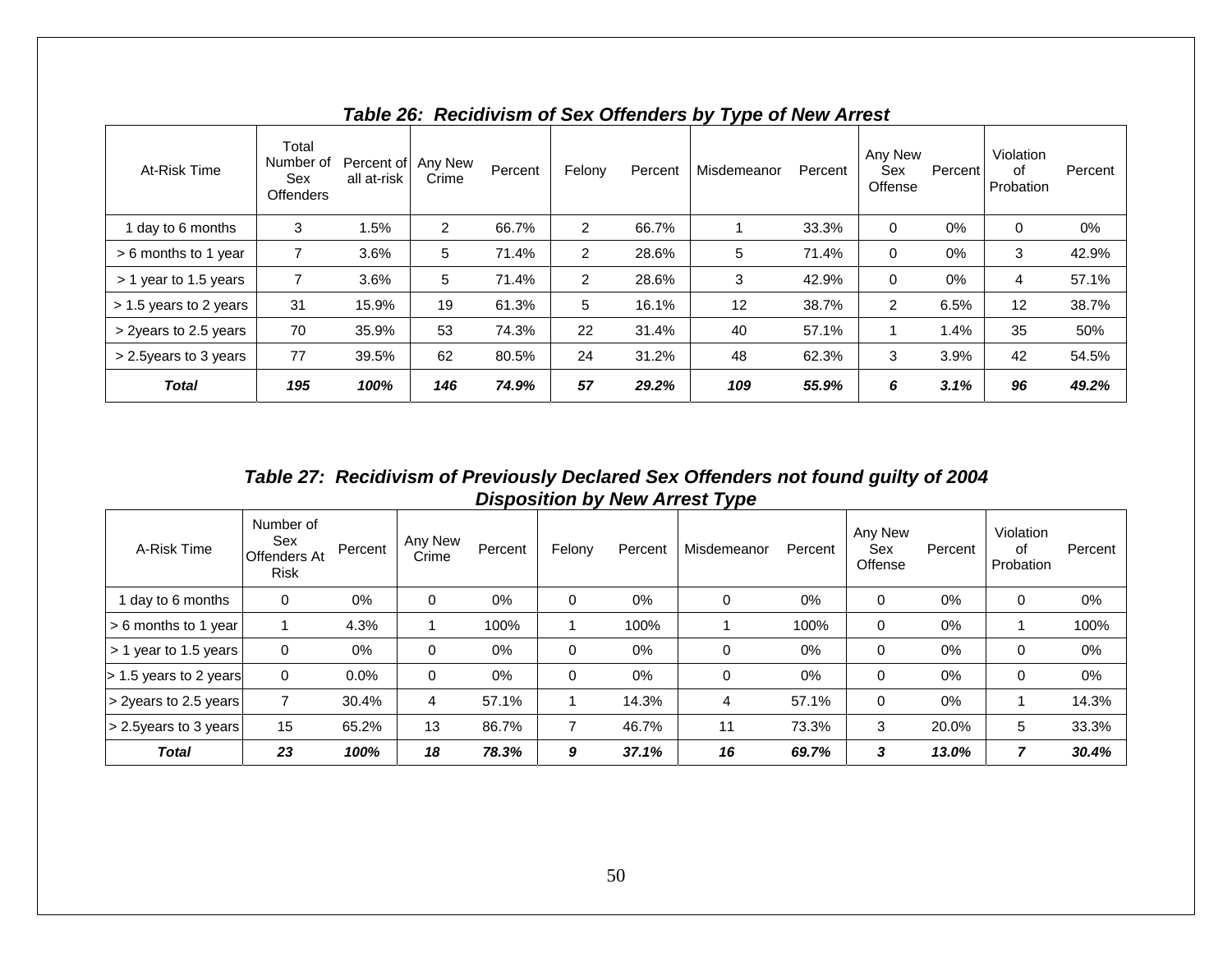## *Section 8: Discussion*

#### <span id="page-58-0"></span>The Severity of the Problem: Reporting Sex Offenses

Many sex offenses go unreported, and so there is a large variety of offenders who have not been caught, and victims who have not come forward. Therefore, results of this study must be viewed within the limitations of the unknown sex offender, and cannot be generalized to the entire sex offender population, but only those sex offenders who have been arrested in Delaware.

Although the majority of sex offenses that occur are not reported to authorities, the rate of reporting all violent crimes which includes sexual assaults has increased significantly in the past 30 years (BJS 1993, 2000 and Hart and Rennison 2003). Increased reporting of sexual offenses can be attributed to many factors. The rape reform laws of the 1980s helped establish guidelines within the criminal justice system to enable a victim to retain privacy when reporting a sexual offense. In addition, requirements of third party reporting has also increased. Teachers, doctors and other professionals are required by law to report any and all suspicions of child abuse, neglect and/or sexual abuse. Delaware, in particular, established Child Advocacy Centers in 1996, which aid in the reporting of child abuse offenses including child sexual abuses. These centers have specialists on hand to interview child victims in order to gain accurate and timely information regarding a sex assault to aid in the reporting and arrest of a sex offender. By 2003, a Child Advocacy Center was established in each county in the State of Delaware.

In addition to the reporting of sex offenses with a victim, reporting of sex offenses without a victim has also increased. Previously never reported, crimes involving child pornography have become a "hot button" issue in the past 20 years. Although no specified victim but society is identified in child pornography crimes, there always exists the underlying fact that somewhere there is a child victim. With this in mind, in 1995, the Federal Bureau of Investigation began the Innocent Images National Initiative to try to find and arrest individuals creating, transmitting, and/or distributing child pornography. Since then, many states have formed their own initiatives to combat child pornography. Delaware has recently turned over several cases involving the distribution and possession of child pornography for federal prosecution because of the 2-year U.S. Department of Justice's Project Safe Childhood Initiative, leading to harsher punishments. In addition, in October 2007, Delaware's Attorney General, Beau Biden, announced that Delaware was the recipient of federal funds to purchase equipment and train members to combat internet crimes against children (Jackson, The News Journal, October 4, 2007).

#### Curbing the Fear of Sexual Predators

Given the significant efforts to increase sex offense reporting, sexual assaults remain largely underreported in our society, and thus, a large piece of the puzzle regarding sex offender issues is missing. However, much of the recent federal and state level legislature has focused on the imprisonment and monitoring of sex offenders in the community revealing the social concern that sex offenders are likely to recommit sex offenses.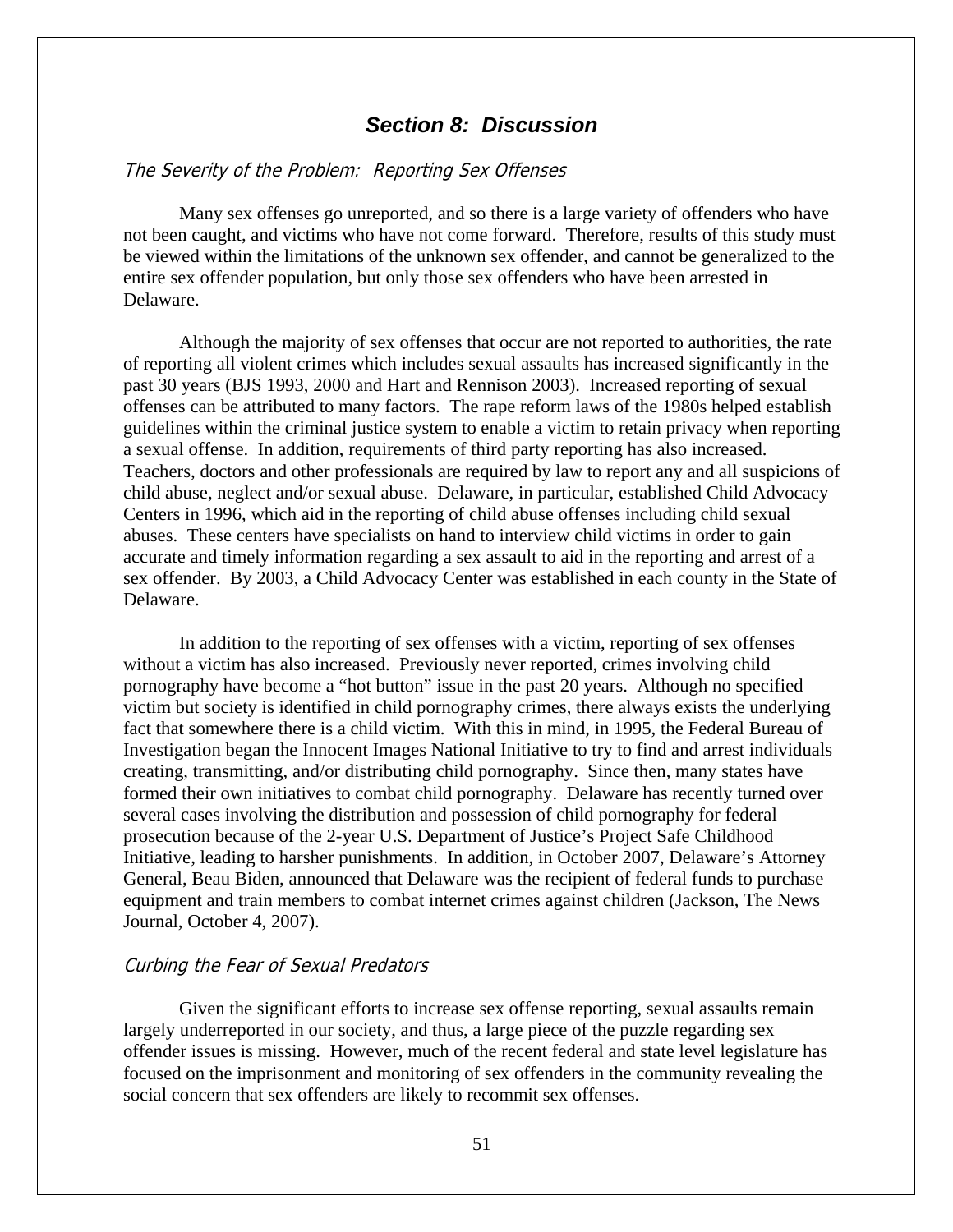<span id="page-59-0"></span> In Delaware, such laws have passed in the previous two legislative sessions. Some laws apply to the severity of punishment for crimes against children, such as HB  $404^{39}$  $404^{39}$  $404^{39}$  which indicates an automatic life term for a felony class A or felony class B sex offense against a child under the age of 14 or a second or subsequent felony class A or felony class B sex offense against a victim no matter his/her age. Other laws seek to protect society by making sex offenders verify their addresses more often.[40](#page-59-0) In general, these types of laws illustrate the societal idea that all sex offenders are alike; however, this study clearly shows that sex offenders come in both sexes, and all races, ages and relationships.

#### Where do we go from here?

 $\overline{a}$ 

More in-depth studies need to be done in Delaware in order to better characterize Delaware's sex offender population over a longer time span. In-depth studies regarding sex offender treatment and actual recidivism (not just official) will help Delaware lawmakers more accurately target and rehabilitate sex offenders. In addition, more detailed information is needed regarding reporting rates of sex offenses in Delaware, and how to improve and increase sex offense reporting and arrests. This information will enable substantial generalizations about Delaware's sex offender population.

This study provides a more complete background of serious sex offenses in Delaware so that we can better understand the effectiveness of our sex offender public safety efforts and penalties, as well as the possibilities for rehabilitation and reduction in recidivism. Though our sex offender laws, prosecution, and community containment have improved over the past decade, their success, costs and effectiveness are just now beginning to be understood. More research is necessary to understand the world of sex offenders. In addition to research, education is a needed component of sex offender management. Society as a whole needs to be educated as to the characteristics and methods of a sex offender. Parents need to understand that most sex offenders are those for whom the victim already knows, and less likely to be the stranger down the street that is a registered sex offender for sexually assaulting his own child. Society also needs to understand that the sex offender registry, while good in theory, does not in any way illustrate those offenders that have not yet been convicted, and thus, introduces a false sense of security. With the triad of increasing sex offense reporting, the introduction and implementation of laws regarding sex offender management, and improving public education, our society will hopefully see a decline in sex offenses in the future. Currently, 1 in 4 girls is sexually abused and 1 in 6 boys is sexually abused before the age of 18 (Simpson et al 2004 and Dube et al 2005). These astounding statistics further exemplify innocence-robbing sex offenses that plague our society's youth and maintain a vicious cycle of violence.

 $39$  Del. H.B. 404, 143<sup>rd</sup> General Assembly, 75 Del. Laws ch. 438 (2006), (Jessica's Law)

 $^{40}$  Del. S.B. 60, 144<sup>th</sup> General Assembly, 76 Del. Laws ch. 25 (2007), (Adam Walsh Act)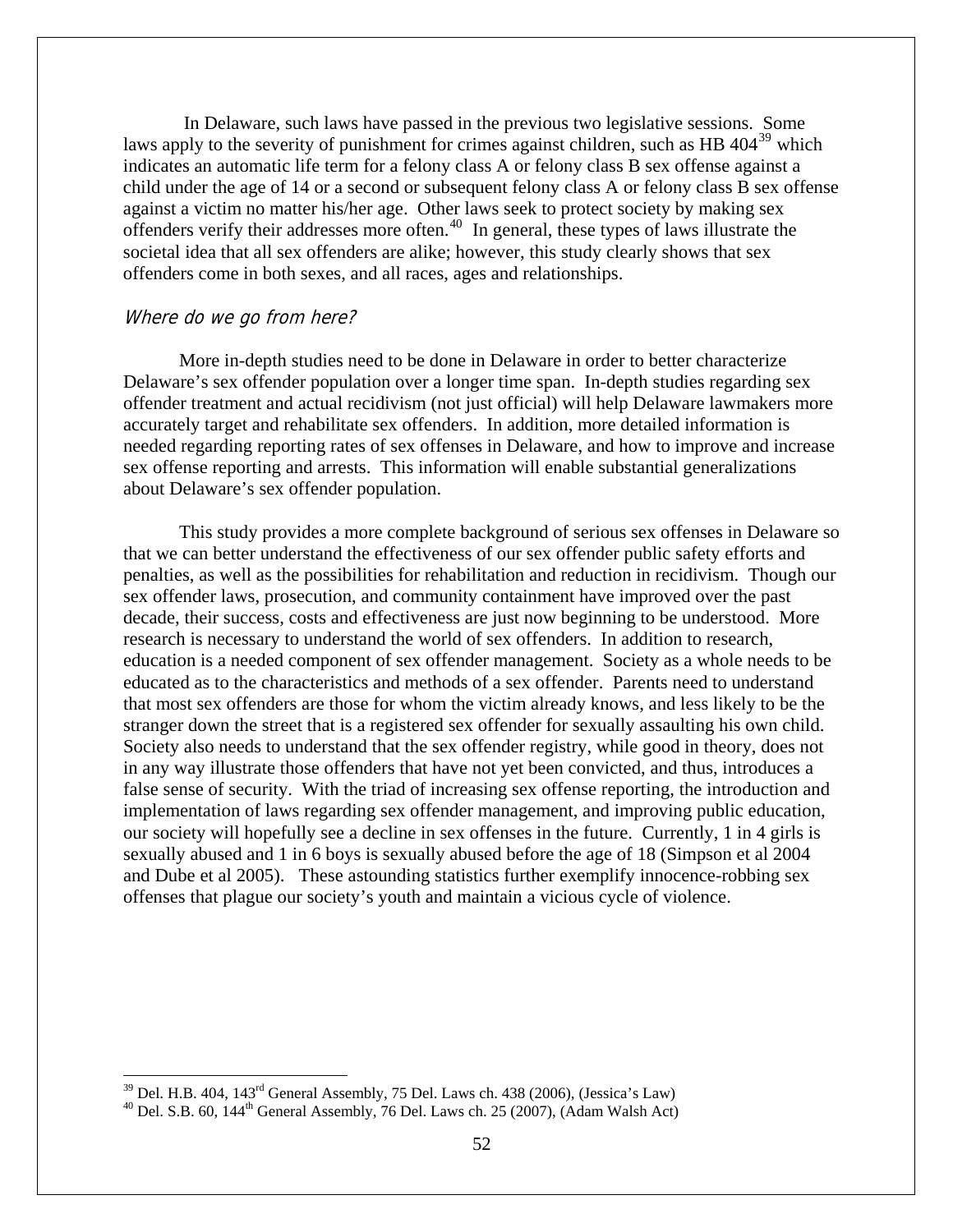## *Works Cited and Consulted*

- <span id="page-60-0"></span>Abbey, Antonia (2005). Lessons Learned and Unanswered Questions About Sexual Assault Perpetration. *Journal of Interpersonal Violence*, 20, 1, p. 39-42.
- Bachman, Ronet and Raymond Paternoster (1993). A Contemporary Look at the Effects of Rape Law Reform: How Far Have We Really Come? *The Journal of Criminal Law and Criminology*, 84, 3, p.554-574.
- Black, Maureen, Evalyn Parks and Paul Konicek (2001). *Ten-Year Recidivism Follow-Up of 1989 Sex Offender Releases*. Department of Rehabilitation and Correction, State of Ohio.
- Bureau of Justice Statistics. (1993). National Crime Victimization Survey, 1972-1992. U.S. Department of Justice, Bureau of Justice Statistics. Washington, D.C.: USGPO.
- Bureau of Justice Statistics. (2000). National Crime Victimization Survey, 1992-2000. U.S. Department of Justice, Bureau of Justice Statistics. Washington, D.C.: USGPO.
- Clay-Warner, Jody and Callie Harbin Burt (2005). Rape Reporting After Reforms: Have Times Really Changed? *Violence Against Women*, 11, 2, p. 150-176.
- *Colorado Sex Offender Management Board: Standards and Guidelines for the Assessment, Evaluation, Treatment and Behavioral Monitoring of Adult Sex Offenders* (June 2004). Colorado Department of Public Safety, Division of Criminal Justice Office of Domestic Violence and Sex Offender Management.
- Department of Justice Press Release. *Department of Justice Announces Proposed National Guidelines for Sex Offender Registration and Notification, and \$25 million in Grants*. Quote by U.S. Attorney General, Alberto Gonzales, May 17, 2007.
- Dube, Shanta et al (June 2005). Long-term Consequences of Childhood Sexual Abuse by Gender of Victim. *American Journal of Preventive Medicine*, 28, 5, p. 430- 438.
- English, Kim and Peggy Heil (2006). "Chapter 9: The Need for Complete Information Leads to the Polygraph Examination" in Anita Schlank (Ed), *The Sexual Predator,* (Vol 3, p. 1-37). New Jersey: Civic Research Press.
- English, Kim, Linda Jones, Diane Patrick and Diane Pasini-Hill (2000). *Sex Offender Containment: Use of the Post-conviction Polygraph*. National Institute of Justice. Washington, D.C.; U.S. Department of Justice.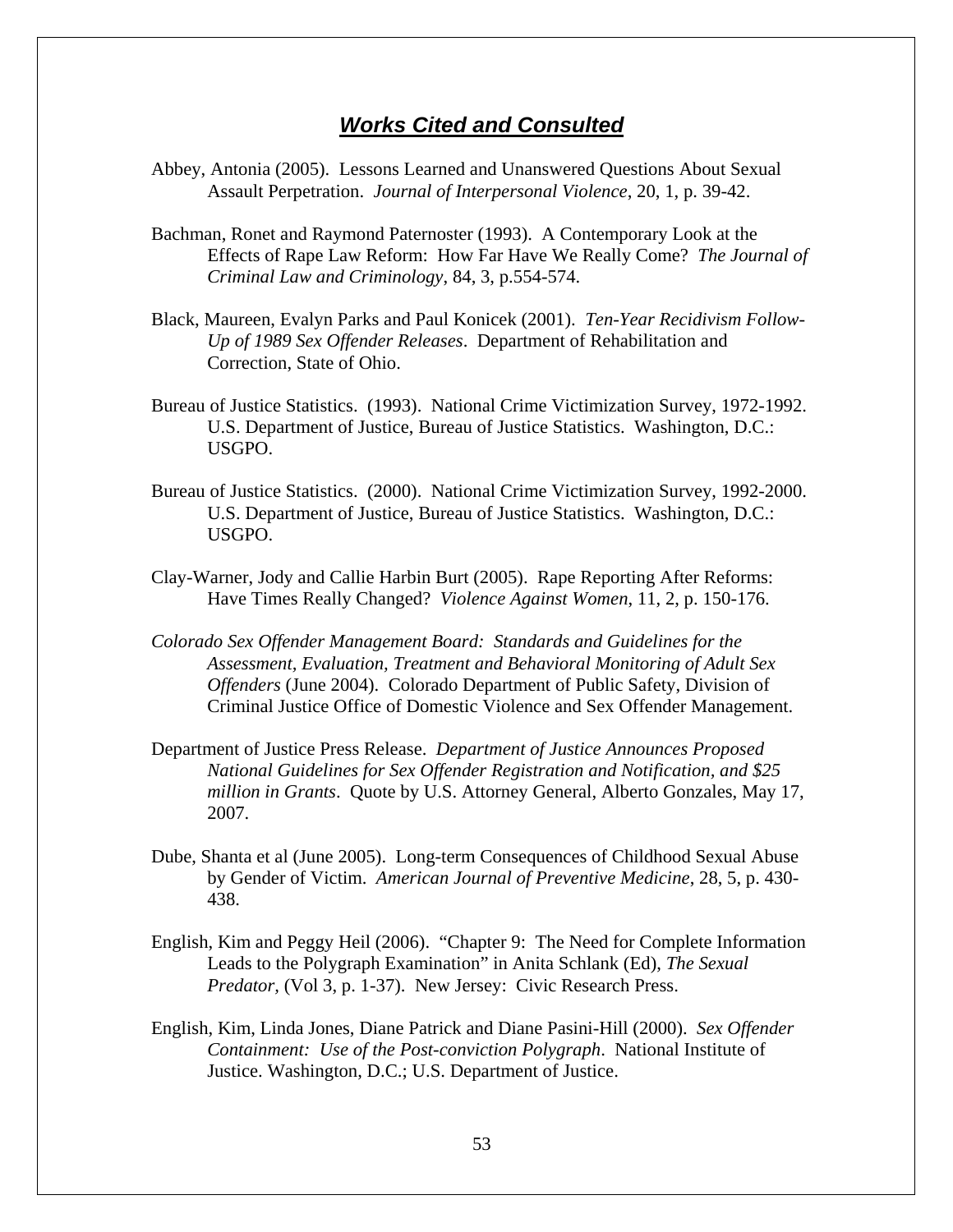Estrich, S. (1987). *Real Rape*. Cambridge, MA: Harvard University Press.

- Haddon, Mike and Julie Christenson (2005). *Sexual Violence in Utah: Analysis of Incident Based Crime Data 2005*. Utah Commission on Criminal and Juvenile Justice.
- Hanson, R. Karl and Heather Scott (1996). Social Networks of Sexual Offenders. *Psychology, Crime & Law*, 2, p.249-258.
- Hart, Timothy, and Callie Rennison (2003). *Reporting Crime to the Police, 1992-2000*. Bureau to Justice Statistics (Special Report). Washington, D.C.: U.S. Department of Justice.
- Horney, Julie and Cassia Spohn (1991). Rape Law Reform and Instrumental Change in Six Urban Jurisdictions. *Law and Society Review*, 25, 1, p. 117-153.
- Huenke, Charles Jr., et al (July 2007). *Recidivism of Delaware Adult Sex Offenders Release from Prison in 2001*. Delaware Statistical Analysis Center, Office of Management and Budget, State of Delaware. State of Delaware Document Number: 100208-070604.
- Langan, Patrick, Erica Schmitt and Matthew Durose (2003). *Recidivism of Sex Offenders Released from Prison in 1994*. Bureau of Justice Statistics, U.S. Department of Justice, Office of Justice Programs. National Criminal Justice Reference document number: 198281.
- Pezick, Laurie (Nov. 2007). Delaware Sex Offender Management Board Meeting, November 28, 2007. *Presentation on Delaware Sex Offenders*.
- *Prison and Inmate Population Forecast, State of Washington, FY 1986 to FY 1999* (Feb. 1986). Office of Financial Management, Policy Analysis and Forecasting Division (P86-02).
- Quinn, James, Craig Forsyth, Carla Mullen-Quinn (2003). Societal Reaction to Sex Offenders: A review of the origins and results of the myths surrounding their crimes and treatment amenability. *Deviant Behavior*, 25, p.215-232.
- Rodriquez-Labarca, Jorge and John P. O'Connell (June 2007). *Recidivism of Delaware Juvenile Sex Offenders Released in 2001*. Delaware Statistical Analysis Center, Office of Management and Budget, State of Delaware. State of Delaware Document Number: 100208-070603.
- Schram, Donna and Cheryl Darling Milloy (1995). *Community Notification: A Study of Offender Characteristics and Recidivism*. Urban Policy Research, Washington State Institute for Public Policy.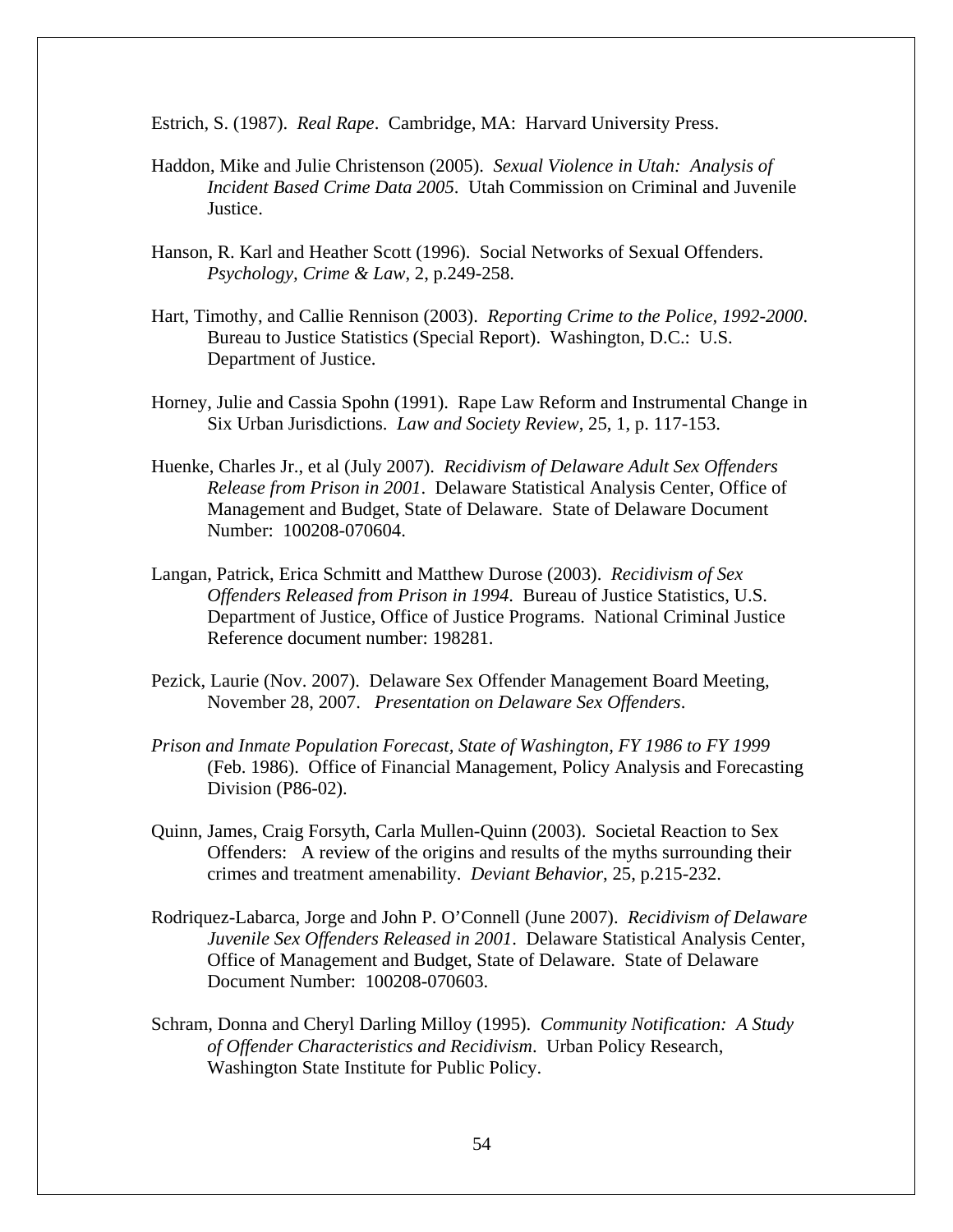- Simons, Dominique, Peggy Heil, and Kim English. (2004). *Utilizing polygraph as a risk prediction/treatment progress assessment tool*. Presentation to the Association for the Treatment of Sexual Abusers, 23rd Annual Research and Treatment Conference. Albuquerque, N.M.
- Simpson, Cynthia, Rebecca Odor and Saba Masho (August 2004). *Childhood Sexual Assault Victimization in Virginia*. Center for Injury and Violence Prevention, Virginia Department of Health.
- Sanginiti, Terri. *June 20, 2007: 10 Charged in Alleged Child Porn Network*. The News Journal, New Castle, DE.
- Jackson, Patrick. *October 4, 2007: State Gets Federal Funds to Fight Child Porn*. The News Journal, New Castle, DE.
- Tjaden, Patricia and Nancy Thoennes (Jan. 2006). *Extent, Nature, and Consequences of Rape Victimization: Findings from the National Violence Against Women Survey*. National Institute of Justice, U.S. Department of Justice, Office of Justice Programs. National Criminal Justice Reference document number: 210346.
- Turley, Erica (September 2000). *Sexual Assault Victims*. Division of Criminal Justice Services, Criminal Justice Statistical Analysis Center, State of West Virginia. Justice Statistics Grant Program, grant #99-MU-MU-K013.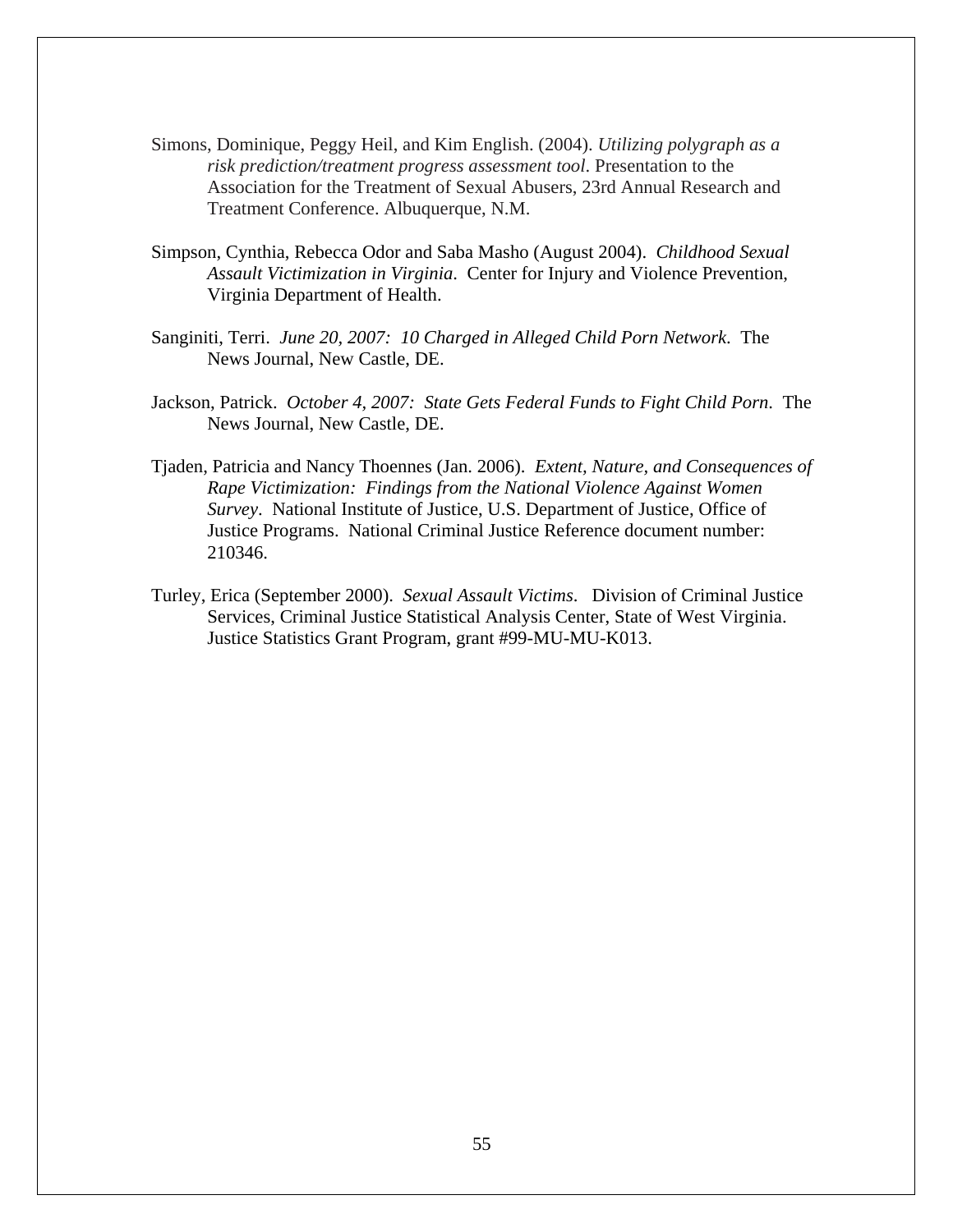# *Appendix A*

# <span id="page-63-0"></span>**Violent Sex Offenses:**

# **Title 11, Chapter 5**

- §768 Unlawful Sexual Contact in the 2<sup>nd</sup> degree
- $§769$  Unlawful Sexual Contact in the 1<sup>st</sup> degree
- $\S 770$  Former Unlawful Sexual Penetration in the 3<sup>rd</sup> degree or Rape in the 4<sup>th</sup> degree
- §771 Former Unlawful Sexual Penetration in the  $2<sup>nd</sup>$  degree or Rape in the  $3<sup>rd</sup>$  degree
- §772 Former Unlawful Sexual Penetration in the  $1<sup>st</sup>$  degree or Rape in the  $2<sup>nd</sup>$  degree
- §773 Former Unlawful Sexual Intercourse in the  $3<sup>rd</sup>$  degree, or Rape in the  $1<sup>st</sup>$  degree
- §774 and §775 Repealed; Previously Rape  $2<sup>nd</sup>$  and Rape  $3<sup>rd</sup>$ , respectively
- §776 Sexual Extortion
- §777 Beastiality
- §778 Continuous Sexual Abuse of a Child
- §1108 Sexual Exploitation of a Child
- §1109 Unlawfully Dealing in Child Pornography
- §1112A Sexual Solicitation of a Child

# **Violent Deadly Weapon Offenses:**

# **Title 11, Chapter 5**

- §1442 Carrying a Concealed Deadly Weapon (Subsequent Offense)
- §1444 Possessing a Destructive Weapon
- §1445 Unlawfully Dealing with a Dangerous Weapon
- §1447 Possessing a Deadly Weapon during the Commission of a Felony
- §1447A Possessing a Firearm during the Commission of a Felony
- §1448(e) Possession of a Deadly Weapon by Persons Prohibited (Firearm or Destructive Weapon Purchased, Owned, Possessed or Controlled by a Violent Felony)

# **Other Violent Offenses:**

## **Title 11, Chapter 5**

- §513 Conspiracy  $1<sup>st</sup>$  Degree
- §602 Aggravated Menacing
- $§604$  Reckless Endangering 1<sup>st</sup> degree
- $§605$  Abuse of a Pregnant Female in the  $2<sup>nd</sup>$  degree
- $§606$  Abuse of a Pregnant Female in the 1<sup>st</sup> degree
- §612 Assault in the  $2<sup>nd</sup>$  degree
- §613 Assault in the  $1<sup>st</sup>$  degree
- §614 Assault on a Sports Official
- §615 Assault by Abuse
- §617 Criminal Young Gangs
- §629 Vehicular Assault in the  $1<sup>st</sup>$  degree
- §630 Vehicular Homicide in the  $2<sup>nd</sup>$  degree
- $§630A$  Vehicular Homicide in the 1<sup>st</sup> degree
- §631 Criminally Negligent Homicide
- §632 Manslaughter
- §633 Murder by Abuse or Neglect in the  $2<sup>nd</sup>$  degree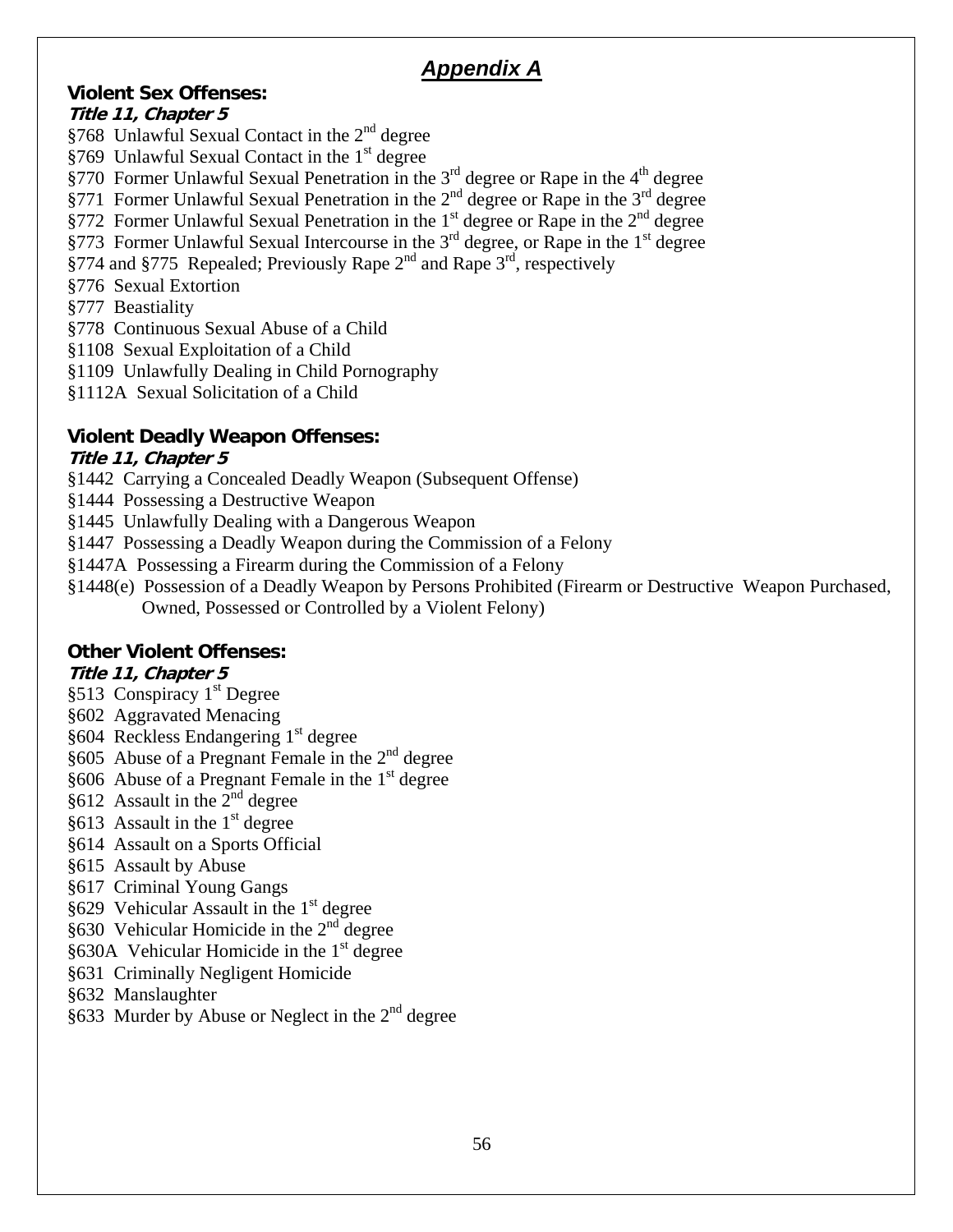# **Appendix A (Con't)**

- §634 Murder by Abuse or Neglect in the  $1<sup>st</sup>$  degree
- $§635$  Murder in the 2<sup>nd</sup> degree
- §636 Murder in the  $1<sup>st</sup>$  degree
- §645 Promoting Suicide
- §779 Dangerous Crime against a Child
- §782 Unlawful Imprisonment in the  $1<sup>st</sup>$  degree
- §783 Kidnapping in the  $2<sup>nd</sup>$  degree
- §783A Kidnapping in the 1<sup>st</sup> degree
- $§802$  Arson in the  $2<sup>nd</sup>$  degree
- $§803$  Arson in the 1<sup>st</sup> degree
- §825 Burglary in the  $2<sup>nd</sup>$  degree
- $§826$  Burglary in the 1<sup>st</sup> degree
- §831 Robbery in the 2<sup>nd</sup> degree
- §832 Robbery in the  $1<sup>st</sup>$  degree
- §835 Carjacking in the 2<sup>nd</sup> degree
- §836 Carjacking in the  $1<sup>st</sup>$  degree
- §846 Extortion
- $§1250$  Assault in the 1<sup>st</sup> degree against a Law-Enforcement Animal
- §1253 Escape after Conviction
- §1254 Assault in a Detention Facility
- §1256 Promoting Prison Contraband (Deadly Weapon)
- §1302 Riot
- §1304 Hate Crimes
- §1312A Stalking
- §1338 Bombs, Incendiary Devices, Molotov Cocktails and Explosive Devices
- §1339 Adulteration (Causing Injury or Death)
- $§1353$  Promoting Prostitution in the 1<sup>st</sup> degree
- §1455 Engaging in a Firearms Transaction on Behalf of Another (Subsequent Offense)
- §1449 Wearing Body Armor during the Commission of a Felony
- §1503 Racketeering
- §3533 Aggravated Act of Intimidation
- **Title 16, Chapter 2**
- §1136 Abuse/Mistreatment/Neglect of a Patient
- **Title 16, Chapter 47**

§4751 Manufacture/Delivery/Possession with Intent to Deliver a Controlled or Counterfeit Substance, Manufacture or Delivery Causing Death

§4752 Manufacture/Delivery/Possession with Intent to Deliver a Controlled or Counterfeit Substance, Manufacture or Delivery

§4752A Unlawful Delivery of a Non-controlled Substance

§4753A Trafficking in Marijuana, Cocaine, Illegal Drugs, Methamphetamine, LSD or Designer Drugs

§4754A Possession and Delivery of a Non-controlled Prescription Drug

§4761 Distribution to Minors

§4767 Distribution, Delivery or Possession of a Controlled Substance within 1000 feet of School Property

§4768 Distribution, Delivery or Possession of a Controlled Substance within 300 feet of a Park or Recreation Area

§4773 Delivery of Drug Paraphernalia to a Minor

## **Title 31, Chapter 39**

§3913 Abuse/Neglect/Exploit/Mistreat an Infirm Adult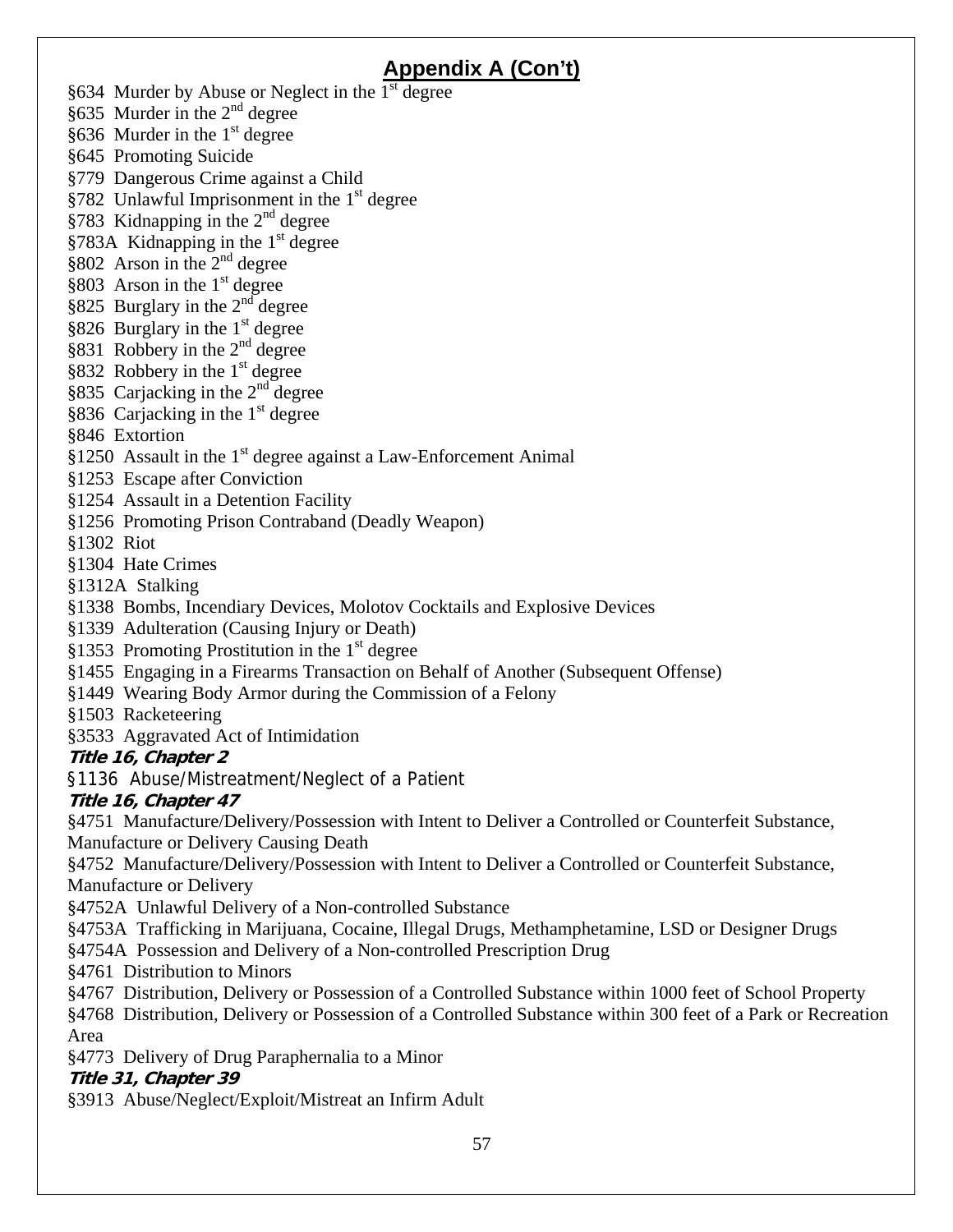# *Appendix B* **Specific Crimes by Felony Type**

<span id="page-65-0"></span>

|                 |                                                          |                                      | $\omega p$ coeffice $\omega$ , entropy $\omega$ , $\omega$ cross, |                                                           | $\lambda$                         |                                                                           |                                   |                                    |
|-----------------|----------------------------------------------------------|--------------------------------------|-------------------------------------------------------------------|-----------------------------------------------------------|-----------------------------------|---------------------------------------------------------------------------|-----------------------------------|------------------------------------|
| <b>Felony A</b> | <b>Felony B</b>                                          | Felony C                             | <b>Felony D</b>                                                   | <b>Felony E</b>                                           | <b>Felony F</b>                   | <b>Felony G</b>                                                           | <b>Misdemeanor</b><br>A           | Unclassified<br><b>Misdemeanor</b> |
| Rape 1st        | Rape 2nd                                                 | Rape 4th                             | Unlawfully<br>Dealing in<br>Child<br>Pornography                  | Unlawful<br>Sexual<br>Penetration<br>3rd (Old<br>Statute) | Unlawful<br>Sexual<br>Contact 1st | Unlawful<br>Sexual<br>Contact 2nd                                         | Unlawful<br>Sexual Contact<br>3rd | Sexual<br>Harassment               |
|                 | Rape 3rd                                                 | Sexual<br>Solicitation of<br>a Child |                                                                   |                                                           |                                   | Violation of<br>Privacy (a6)                                              | Indecent<br>Exposure 1st          | Indecent<br>Exposure 2nd           |
|                 | Continuous<br>Sexual Abuse of<br>a Child                 |                                      |                                                                   |                                                           |                                   | Failure to<br>Register as a<br>Sex Offender                               |                                   |                                    |
|                 | Sexual<br>Exploitation of a<br>Child                     |                                      |                                                                   |                                                           |                                   | Sexual<br><b>Offenders</b><br><b>Prohibitions</b><br>from School<br>Zones |                                   |                                    |
|                 | Unlawfully<br>Dealing in Child<br>Pornography,<br>2nd or |                                      |                                                                   |                                                           |                                   |                                                                           |                                   |                                    |
|                 | subsequent<br>conviction                                 |                                      |                                                                   |                                                           |                                   |                                                                           |                                   |                                    |

#### *Specific Crimes by Felony Type at Arrest*